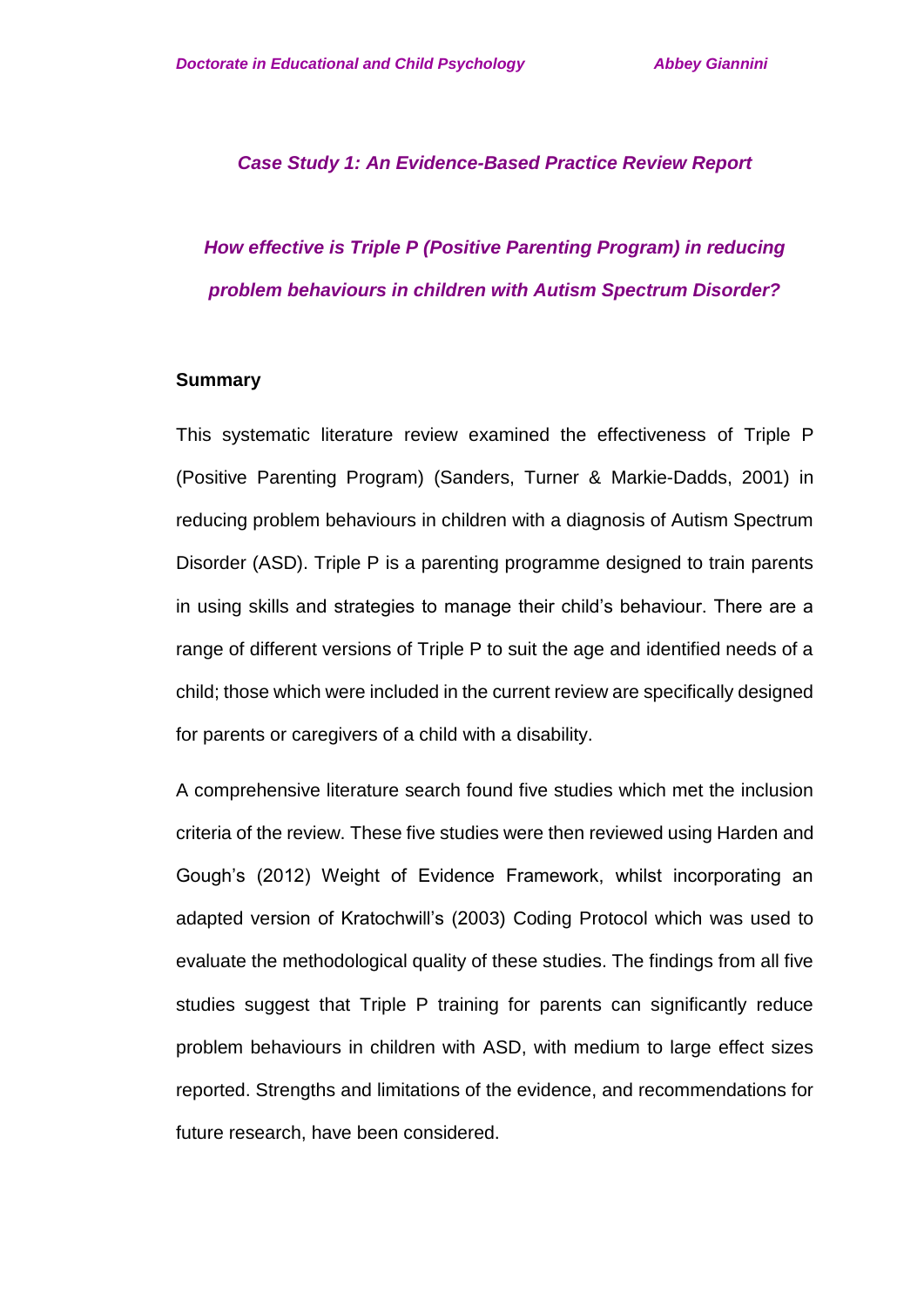### **Introduction**

### *What is Triple P and how is it used?*

Triple P is a family intervention system which was originally developed by Sanders, Turner and Markie-Dadds (2001) for parents or caregivers of children up to 12-years-old. Other variations of Triple P have since been developed, including Stepping Stones Triple P (Sanders, Mazzucchelli & Studman, 2004) and Building Bridges Triple P (Sanders & Kirby, 2018), for children and adolescents with a disability.

The aim of Triple P is to prevent children from experiencing behavioural and emotional problems, by teaching parents the skills and strategies to appropriately manage these issues (Sanders, Turner & Markie-Dadds, 2001). It is a multi-level system which increases in intensity as problem behaviours become more complex; this system is described in a paper by Sanders, Turner and Markie-Dadds (2002):

- Level 1: "*Universal Triple P media-based parenting information campaign"* (general information for parents about child development and parenting skills, encouraging the normalisation of parenting programmes).
- Level 2: *"Selected Triple P information and advice for a specific parenting concern"* (advice for parents with specific concerns about their child's minor behaviour problems).
- Level 3: *"Primary Care Triple P narrow focus parenting skills training"* (a 4-session programme, run in an individual format, for parents wanting to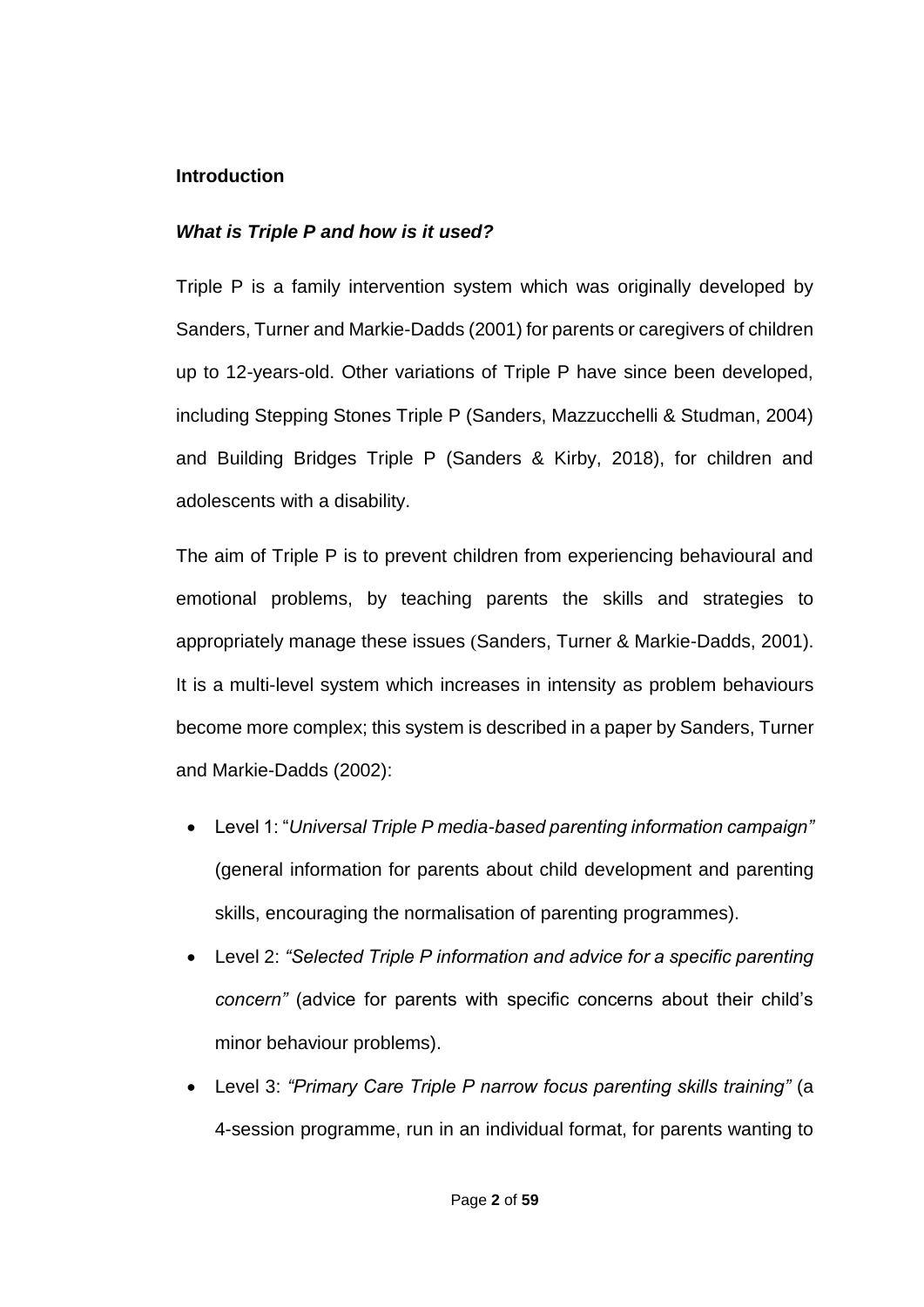focus on one or two specific problem behaviours that their child is displaying).

- Level 4: *"Standard Triple P group, Triple P self-directed, Triple P broadfocus parenting skills training"* (a programme up to 12-sessions long, run in an individual and/or group format, for parents requiring intensive training to manage multiple problem behaviours that their child is displaying).
- Level 5: *"Enhanced Triple P behavioural family intervention"* (a programme up to 11-sessions long, run in an individual format, for families experiencing dysfunction and parents requiring support in managing more severe problem behaviours that their child is experiencing).

| variations of Triple P included in the Current Review |                   |                                              |  |  |  |  |  |  |
|-------------------------------------------------------|-------------------|----------------------------------------------|--|--|--|--|--|--|
| Intervention                                          | Who is it for?    | What is involved?                            |  |  |  |  |  |  |
| Stepping                                              | Parents or        | - 8 week programme (one, hour-long           |  |  |  |  |  |  |
| <b>Stones</b>                                         | caregivers of a   | session per week).                           |  |  |  |  |  |  |
| Triple P (SSTP)                                       | child (up to 12-  | - Group format or partial group format       |  |  |  |  |  |  |
| (Level 4)                                             | years-old) with a | (some group sessions, some individual        |  |  |  |  |  |  |
|                                                       | disability.       | sessions).                                   |  |  |  |  |  |  |
| <b>Primary Care</b>                                   | Parents or        | - Brief programme: 4 sessions (typically 15- |  |  |  |  |  |  |
| Stepping                                              | caregivers of a   | to 30-minutes long each, although timing is  |  |  |  |  |  |  |
| Stones Triple P                                       | child (up to 12-  | flexible).                                   |  |  |  |  |  |  |
| (PCSSTP)                                              | years-old) with a | - Individual format.                         |  |  |  |  |  |  |
| (Level 3)                                             | disability.       | - Targeting one or two specific problem      |  |  |  |  |  |  |
|                                                       |                   | behaviours.                                  |  |  |  |  |  |  |
| <b>Building</b>                                       | Parents or        | - 8 week (11.5 hours total) programme.       |  |  |  |  |  |  |
| <b>Bridges</b>                                        | caregivers of an  | - Five 120-minute group sessions and three   |  |  |  |  |  |  |
| Triple P (BBTP)                                       | adolescent with   | 30-min telephone sessions (although this     |  |  |  |  |  |  |
| (Level 4)                                             | a disability.     | format is flexible).                         |  |  |  |  |  |  |
|                                                       |                   | - Draws from parts of Teen Triple P (for     |  |  |  |  |  |  |
|                                                       |                   | parents of typically-developing adolescents) |  |  |  |  |  |  |
|                                                       |                   | and Stepping Stones Triple P.                |  |  |  |  |  |  |

Table 1 *Variations of Triple P Included in the Current Review*

*Note.* Information is collated from the five studies included in this review: Lake (2010); Mazzucchelli, Jenkins & Sofronoff (2018); Tellegen & Sanders (2014); Whittingham, Sofronoff, Sheffield & Sanders (2009); and Zand et al. (2017).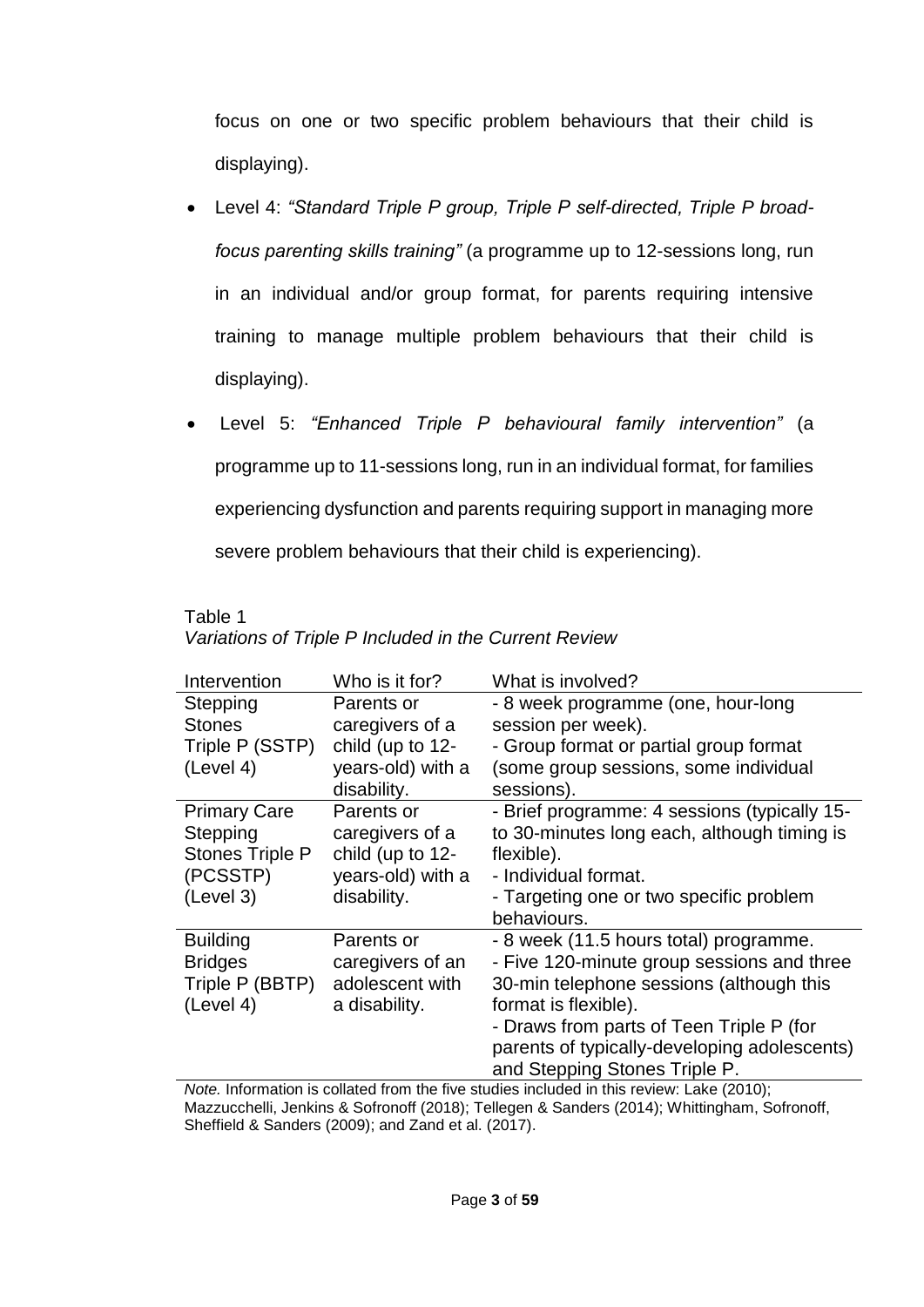As the purpose of this review is to consider the effectiveness of Triple P in reducing problem behaviours in children with ASD, the variations of Triple P which were included in this review are those which were designed for children with a disability (see Table 1). The structure and content of these programmes vary slightly and have been described in Table 2.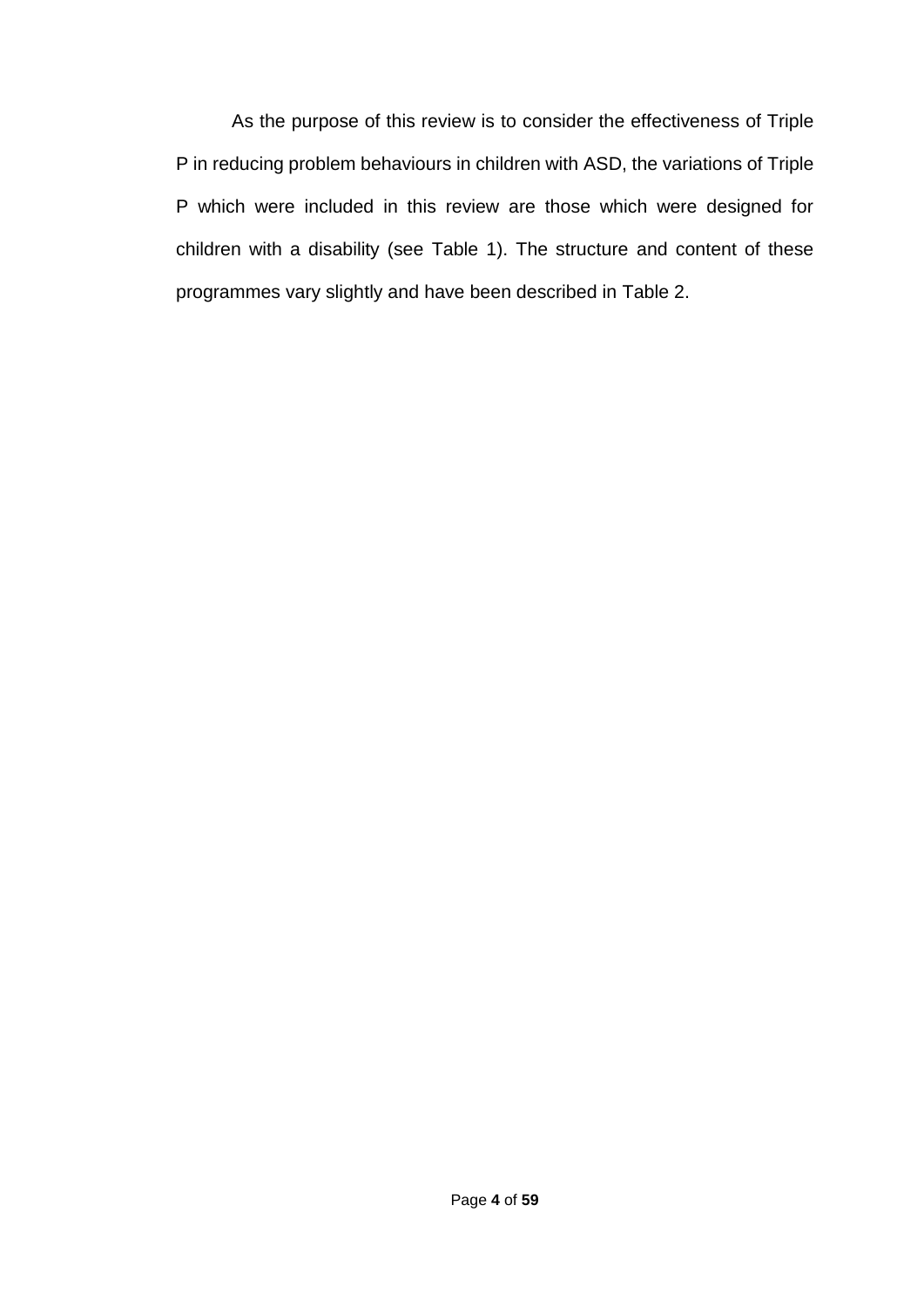## Table 2

*Programme Overview for Stepping Stones Triple P (SSTP), Primary Care Stepping Stones Triple P (PCSSTP), and Building Bridges Triple P (BBTP)* 

| Intervention  | Week                                                                                                               | Format                                | Topic                                                                                                                                                                                                                             |
|---------------|--------------------------------------------------------------------------------------------------------------------|---------------------------------------|-----------------------------------------------------------------------------------------------------------------------------------------------------------------------------------------------------------------------------------|
| <b>SSTP</b>   | Introduction                                                                                                       | Group                                 | Introduction of positive parenting principles and monitoring child<br>behaviour.                                                                                                                                                  |
| <b>PCSSTP</b> | Introduction                                                                                                       | Individual                            | Parents taught to identify and monitor problem behaviours.                                                                                                                                                                        |
| <b>BBTP</b>   | Positive parenting                                                                                                 | Group                                 | Positive parenting, factors affecting teenage behaviour and tracking<br>behaviour, and goals.                                                                                                                                     |
| <b>SSTP</b>   | $\overline{2}$<br>Developing positive<br>relationships with children<br>0 <sub>R</sub><br>Observation and feedback | Group<br>0 <sub>R</sub><br>Individual | Parents taught to develop positive relationships and encourage<br>desired behaviour.<br>0 <sub>R</sub><br>Parent-child interaction is observed and feedback is given.                                                             |
| <b>PCSSTP</b> | Parenting plan developed<br>and practised                                                                          | Individual                            | Practitioners help parents to develop and evaluate a practical<br>parenting plan (by selecting 1-2 techniques from a list of 25<br>evidence-based strategies). Parents practice using these for<br>homework between sessions 2-3. |
| <b>BBTP</b>   | Encouraging appropriate<br>behaviour                                                                               | Individual                            | Positive parent-child relationships, increasing desirable behaviour,<br>and family meetings.                                                                                                                                      |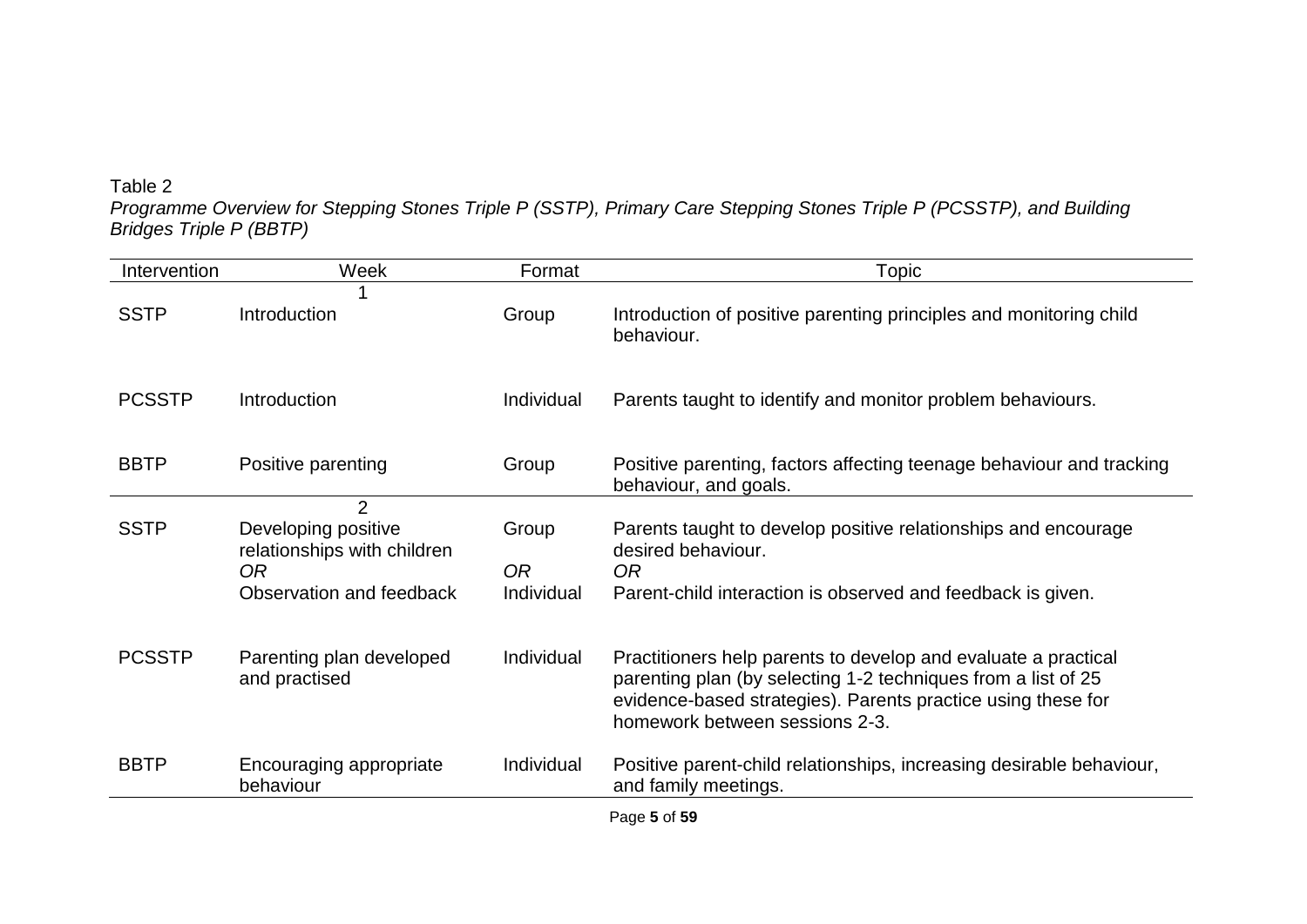| Intervention  | Week                                                                                     | Format     | <b>Topic</b>                                                                                                                                                                                  |
|---------------|------------------------------------------------------------------------------------------|------------|-----------------------------------------------------------------------------------------------------------------------------------------------------------------------------------------------|
| <b>SSTP</b>   | 3<br>Teaching new skills and<br>behaviours<br>OR.<br>Promoting children's<br>development | Group      | Strategies taught to help children develop new skills (including the<br>use of social stories).<br>0R<br>Parents taught to develop positive relationships and encourage<br>desired behaviour. |
| <b>PCSSTP</b> | Review and adapt parenting<br>plan                                                       | Individual | Homework is discussed and parenting plan is adapted.                                                                                                                                          |
| <b>BBTP</b>   | Managing problem behaviour<br>and parenting routines                                     | Group      | Family rules, non-compliance, emotional behaviour, and behaviour<br>contracts.                                                                                                                |
| <b>SSTP</b>   | 4<br>Managing misbehaviour                                                               | Group      | Parents taught behaviour management strategies.                                                                                                                                               |
| <b>PCSSTP</b> | Generalisation                                                                           | Individual | Generalisation-enhancement strategies are discussed.                                                                                                                                          |
| <b>BBTP</b>   | Getting teenagers connected<br>and teaching survival skills                              | Group      | Risky situations and behaviour, including family survival tips.                                                                                                                               |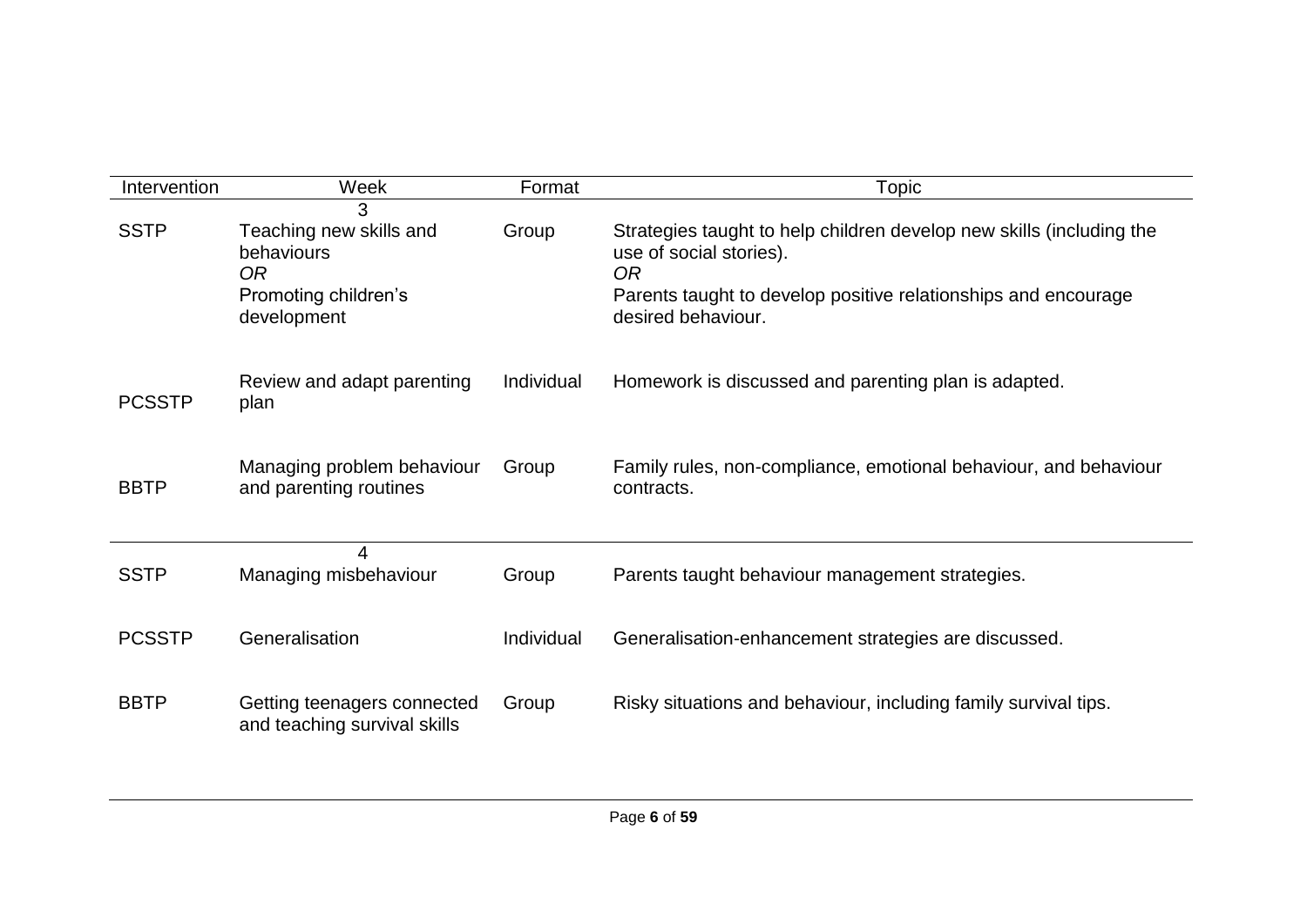| Intervention | Week                                                                       | Format         | Topic                                                                                                                          |
|--------------|----------------------------------------------------------------------------|----------------|--------------------------------------------------------------------------------------------------------------------------------|
|              | 5                                                                          |                |                                                                                                                                |
| <b>SSTP</b>  | Managing misbehaviour (part<br>2) and planning for high risk<br>situations | Group          | Planning for situations where child problem behaviours are likely.                                                             |
|              | 0 <sub>R</sub>                                                             | <b>OR</b>      | <b>OR</b>                                                                                                                      |
|              | Practice                                                                   | Individual     | Parents set goals and practice certain strategies at home, with<br>feedback.                                                   |
| <b>BBTP</b>  | Implementing parenting<br>routines 1                                       | Individual     | Update on progress and other issues.                                                                                           |
|              | 6                                                                          |                |                                                                                                                                |
| <b>SSTP</b>  | Practice                                                                   | Individual     | Parents set goals and practice certain strategies at home, with<br>feedback.                                                   |
|              |                                                                            |                |                                                                                                                                |
| <b>BBTP</b>  | Implementing parenting<br>routines 2                                       | Individual     | Update on progress and other issues.                                                                                           |
|              | 7                                                                          |                |                                                                                                                                |
| <b>SSTP</b>  | Practice                                                                   | Individual     | Parents set goals and practice certain strategies at home, with<br>feedback.                                                   |
|              | <b>OR</b>                                                                  | 0 <sub>R</sub> | <b>OR</b>                                                                                                                      |
|              | Planned activities training                                                | Group          | Planning for situations where child problem behaviours are likely<br>(including comic strip conversations and social stories). |
| <b>BBTP</b>  | Implementing parenting<br>routines 3                                       | Individual     | Update on progress and other issues.                                                                                           |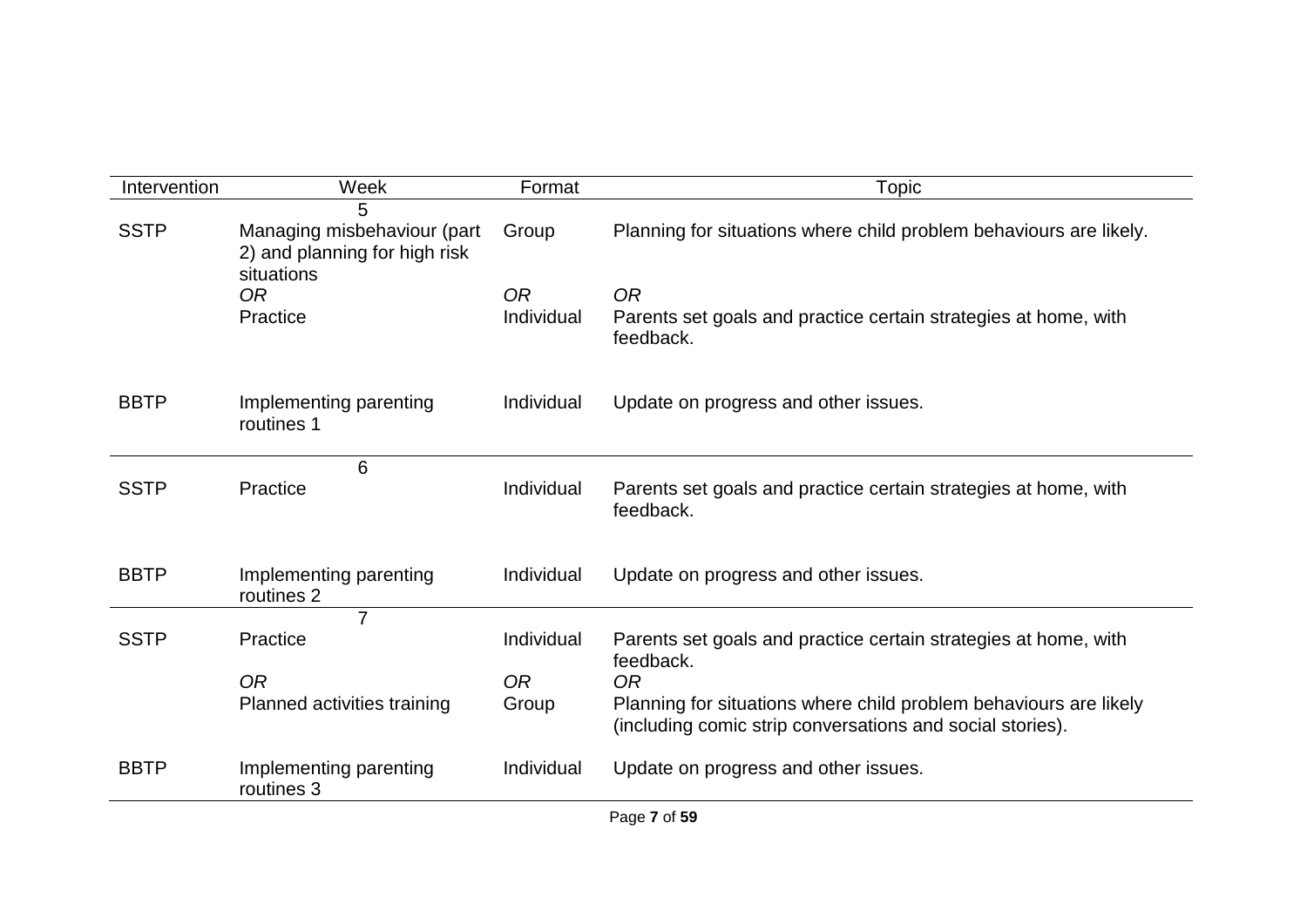| Intervention                                                                                                                   | Week                                                      | Format               | Topic                                                                                                                                |  |  |  |  |  |
|--------------------------------------------------------------------------------------------------------------------------------|-----------------------------------------------------------|----------------------|--------------------------------------------------------------------------------------------------------------------------------------|--|--|--|--|--|
|                                                                                                                                |                                                           |                      |                                                                                                                                      |  |  |  |  |  |
| <b>SSTP</b>                                                                                                                    | Problem solving for the future<br>and programme closure   | Group                | Phasing out strategies and maintaining change.                                                                                       |  |  |  |  |  |
|                                                                                                                                | OR                                                        | OR                   | ОR                                                                                                                                   |  |  |  |  |  |
|                                                                                                                                | (8/9) Implementing planned<br>activities training/Closure | Individual/<br>Group | Practice planned activities with high risk visit / maintaining change.                                                               |  |  |  |  |  |
|                                                                                                                                |                                                           |                      |                                                                                                                                      |  |  |  |  |  |
| <b>BBTP</b>                                                                                                                    | Closure                                                   | Group                | Maintaining changes and problem solving for the future.                                                                              |  |  |  |  |  |
|                                                                                                                                |                                                           |                      | Note. This overview is a combination of details provided from the following papers in this review - Lake (2010, p. 83); Whittingham, |  |  |  |  |  |
| Sofronoff, Sheffield & Sanders (2009, p. 478); Tellegen & Sanders (2014, p. 1194); Zand et al. (2017, p. 6); and Mazzucchelli, |                                                           |                      |                                                                                                                                      |  |  |  |  |  |

Jenkins & Sofronoff (2018, p. 50).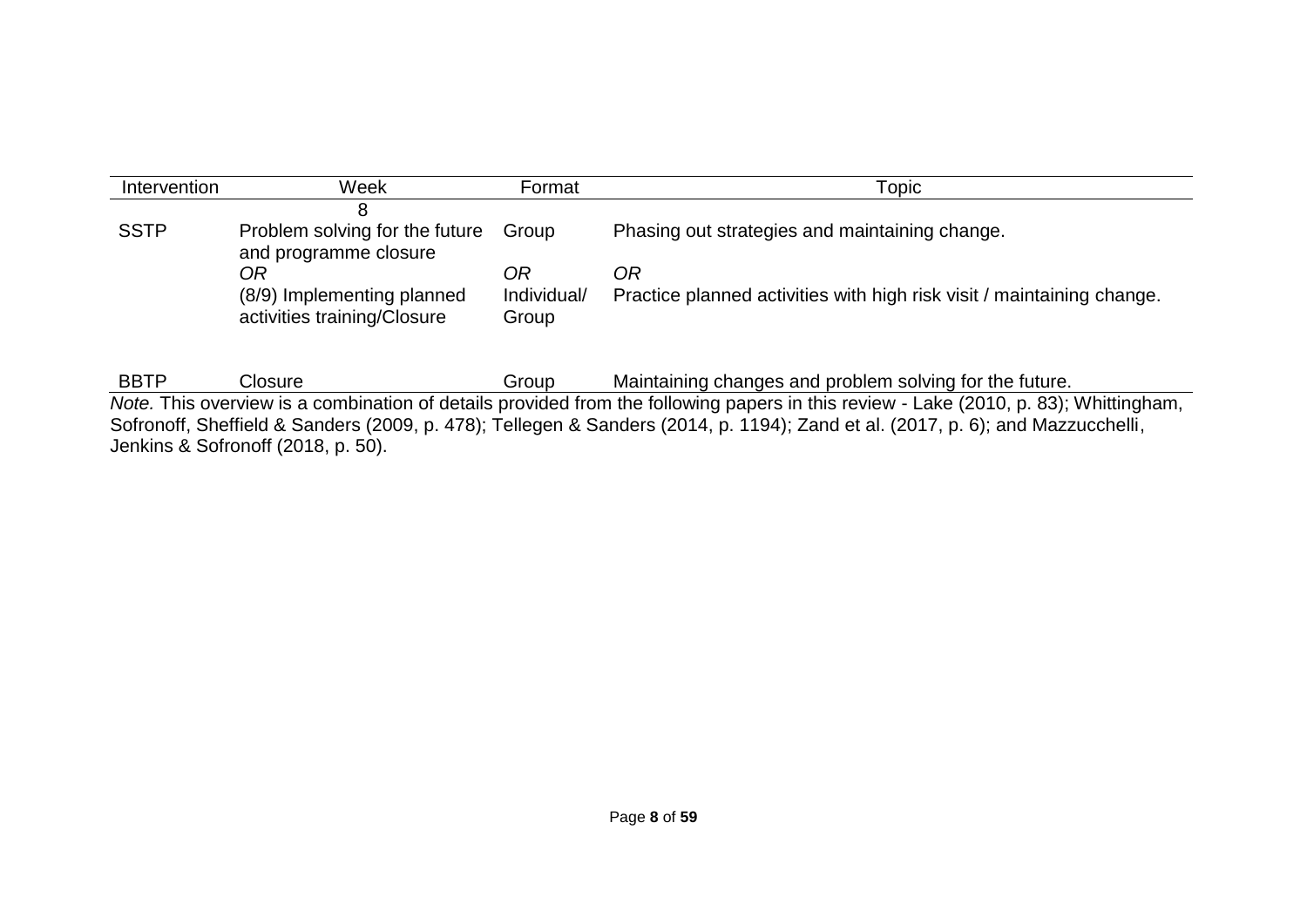### *What are the psychological underpinnings of Triple P?*

Triple P has a strong psychological basis, drawing from a range of different psychological theories and principles; Sanders, Turner and Markie-Dadds (2002, p. 174-176) cite:

- **1) Coercion Theory** (Patterson, 1982) Coercion Theory is a social learning model which explains a process whereby parents unintentionally reinforce their child's problem behaviours. Problem behaviours may begin with a child becoming angry or refusing to follow a parent's instructions; this often creates negativity from the parent towards the child, which then reinforces their child's problem behaviours. This can be a continuous cycle which is difficult to break and can be generalised to interactions with others. Triple P highlights the importance of positive parent-child interactions and family relationships, as a way of helping children to learn positive behaviours.
- 2) **Behavioural Family Intervention** (Sanders, 1996) Behavioural Family Intervention is a therapeutic process used to improve children's problem behaviours. This is done through making changes to the child's wider environment, including an increase in positive parentchild interactions. As mentioned above, Triple P acknowledges the impact of negative parent-child interactions on children's behaviour, and therefore attempts to increase positive interactions.
- 3) **Language Development Research**  Hart and Risley (1995) have shown that children's early language experiences differ broadly, including: the vocabulary they're exposed to; the tone in which they are spoken to; the proportion of language used around them which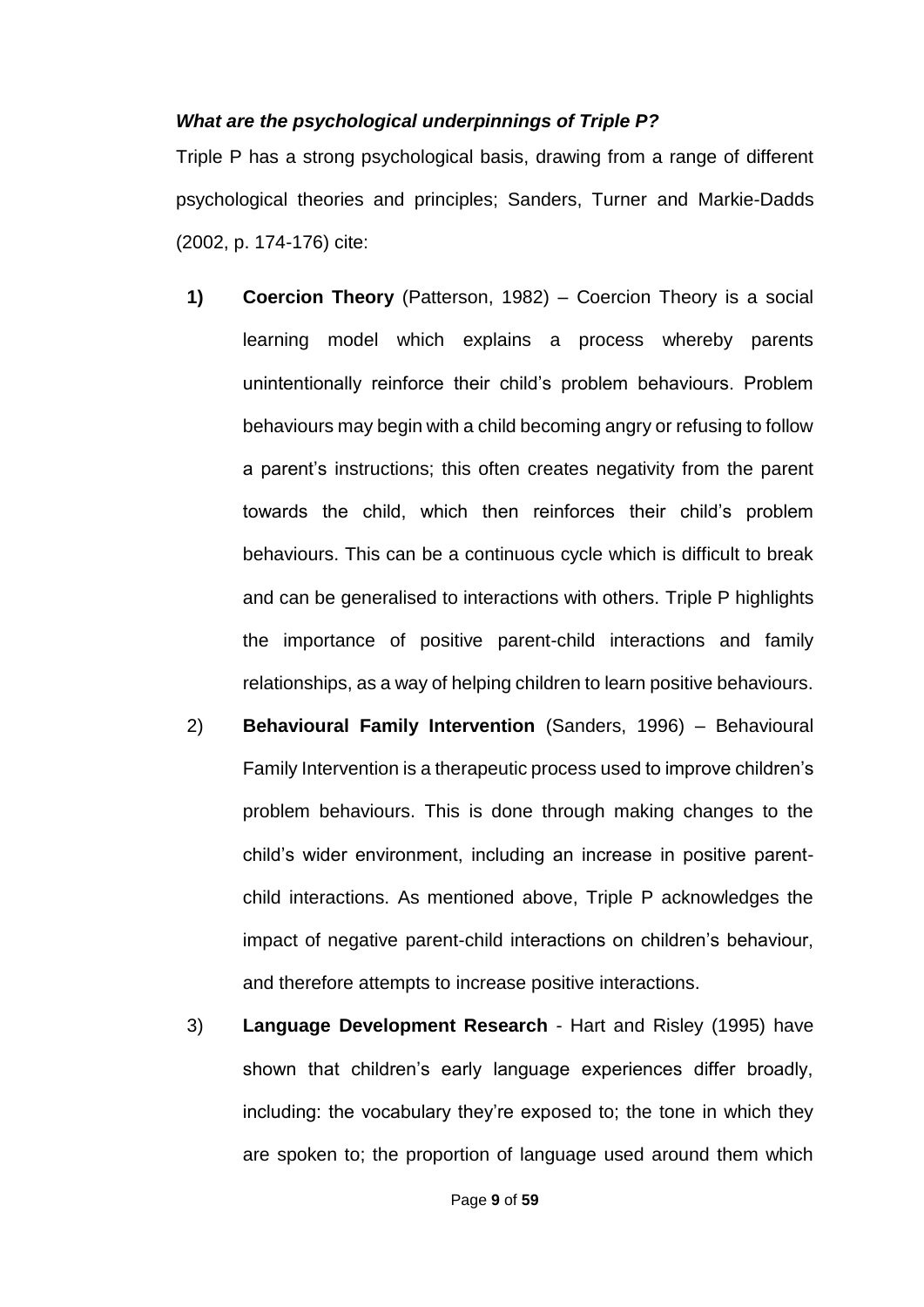focuses on events versus objects; the amount that children are asked (rather than told) what to do; and the amount of control children have over interactions with others. These differences have been shown to impact on children's later intelligence, as well as their own social and language development. Triple P emphasises the importance of positive, quality, parent-child interactions to encourage an increase in positive child behaviours.

- 4) **Developmental Psychopathology Research** Emery (1982) reviewed the literature on "marital turmoil", including conflict between parents and divorce, and found that this was significantly linked to children's problem behaviours. Rutter (1985) demonstrated that children's problem behaviours are linked to many family and school factors including: "parental criminality, family discord, weak family relationships, ineffective discipline, and peer group influences" (p. 1). Triple P considers the risk and protective factors related to positive child development and behaviour, and helps to mediate these throughout the programme.
- 5) **Social Learning and Self-Efficacy**  Bandura's (1977) Social Learning Theory states that behaviours are learnt through observation and imitation of those around us. Bandura (1989, 1995) has also shown that our perceptions and beliefs about our capabilities have an impact on our performance. Triple P extends this idea by emphasising the impact that parent's own attitudes and beliefs can have on how confident they feel as a parent and about the effectiveness of the parenting decisions that they make.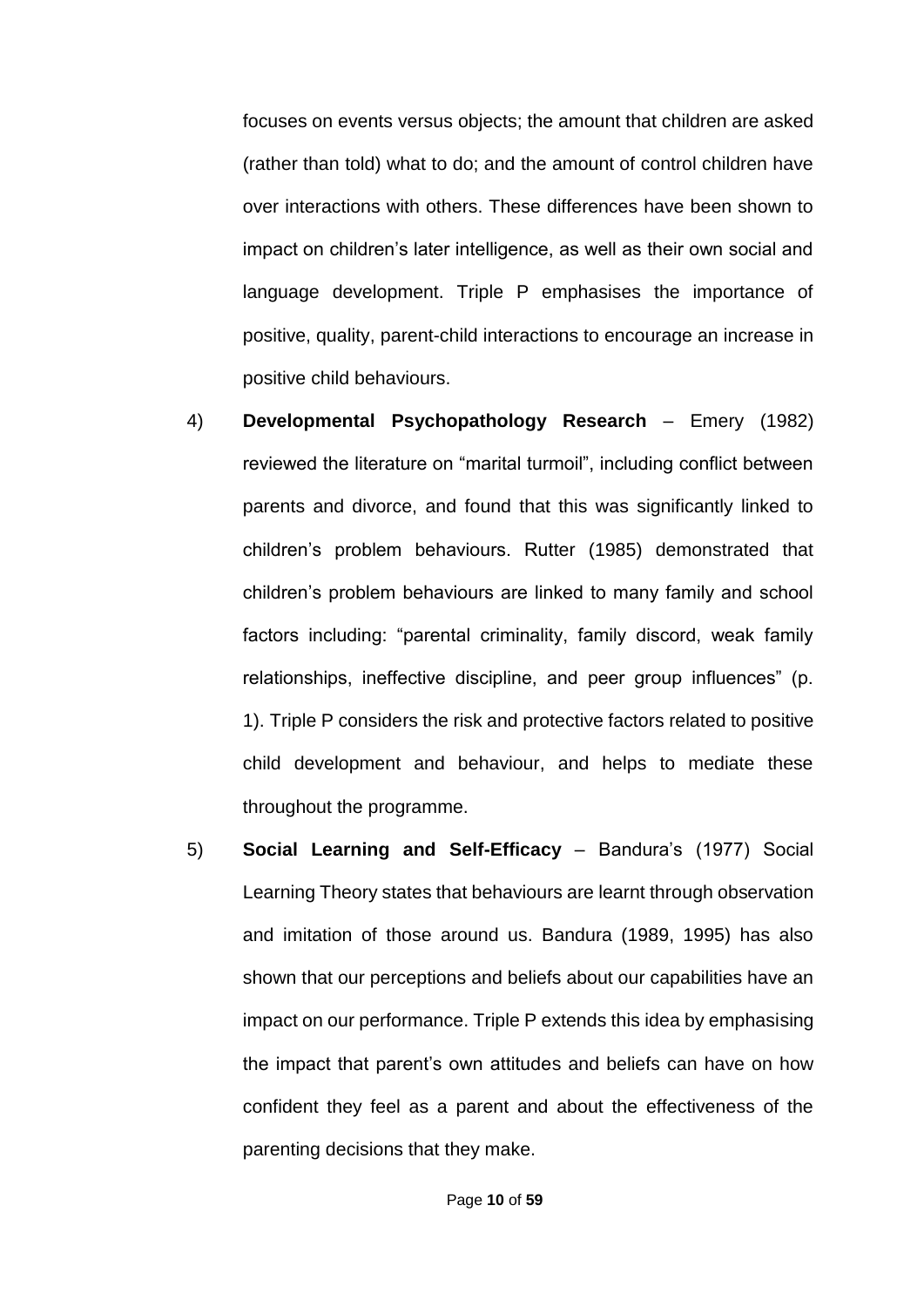6) **Health Research** – Effective parenting is a protective factor which reduces the risk of child mental health difficulties (Becker et al., 1992). Triple P encourages positive parenting as a protective factor to prevent children from developing emotional and behavioural problems.

#### *What is the importance of Triple P in Educational Psychology practice?*

Whilst recent systematic reviews have evaluated the effectiveness of Triple P programmes in reducing child problem behaviours (e.g. Tellegen & Sanders, 2013; Sanders, Kirby, Tellegen & Day, 2014), no review has yet looked specifically at the impact on children with ASD; therefore, this was the purpose of the current review.

Children with ASD are an important population to research as they are more likely, than their typically-developing peers, to develop emotional and behavioural problems; this includes: anxiety, depression, withdrawal, aggression, and social/attention difficulties (e.g. Skokauskas & Gallagher, 2012; Hartley, Sikora & McCoy, 2008). This research has also recommended that behavioural management strategies should be used when working with children with ASD, in order to increase their social engagement and attention, whilst decreasing any aggressive behaviours.

It is also important to consider the impact these difficulties can have on the families of children with ASD. Parents of children with ASD have greater difficulties coping with their child's behaviour, compared to parents of children without ASD (Sivberg, 2002). Parents of children with ASD also report that having a child with ASD effects their family in the following ways: increased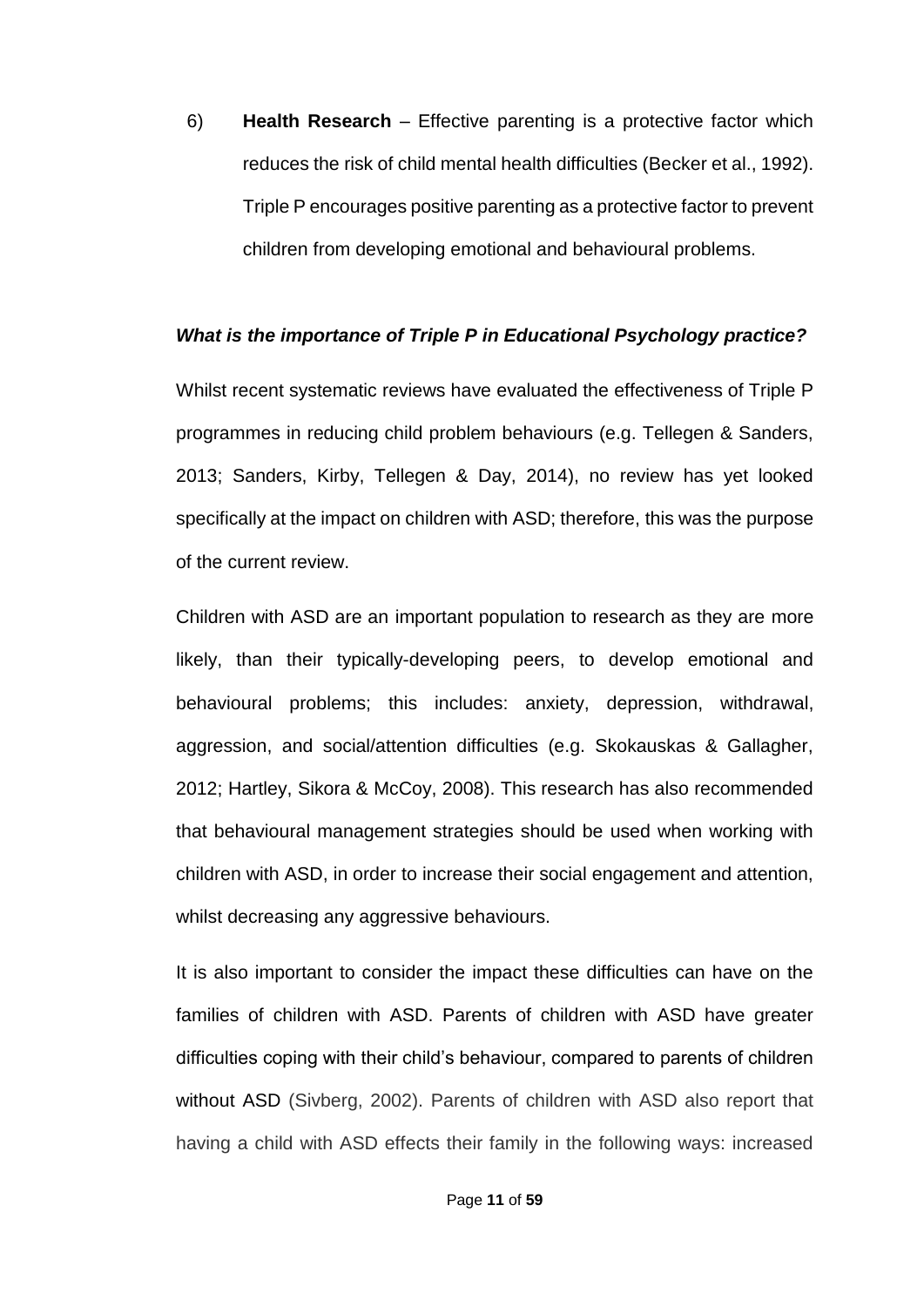stress; negative impact on parents' own well-being, work and marriage; family dysfunction; and increased social isolation (Myers, Mackintosh & Goin-Kochel, 2009; Rao & Beidel, 2009). These difficulties are often more prominent for parents of adolescents with ASD as there are additional pressures involved, such as planning and facilitating for transitions. Subsequently, managing behavioural problems during these periods of change leads to higher levels of parental stress (Hamilton, Mazzucchelli & Sanders, 2014; Rao & Beidel, 2009).

It is estimated that 700,000 people in the UK have ASD (Brugha et al., 2012); hence, support for this large population is crucial. The emotional and behavioural problems which children with ASD experience are also linked to increased levels of school suspension (Reid, 2011) and mental health difficulties (Rosenblatt, 2008), compared to their typically-developing peers, due to a lack of support.

To summarise, children with ASD and their families are often negatively affected by the emotional and behavioural problems these children experience. Consequently, it is the role of Educational Psychologists and other helping professionals to provide the appropriate support to these families, such as training in Triple P, to enable parents with the skills, strategies and confidence to effectively manage these problem behaviours.

As the author of this review is based in the United Kingdom, the findings have been considered in relation to the UK population, with a particular focus on the generalisability of the studies included in the review and the potential benefits of implementing Triple P in the UK.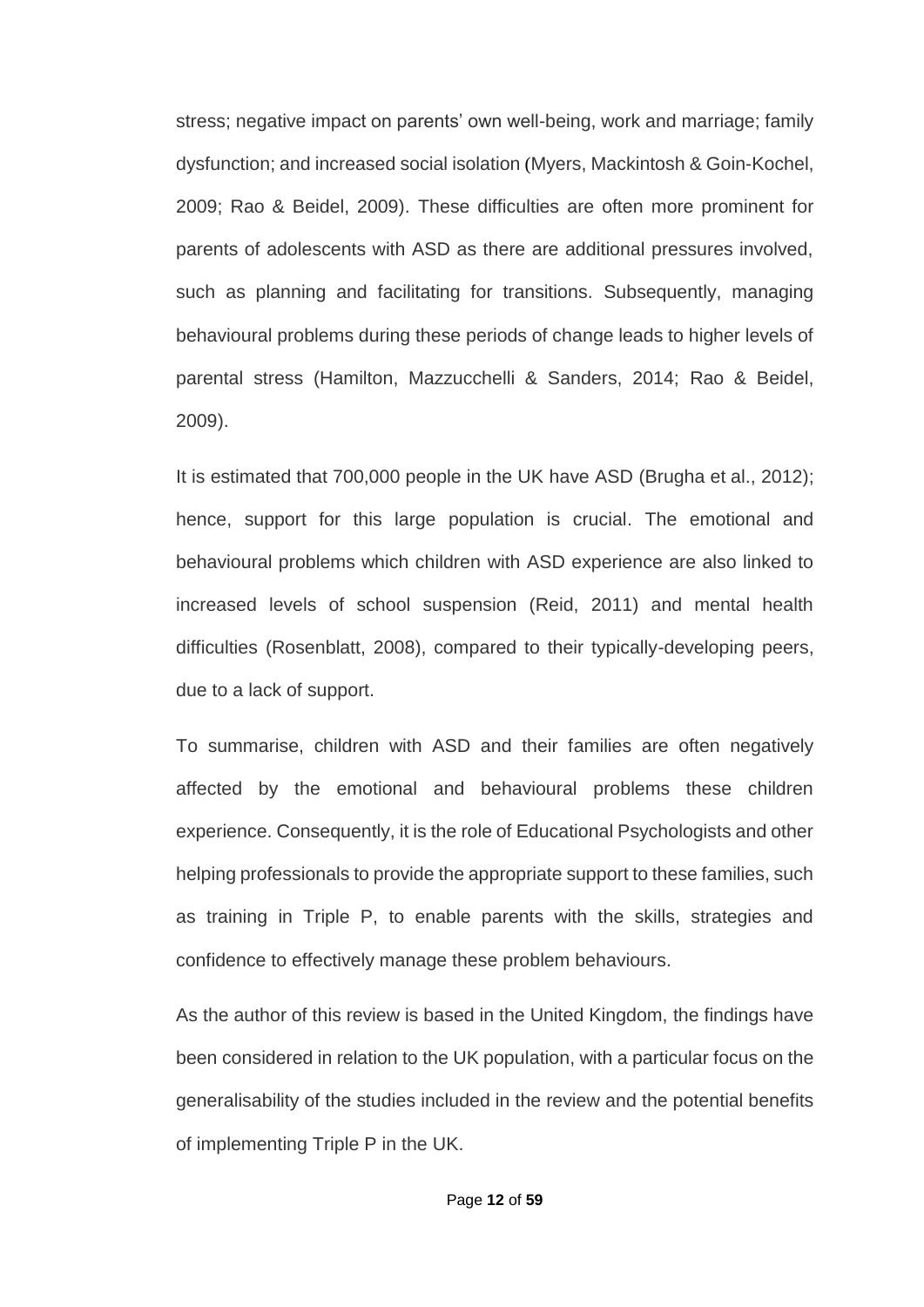*Review Question:* How effective is Triple P (Positive Parenting Program) in reducing problem behaviours in children with Autism Spectrum Disorder?

# **Critical Review of the Evidence Base**

# *Literature search*

On 6<sup>th</sup> December 2018, a literature search was carried out using PsycINFO, ERIC, Web of Science, SCOPUS, and PsycEXTRA databases in order to access articles related to Psychology, Education and Health. The following search terms were used (*Note.* \* indicates wildcard):

("Triple P" OR "Positive Parenting Program\*") AND (child\* behav\*) AND (ASD OR autism OR "autis\* spectrum disorder\*")

The search returned 76 text results (PsycINFO, 9; ERIC, 5; Web of Science, 46; SCOPUS, 15; PsycEXTRA, 1), including 24 duplicates (see Appendix A). The titles and abstracts of the remaining 52 results were reviewed against the inclusion and exclusion criteria (see Table 3). 11 studies were then full-text reviewed; six studies did not meet the inclusion criteria, leaving five studies which were appropriate to the review (see Appendix B). This process is detailed in Diagram 1.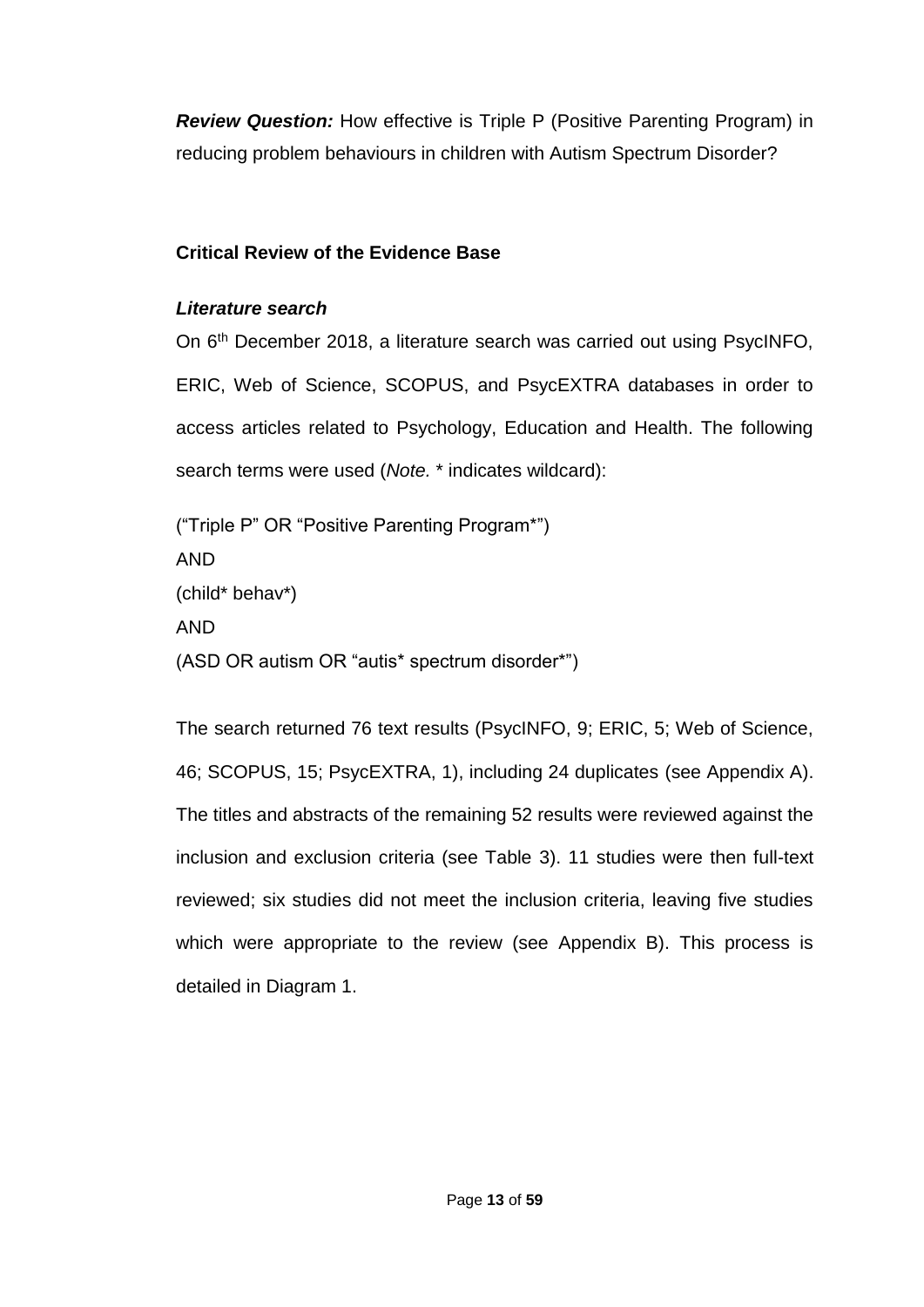# Diagram 1

*Flow Diagram of the Literature Search Process*

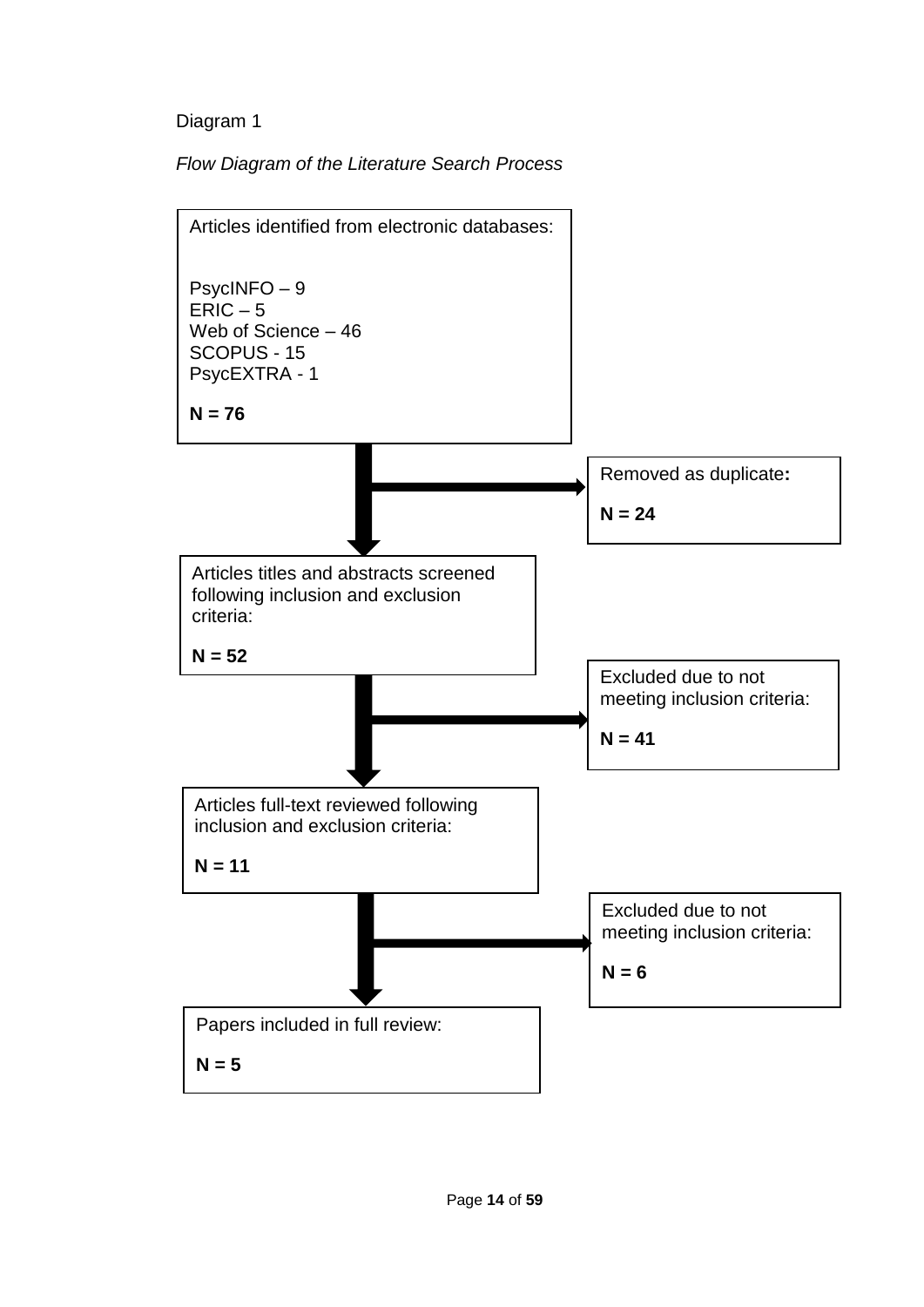# Table 3

# *Exclusion and Inclusion Criteria*

|     |                         | Inclusion     |                           |                                    |
|-----|-------------------------|---------------|---------------------------|------------------------------------|
| No. | Factor                  | Criteria      | <b>Exclusion Criteria</b> | Rationale                          |
| 1   | Participants            | Sample must   | Sample includes           | Triple P was                       |
|     |                         | only include  | those other than          | developed for                      |
|     |                         | parents or    | parents or                | parents or                         |
|     |                         | caregivers of | caregivers of             | caregivers of                      |
|     |                         | children aged | children aged             | children.                          |
|     |                         | between 0-18  | between 0-18              |                                    |
|     |                         | years.        | years.                    |                                    |
| 2   | Diagnosis               | Sample must   | Sample includes           | This review is                     |
|     |                         | only include  | parents or                | looking at                         |
|     |                         | parents or    | caregivers of             | outcomes for                       |
|     |                         | caregivers of | children with a           | children with a                    |
|     |                         | children with | diagnosis other           | diagnosis of                       |
|     |                         | a diagnosis   | than ASD (e.g.            | ASD.                               |
|     |                         | of ASD.       | ADHD).                    |                                    |
| 3   | Type of<br>intervention | Variations of | Interventions             | This review is                     |
|     |                         | Triple P.     | other than Triple<br>Р.   | specifically                       |
|     |                         |               |                           | looking at the<br>effectiveness of |
|     |                         |               |                           | Triple P.                          |
| 4   | Methodology             | Quantitative  | Qualitative               | This review is                     |
|     |                         | methodology.  | methodology.              | looking to explore                 |
|     |                         |               |                           | the effectiveness                  |
|     |                         |               |                           | of Triple P and                    |
|     |                         |               |                           | quantitative                       |
|     |                         |               |                           | methodology is                     |
|     |                         |               |                           | most appropriate                   |
|     |                         |               |                           | for this purpose.                  |
| 5   | Country                 | Intervention  | Intervention not          | The                                |
|     |                         | ran in an     | ran in an OECD            | generalisability of                |
|     |                         | OECD          | member country.           | the findings to the                |
|     |                         | member        |                           | UK population is                   |
|     |                         | country.      |                           | of interest to the                 |
|     |                         |               |                           | author.                            |
| 6   | Language                | Written in    | Not written in            | The author is                      |
|     |                         | English.      | English.                  | monolingual and                    |
|     |                         |               |                           | cost/time                          |
|     |                         |               |                           | restraints do not                  |
|     |                         |               |                           | allow for                          |
|     |                         |               |                           | translation.                       |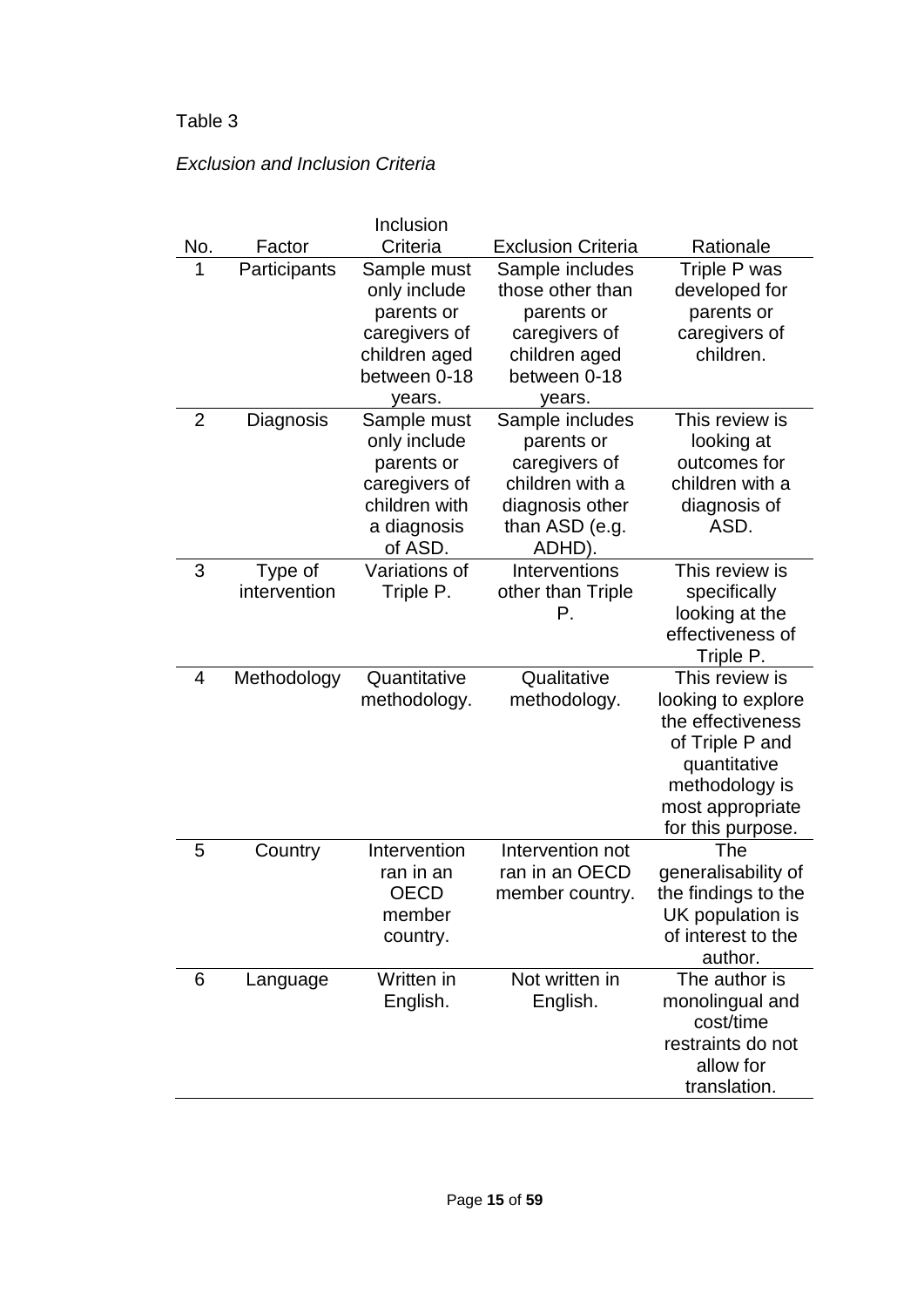| No. | Factor   | Inclusion<br>Criteria | <b>Exclusion Criteria</b> | Rationale          |
|-----|----------|-----------------------|---------------------------|--------------------|
| 7   | Research | Papers                | Papers which do           | This review is     |
|     |          | presenting a          | not present a             | looking at studies |
|     |          | single study.         | single study (e.g.        | which provide      |
|     |          |                       | discussion or             | evidence           |
|     |          |                       | evaluation of             | for/against the    |
|     |          |                       | multiple studies).        | effectiveness of   |
|     |          |                       |                           | Triple P.          |
| 8   | Outcomes | Child                 | Child behaviour           | The review         |
|     |          | behaviour             | outcomes are not          | question is        |
|     |          | outcomes are          | reported (e.g.            | considering the    |
|     |          | reported.             | focus on parent           | effectiveness of   |
|     |          |                       | outcomes).                | Triple P on child  |
|     |          |                       |                           | behaviour.         |

### Table 4 *Studies Included Within the Review*

No. Reference

|                | ,,,,,,,,,,,                                                                                                                                                                                                                                                                                          |
|----------------|------------------------------------------------------------------------------------------------------------------------------------------------------------------------------------------------------------------------------------------------------------------------------------------------------|
|                | Lake, J. (2010). An evaluation of the Stepping Stones Triple P<br>Parenting Program and an investigation of parental perceptions of<br>children recently diagnosed with autism: A focus group and pilot<br>study. Unpublished doctoral thesis, The University of Queensland,<br>Brisbane, Australia. |
| $\overline{2}$ | Mazzucchelli, T. G., Jenkins, M., & Sofronoff, K. (2018). Building<br>Bridges Triple P: Pilot study of a behavioural family intervention for<br>adolescents with autism spectrum disorder. Research in<br>Developmental Disabilities, 76, 46-55.                                                     |
| 3              | Tellegen, C. L., & Sanders, M. R. (2014). A randomized controlled<br>trial evaluating a brief parenting program with children with autism<br>spectrum disorders. Journal of Consulting and Clinical Psychology,<br>82(6), 1193-1200.                                                                 |
| 4              | Whittingham, K., Sofronoff, K., Sheffield, J., & Sanders, M. R. (2009).<br>Stepping stones triple P: An RCT of a parenting program with parents<br>of a child diagnosed with an autism spectrum disorder. Journal of<br>Abnormal Child Psychology, 37(4), 469-480.                                   |
| 5              | Zand, D. H., Bultas, M. W., McMillin, S. E., Halloran, D., White, T.,<br>McNamara, D., & Pierce, K. J. (2017). A Pilot of a Brief Positive<br>Parenting Program on Children Newly Diagnosed with Autism<br>Spectrum Disorder. Family process, 57(4), 901-914.                                        |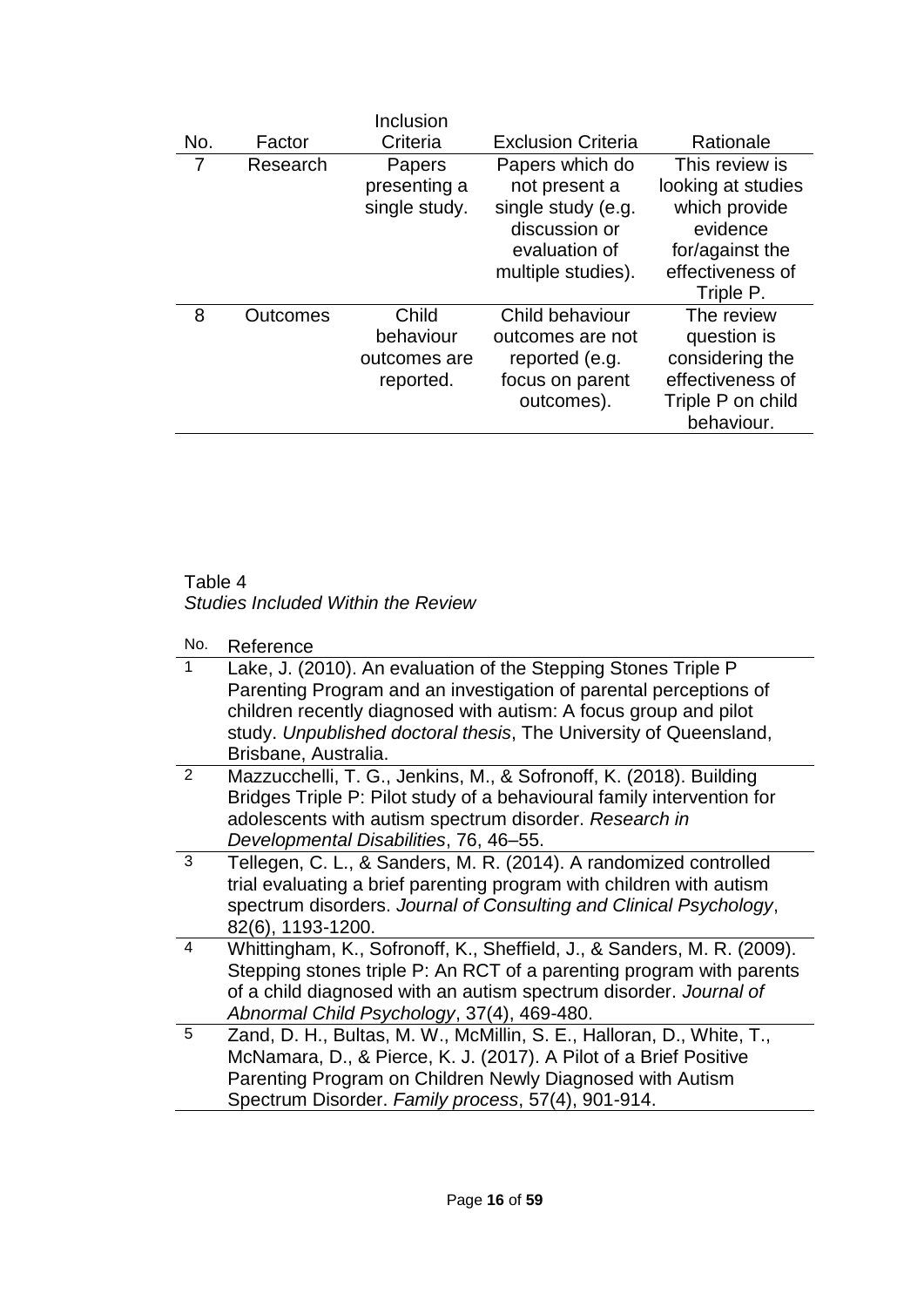### *Weight of Evidence*

The five studies in this review were evaluated using Harden and Gough's (2012) Weight of Evidence (WoE) Framework. These studies were all judged for their: methodological quality (WoE A), relevance of methodology (WoE B), and relevance to the review question (WoE C).

An adapted version of Kratochwill's (2003) Group-Based Design Coding Protocol was used to assess the methodological quality of these studies (see Table 15, Appendix G). The protocol is designed typically for studies which have two conditions: an experimental group and a comparison group, such as Tellegen and Sanders (2014); Whittingham, Sofronoff, Sheffield and Sanders (2009); and Zand et al. (2017). However, Appendix D of the protocol provides some 'Supplemental Coding Options for Quasi-Experimental Group-Based Designs Without Control Groups', such as Lake (2010) and Mazzucchelli, Jenkins and Sofronoff (2018). Therefore, this one coding protocol was adapted and used for all five studies to allow consistency and ease of comparisons.

Different dimensions were given a numerical score between 0-3 and the mean of these scores were found to produce each WoE rating. The mean of these three WoE ratings were then found to produce an overall rating (WoE D) (see Table 5). Details of the criteria and rationale for each WoE rating are provided in Appendix C.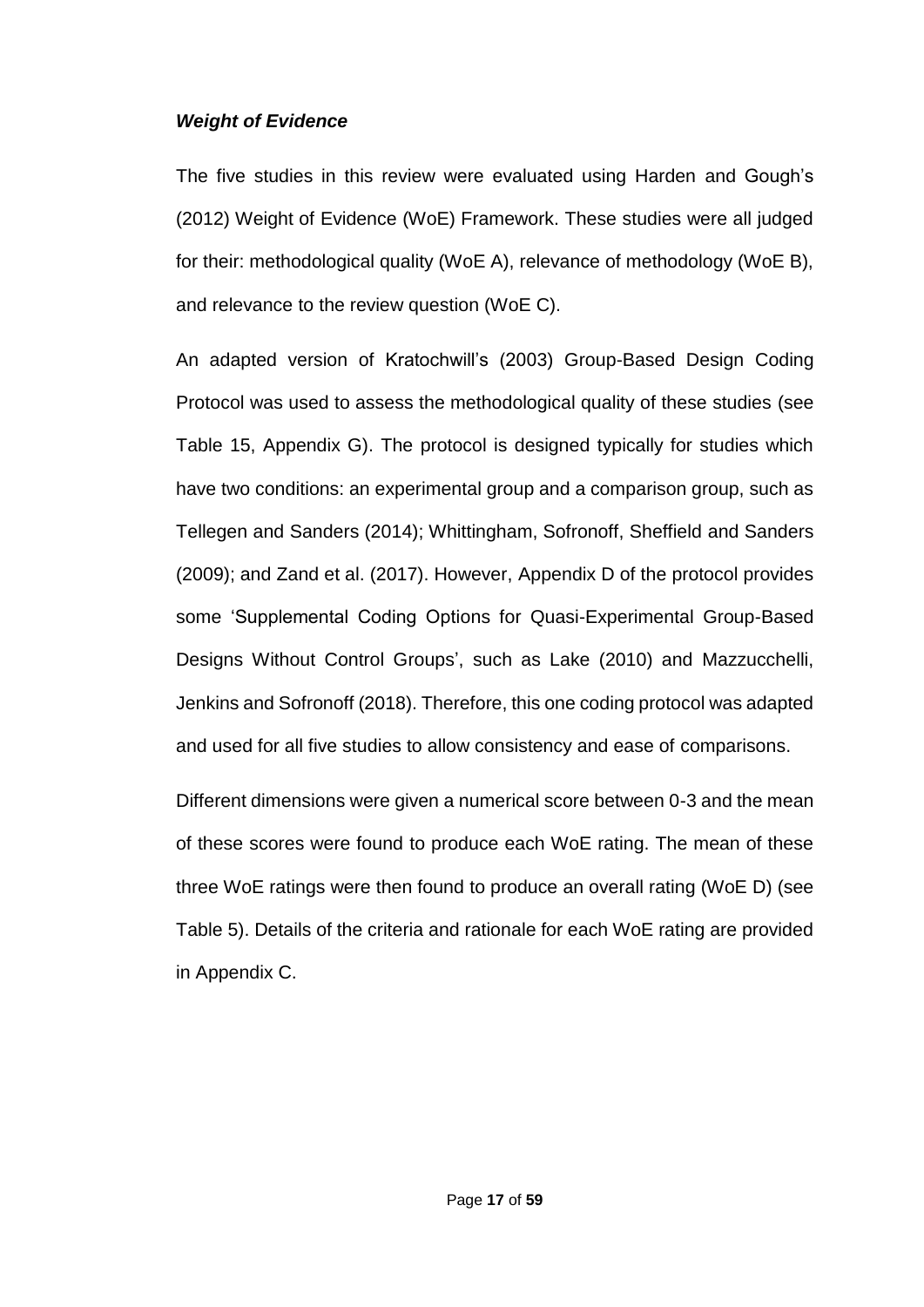## Table 5 *Weight of Evidence*

|                  |                |                | WoE C:         |                |
|------------------|----------------|----------------|----------------|----------------|
|                  |                |                | Relevance of   | WoE D:         |
|                  | WoE A:         | $WoE B$ :      | Evidence to    | Overall        |
|                  | Quality of     | Relevance      | the Review     | Weight of      |
| Study            | Methodology    | of Methology   | Question       | Evidence       |
| Lake (2010)      | 2              | 2              | 2.5            | 2.17           |
|                  | (medium)       | (medium)       | (high)         | (medium)       |
|                  |                |                |                |                |
| Mazzucchelli,    | $\overline{2}$ | $\overline{2}$ | $\overline{2}$ | $\overline{2}$ |
| Jenkins &        | (medium)       | (medium)       | (medium)       | (medium)       |
| Sofronoff (2018) |                |                |                |                |
| Tellegen &       | 2.5            | 3              | 2.5            | 2.67           |
| Sanders (2014)   | (high)         | (high)         | (high)         | (high)         |
|                  |                |                |                |                |
| Whittingham,     | $\overline{2}$ | 3              | 2.5            | 2.5            |
| Sofronoff,       | (medium)       | (high)         | (high)         | (high)         |
| Sheffield &      |                |                |                |                |
| Sanders (2009)   |                |                |                |                |
| Zand et al.      | 1.5            | 3              | 2.25           | 2.25           |
| (2017)           | (low)          | (high)         | (medium)       | (medium)       |
|                  |                |                |                |                |

*Note.* Ratings between 1 – 1.6 are "low", 1.7 – 2.3 are "medium", and 2.4 – 3 are "high".

### *Measurement*

As part of the WoE A rating, the measurement methods of all five studies were considered and scored. It is important to note that whilst Zand et al. (2017) did use a mixed-methods design, the qualitative information this study gathered (parents' and practitioners' views of the programme) was disregarded in this review as it did not relate to the review question, nor did it provide any additional information about the outcome measure of interest. This qualitative information also did not triangulate information gathered through the quantitative measures used, rather it looked at a separate topic to their main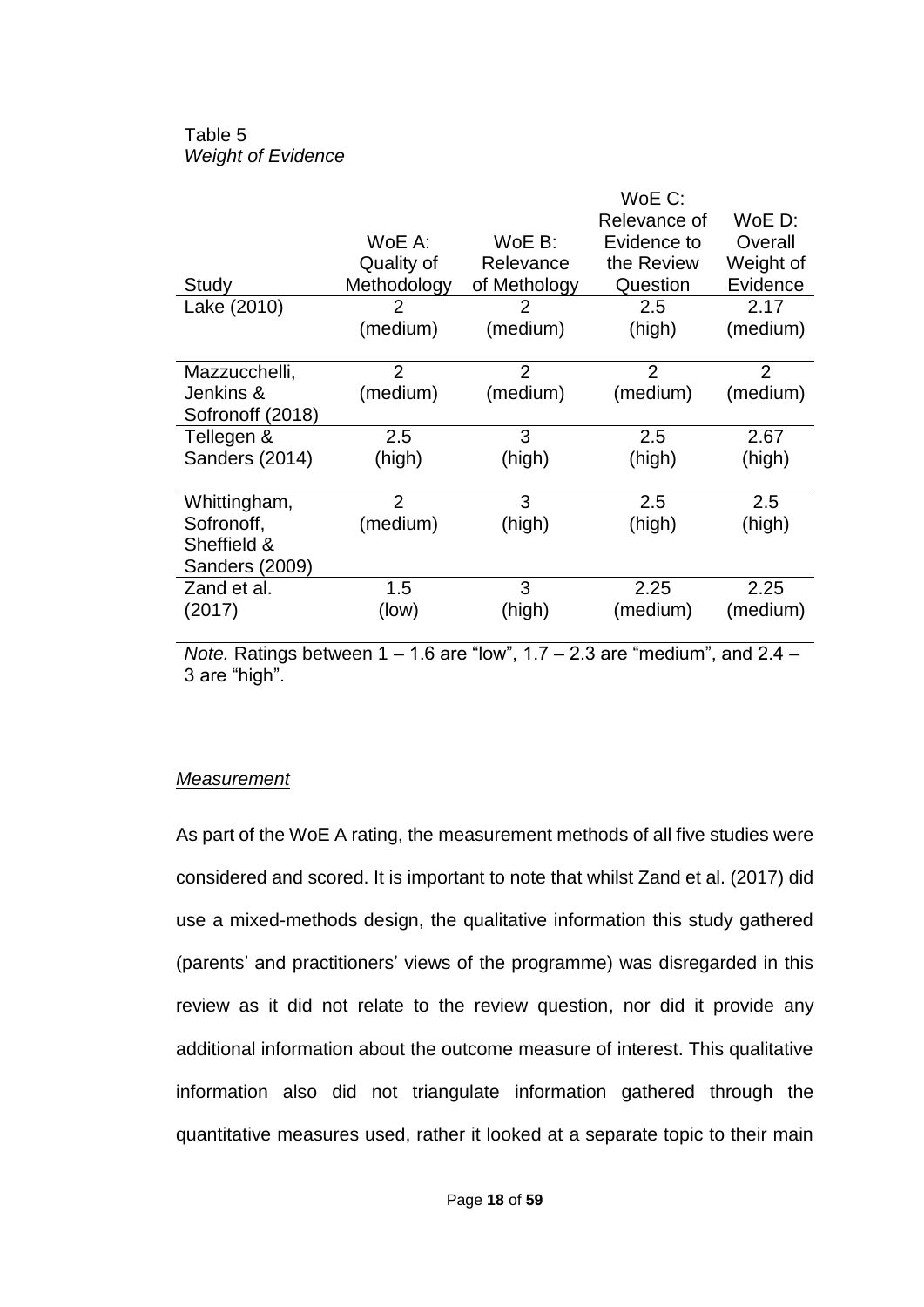study aim. Therefore, it did not increase the validity of the study's findings and so did not impact on the WoE A rating.

Apart from Tellegen and Sanders (2014), all four other studies received a score of 1. Whilst these studies all had reliable and validated outcome measures, they only used one method (self-report questionnaires) and one source (parents) to gather data; therefore, they were unable to score higher on Kratochwill's (2003) Coding Protocol. Tellegen and Sanders (2014) received a score of 3, as they used more than one method (self-report questionnaires and observations) and more than one source (parents and practitioners) to gather data, as well as having reliable and validated outcome measures.

### *Comparison Group*

As part of the WoE A rating, the use of comparison groups for all five studies was considered and scored. Lake (2010) and Mazzucchelli, Jenkins and Sofronoff (2018) were single-group designs without comparison groups; therefore, this section of the Coding Protocol was not applicable to these studies. The other three studies all received a score of 2 as they had wait list/delayed intervention comparison groups, random assignment to conditions, and attrition which was less than 20% for post and 30% for followup (where relevant). As none of these three studies counter-balanced the change agent (i.e. the practitioner for each condition was not counterbalanced), they were unable to receive a score of 3.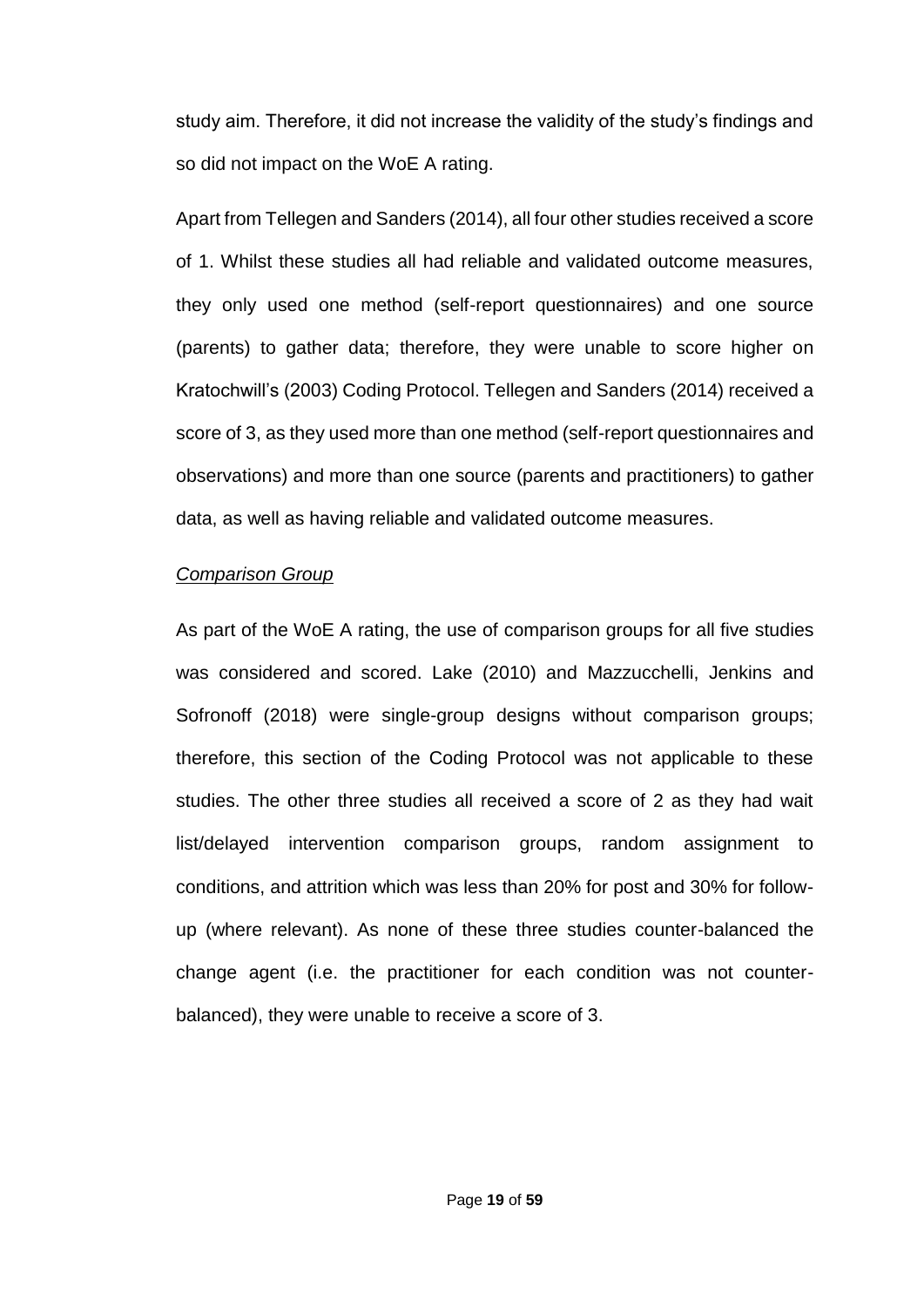#### *Implementation Fidelity*

As part of the WoE A rating, the implementation fidelity of all five studies was considered and scored. All five studies received a score of 3 as the practitioners delivering the Triple P intervention had all received formal training and were accredited in Triple P. They also all received supervision throughout the programme delivery to ensure that the programme was properly implemented.

#### *Follow-up Assessment*

As part of the WoE A rating, the use of follow-up assessments for all five studies was considered and scored. Apart from Zand et al. (2017), all four other studies received a score of 2, as they carried out follow-up assessments either 3- or 6-months post-intervention, using the same assessment methods that were used at pre- and post-intervention. These studies were unable to receive a score of 3 as they did not complete multiple follow-up assessments. Zand et al. (2017) received a score of 0 as this study only collected pre- and postintervention data, with no follow-up data.

#### *Methodology*

Page **20** of **59** As part of the WoE B rating, the relevance of the methodology for all five studies was considered and scored. Apart from systematic reviews and metaanalyses, Petticrew and Roberts (2003) suggest that Randomised Controlled Trials are the best design for research questions about "effectiveness". Therefore, Tellegen and Sanders (2014); Whittingham, Sofronoff, Sheffield and Sanders (2009); and Zand et al. (2017) all received a score of 3. Petticrew and Roberts (2003) also suggest that Quasi-experimental designs are one of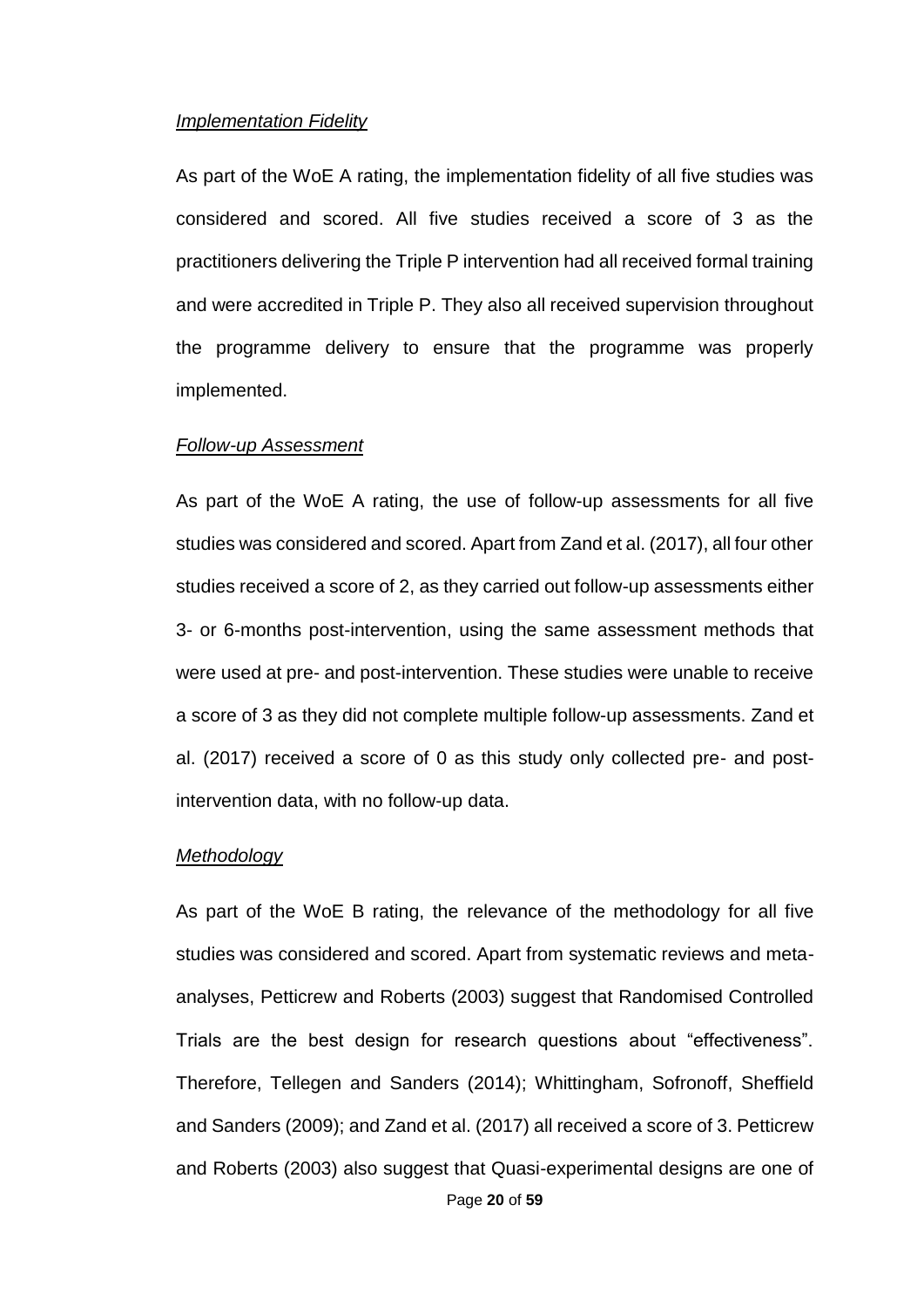the next most appropriate designs; therefore, Lake (2010) and Zand et al. (2017) both received a score of 2.

### *Country*

As part of the WoE C rating, the country that the study was delivered in was considered and scored for all five studies. It was of interest to the author of this review that the findings, and therefore the recommendations which followed, were generalisable and applicable to the UK education system. All five studies received a rating of 3, as they were all carried out in OECD countries with a similar education system to the UK (i.e. Australia, Canada and the USA).

### *Age of Participants*

As part of the WoE C rating, the age of the participants (in this case, the age of the parents' children) was considered and scored for all five studies. In the UK, there is a movement towards early intervention, particularly when trying to prevent the development of, or an increase in, emotional and behavioural problems (Lindsay & Strand, 2013). Therefore, studies working with parents of younger children are more desirable and so were given a higher weighting. Lake (2010); Tellegen and Sanders (2014); and Whittingham, Sofronoff, Sheffield and Sanders (2009) all received a score of 3, as the participants were parents of children who were up to 9-years-old. Zand et al. (2017) was given a score of 2, as the participants were parents of children up to 12-years-old. Mazzucchelli, Jenkins and Sofronoff (2018) received a rating of 1, as the participants were parents of children who were aged 12-16 years old.

### *Length of Programme*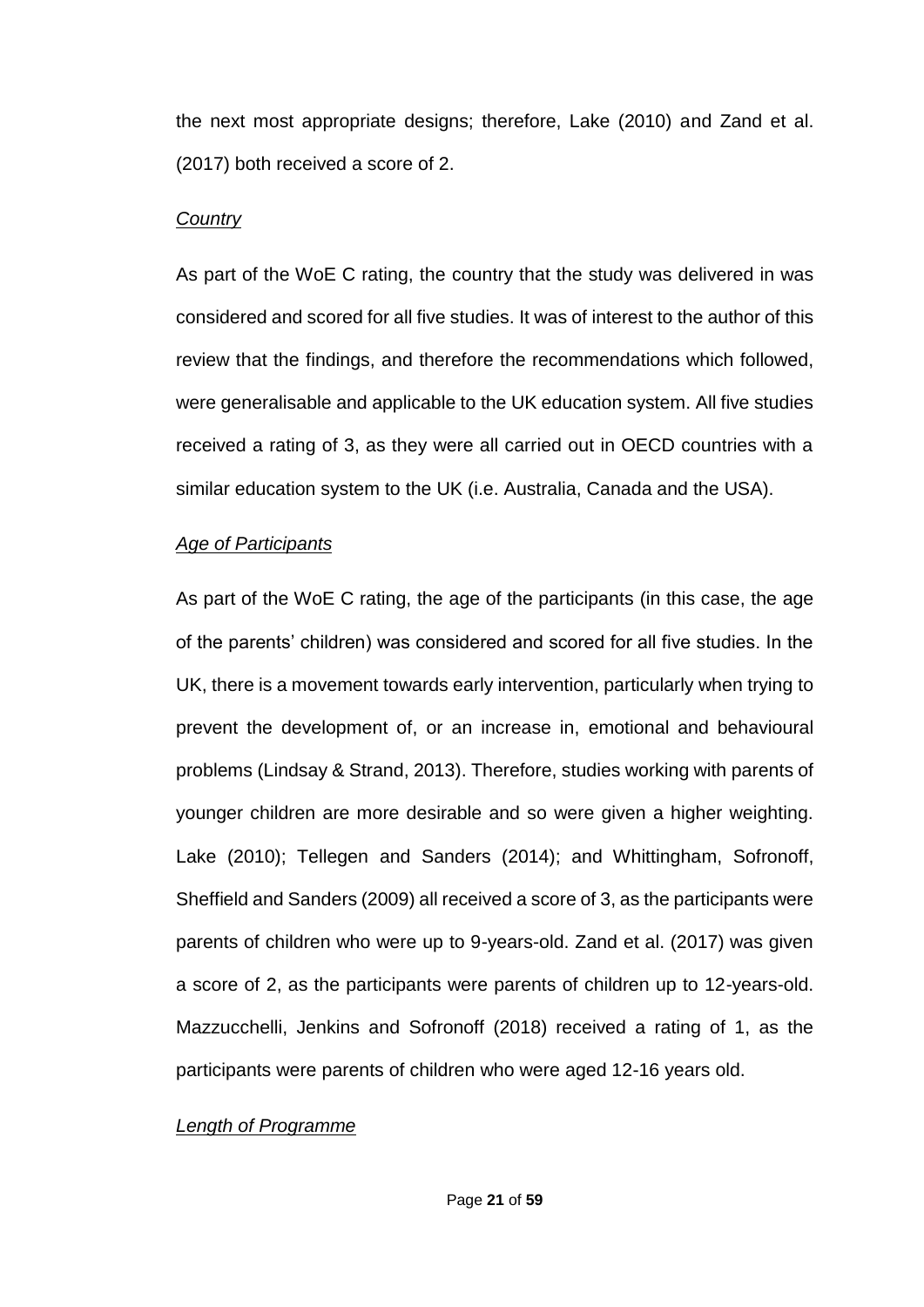As part of the WoE C rating, the length of the programme was considered and scored for all five studies. Triple P programmes which are shorter require less practitioner time; as a result, more parents should have the opportunity to access the training. Shorter programmes were therefore given a higher weighting due to their potential to have a wider impact. Tellegen and Sanders (2014) and Zand et al. (2017) both used Primary Care Stepping Stones Triple P, which is 4-sessions long; therefore, these studies received a rating of 3. Lake (2010) and Whittingham, Sofronoff, Sheffield and Sanders (2009) used Stepping Stones Triple P, which is 8-sessions long; therefore, these studies received a rating of 2. Mazzucchelli, Jenkins and Sofronoff (2018) used Building Bridges Triple P, which is also 8-sessions long; therefore, this study received a rating of 2.

### *Programme Format*

As part of the WoE C rating, the programme format was considered and scored for all five studies. It is likely that programmes which make greater use of a group format, rather than individual format, will reach a wider number of parents. Therefore, those studies which used a group format were given a higher rating due to the wider impact they should have. Lake (2010); Mazzucchelli, Jenkins and Sofronoff (2018); and Whittingham, Sofronoff, Sheffield and Sanders (2009) used a mixture of individual and group format, and therefore received a rating of 2. Tellegen and Sanders (2014) and Zand et al. (2017) used an individual format only, and therefore received a rating of 1.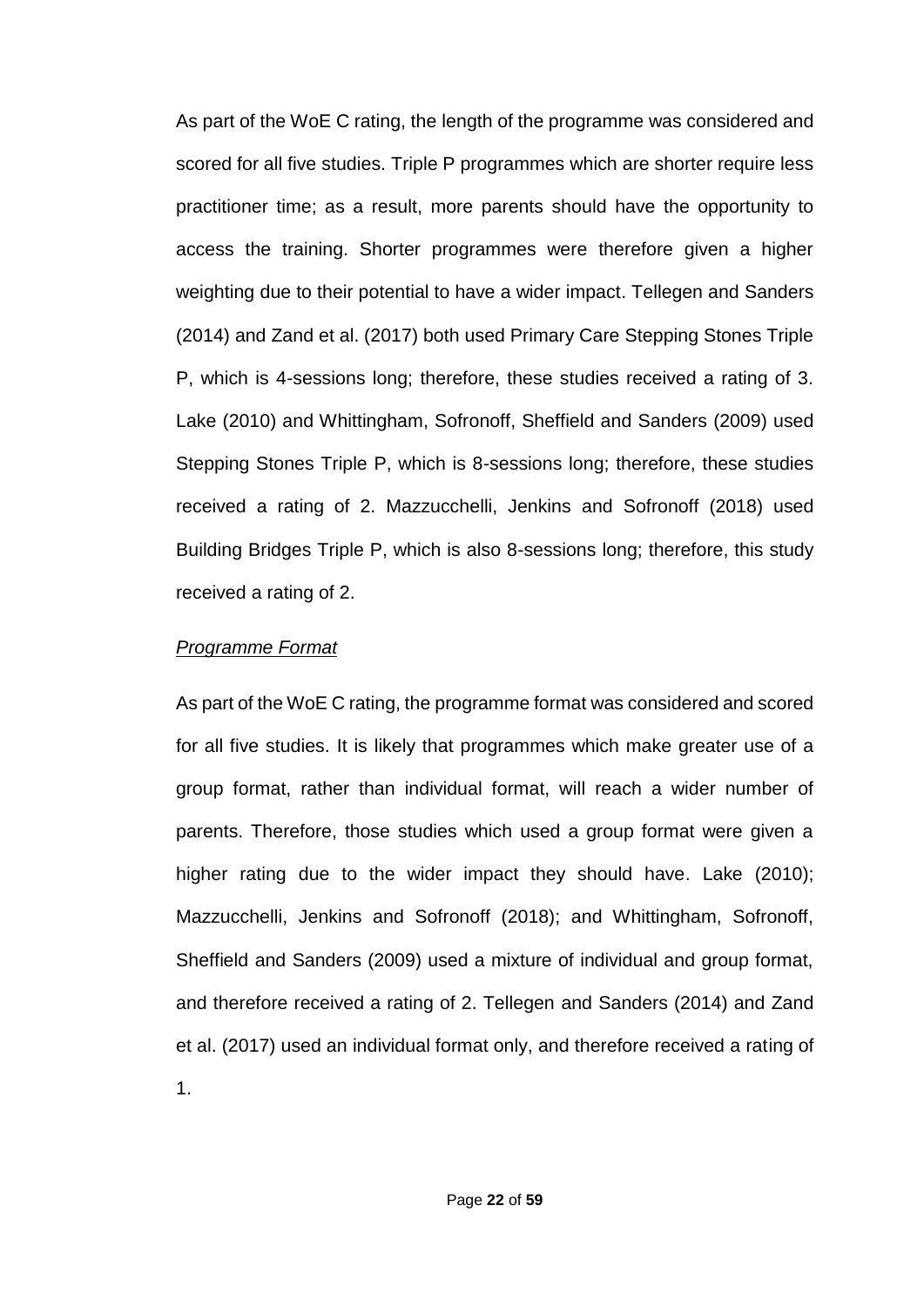#### *Findings*

The outcome measure focused on for the purpose of this review was child problem behaviours. Lake (2010) measured child problem behaviours using the Developmental Behaviour Checklist (DBC-P) (Einfeld & Tonge, 1992, 2002). This is a parent self-report questionnaire which measures a range of child behaviours, including emotional and behavioural problems. These behaviours are grouped into six sub-scales, two of which are reported together in this study: 'Disruptive/Antisocial behaviour'. These joint sub-scales were focused on for this review, as this was the most appropriate measure for the review question.

Mazzucchelli, Jenkins and Sofronoff (2018) measured child problem behaviours using the Child Adjustment and Parent Efficacy Scale – Developmental Disability (CAPES-DD) (Mazzucchelli, Sanders & Morawska, 2011). This is also a parent self-report questionnaire which measures: child emotional and behavioural problems, child pro-social behaviour, and parent's self-efficacy in managing their child's problem behaviours. The sub-scale that was focused on for this review was 'Behaviour Problems', as this was the most appropriate measure for the review question.

Tellegen and Sanders (2014); Whittingham, Sofronoff, Sheffield and Sanders (2009); and Zand et al. (2017) all measured child problem behaviours using the Eyberg Child Behaviour Inventory (ECBI) (Eyberg & Pincus, 1999). This is also a parent self-report questionnaire which measures: 'Intensity' (the frequency of child problem behaviours) and 'Problem' (whether these behaviours are a problem for the parents). The sub-scale that was focused on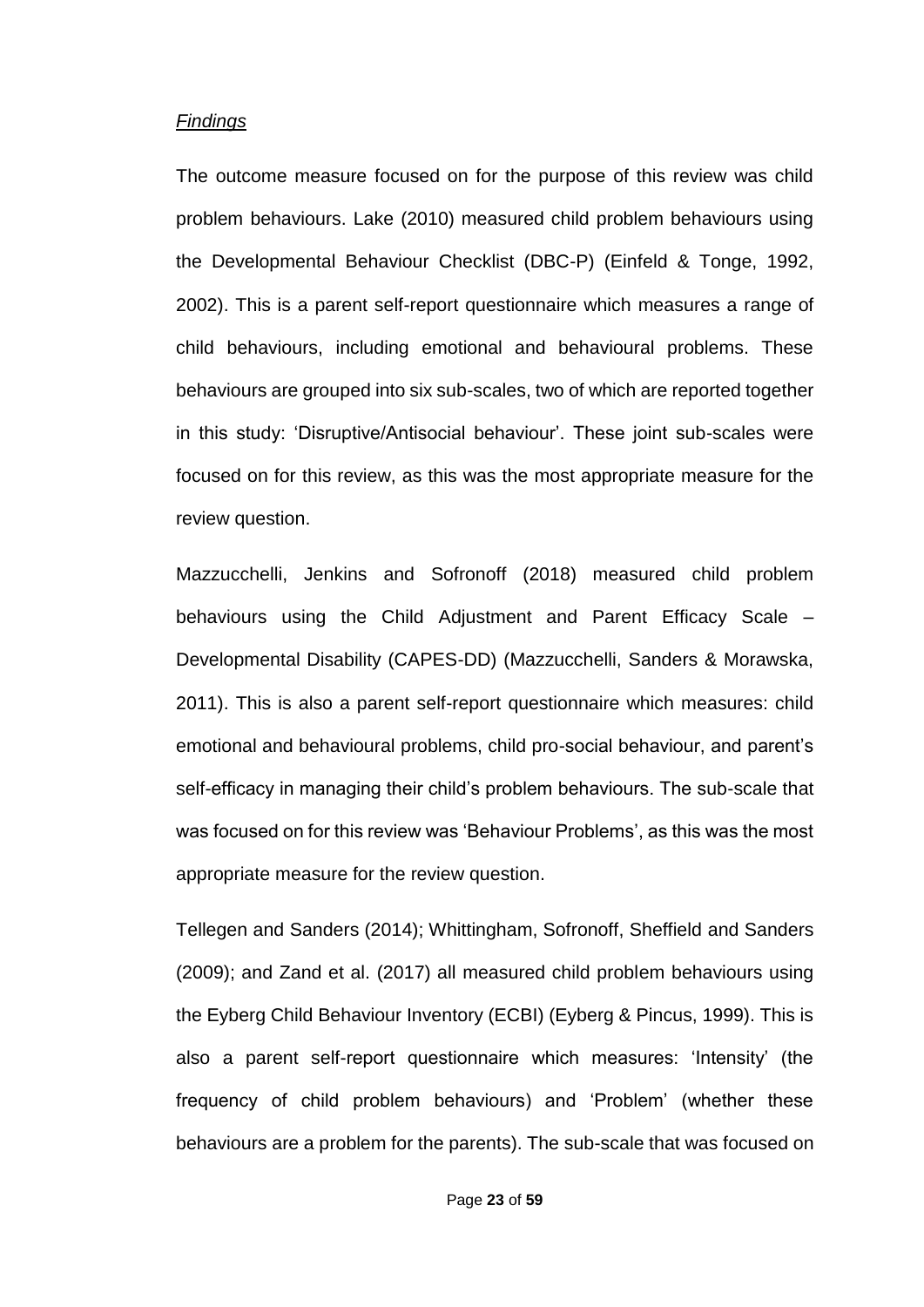for this review was 'Intensity', as this was the most appropriate measure for the review question.

The results which were analysed in this review were the difference in scores pre-intervention to post-intervention (i.e. Time 1 – Time 2). Follow-up results were not focused on explicitly as: not all studies reported follow-up data, the follow-up data was collected at different time points after the intervention, and the interest for this review is whether Triple P had an immediate impact on reducing problem behaviours for children with ASD.

Effect sizes can be used to quantify the magnitude of a difference between two groups, and are therefore helpful when considering the effectiveness of an intervention (Coe, 2002). Lake (2010) was the only study which did not report an effect size for the outcome measure of interest, 'Disruptive/Antisocial behaviour', as there was no overall significant change for this measure. However, there was a significant reduction in these behaviours from preintervention (Time 1) to post-intervention (Time 2), but no significant change from post-intervention (Time 2) to follow-up (Time 3). Insufficient data was provided for an effect size to be calculated for the change seen pre- to postintervention.

The other four studies reported medium to large effect sizes (see Table 6) for changes measured pre- to post-intervention. The studies reported effect sizes in different formats so these were all transformed, using an online effect size transformation tool (Lenhard & Lenhard, 2017), into Cohen's *d* to make it easier to compare the studies.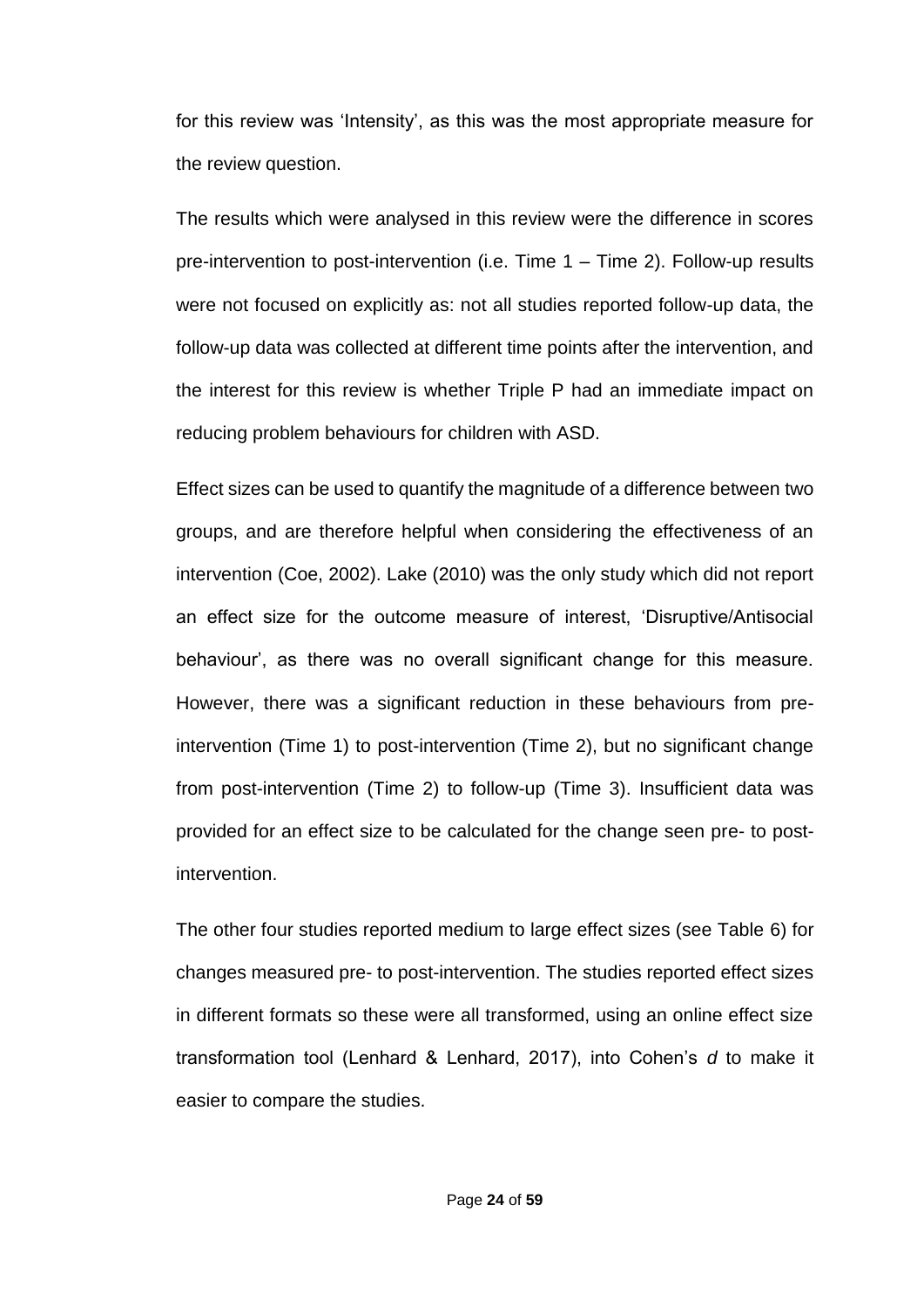When analysing these studies, it is important to consider the impact that sample size may have had on the results. Cohen (1992) states that a sample size of 26 is needed to find a large effect and a sample size of 64 is needed to find a medium effect, at a significance level of  $p \le 0.05$ . Tellegen and Sanders (2014) had 64 participants and Whittingham, Sofronoff, Sheffield and Sanders (2009) had 59 participants; therefore, these studies had suitably large sample sizes. On the other hand, Lake (2010) had 24 participants, Mazzucchelli, Jenkins and Sofronoff (2018) had 9 participants, and Zand et al. (2017) had 21 participants; therefore, these studies did not have large enough sample sizes. Studies with a small sample size are more likely to find a larger effect size, as the effect size can become inflated (Slavin & Smith, 2009); therefore, these studies need to be interpreted cautiously.

To conclude, all five studies found that Triple P training for parents significantly reduced problem behaviours in children with ASD (pre- to post-intervention). Whilst every study received an overall WoE D rating of 'medium' or 'high', the limitations should be kept in mind when considering whether Triple P is an appropriate intervention to use and potential avenues for future research.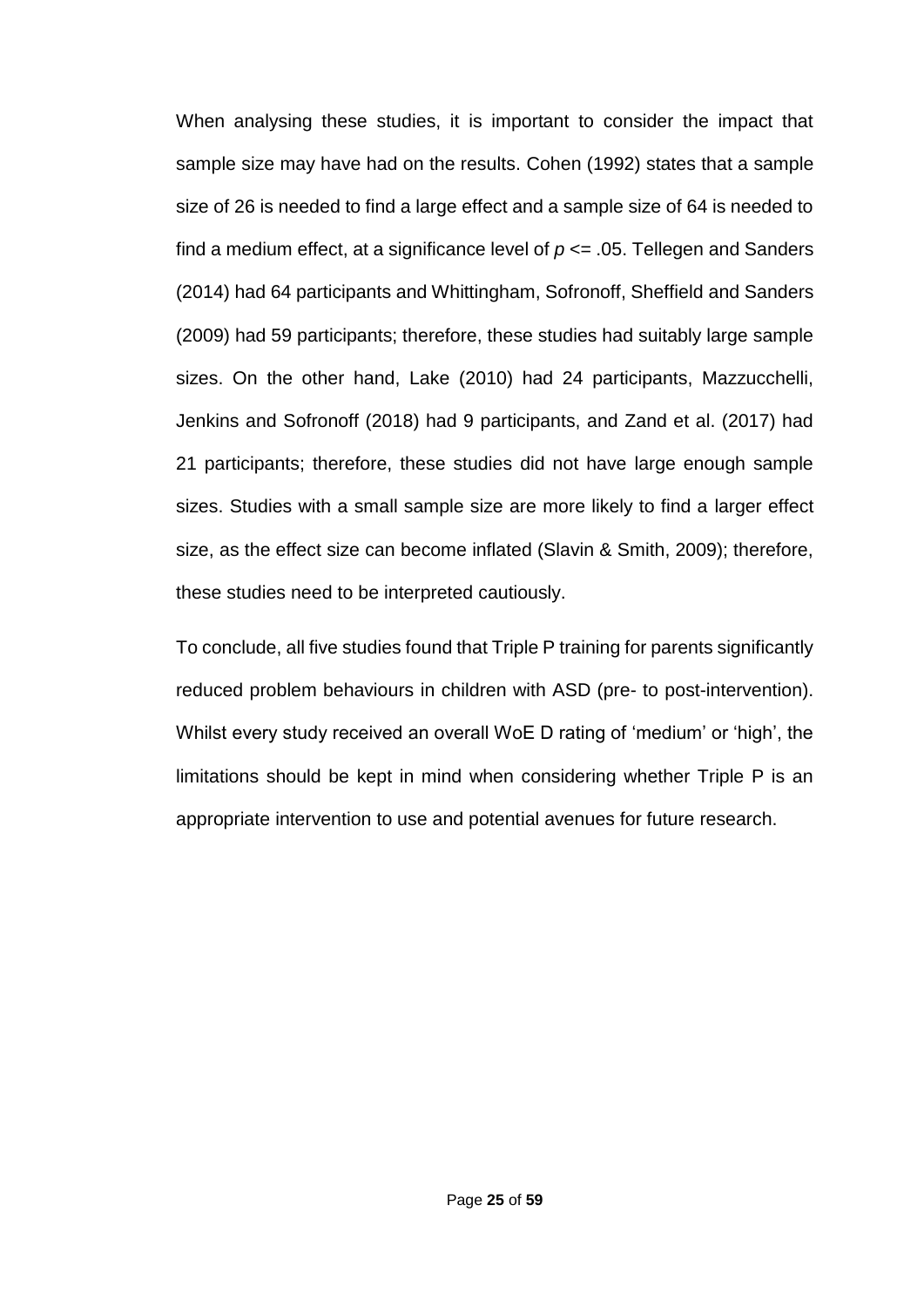# Table 6

# *Descriptive Statistics and Effect Sizes*

| Authors                                                               | Outcome<br>measure                               | N      | α   | Intervention condition<br>Control condition |           |        |                       |                      |           | F      | Sig.                  | Effect<br>size | Effect<br>size                     | WoE D                           |                   |                            |
|-----------------------------------------------------------------------|--------------------------------------------------|--------|-----|---------------------------------------------|-----------|--------|-----------------------|----------------------|-----------|--------|-----------------------|----------------|------------------------------------|---------------------------------|-------------------|----------------------------|
|                                                                       | (pre- to post-<br>intervention)                  |        |     | intervention                                | Pre-      |        | Post-<br>intervention | Pre-<br>intervention |           |        | Post-<br>intervention |                |                                    | (reported)                      | strength<br>$***$ |                            |
|                                                                       |                                                  |        |     | М                                           | <b>SD</b> | M      | <b>SD</b>             | М                    | <b>SD</b> | М      | SD                    |                |                                    |                                 |                   |                            |
| Lake (2010)                                                           | DBC-P<br>Disruptive/<br>Anti-social<br>behaviour | $24**$ | .94 | 16.41                                       | 6.72      | 14.18  | 6.7                   |                      |           |        |                       | 2.49           | $p < .05*$<br>$[t(19) =$<br>2.38]  |                                 |                   | 2.17<br>(medium)           |
| Mazzucchelli<br>, Jenkins &<br>Sofronoff<br>(2018)                    | CAPES-DD<br><b>Behaviour</b><br>Problems         | 9      | .79 | 16.83                                       | 4.86      | 10.16  | 3.6                   |                      |           |        |                       | 19.11          | $p < .001*$<br>$[t(24) =$<br>4.82] | $d = 0.96$                      | Large             | $\overline{c}$<br>(medium) |
| Tellegen &<br><b>Sanders</b><br>(2014)                                | $ECBI -$<br>Intensity                            | 64     | .91 | 153.36                                      | 30.14     | 134.24 | 29.39                 | 142.98               | 30.11     | 136.18 | 27.03                 | 5.29           | $p = .025*$                        | $d = 0.4$                       | Medium            | 2.67<br>(high)             |
| Whittingham,<br>Sofronoff,<br>Sheffield &<br><b>Sanders</b><br>(2009) | $ECBI -$<br>Intensity                            | 59     | .91 | 144.14                                      | 31.32     | 121.40 | 25.28                 | 142.19               | 31.73     | 148.63 | 30.33                 | 19.81          | $p < .001*$                        | $d = 1.19$<br>$(n^2 =$<br>0.26) | Large             | 2.5<br>(high)              |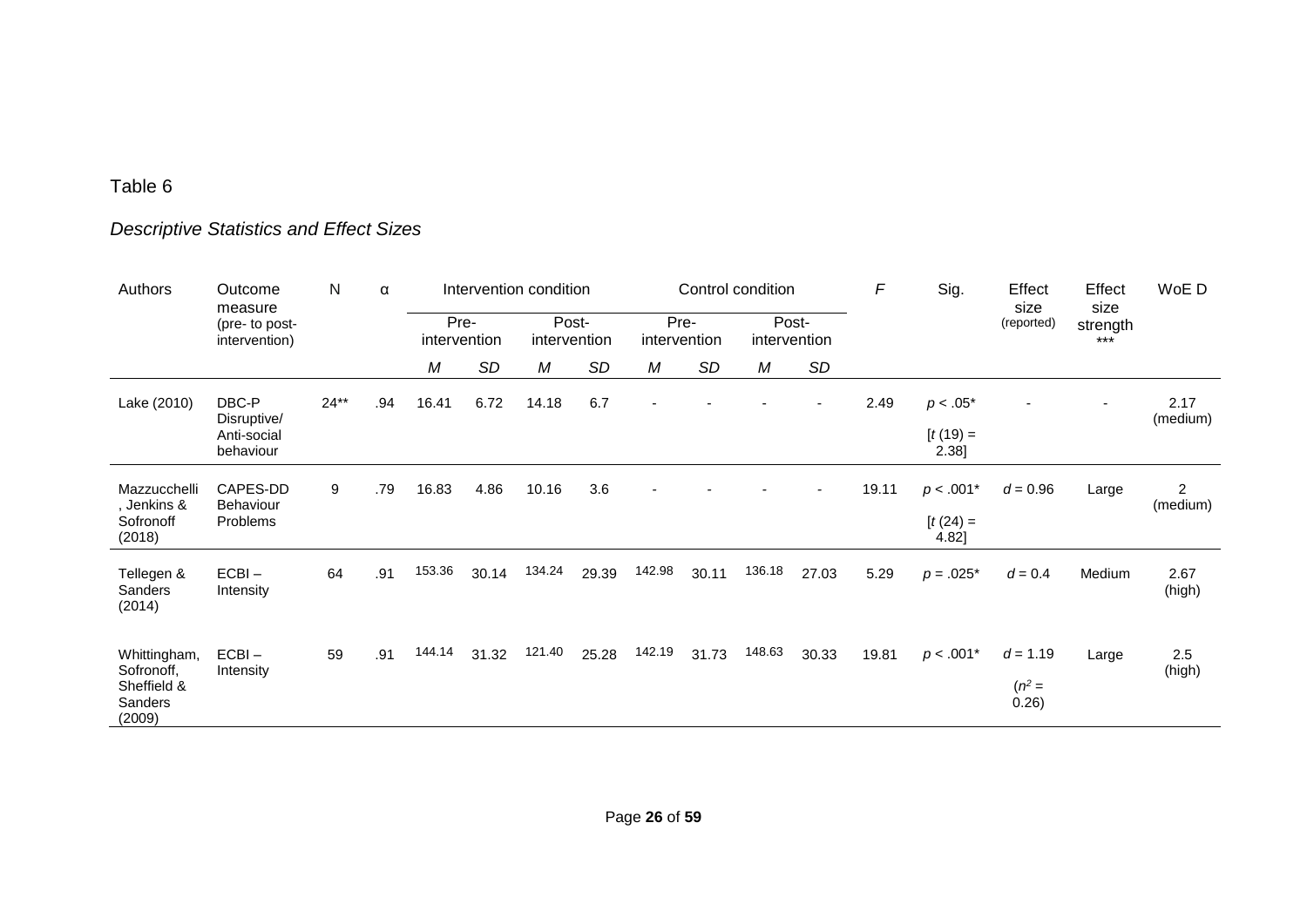| Authors               | Outcome<br>measure<br>(pre- to post-<br>intervention) | N. |     |        |           | α            | Intervention condition |       |                       | Control condition    |           |                       |             | F                                 | Sig.  | Effect<br>size    | Effect<br>size | WoE D |
|-----------------------|-------------------------------------------------------|----|-----|--------|-----------|--------------|------------------------|-------|-----------------------|----------------------|-----------|-----------------------|-------------|-----------------------------------|-------|-------------------|----------------|-------|
|                       |                                                       |    |     |        |           | intervention | Pre-                   |       | Post-<br>intervention | Pre-<br>intervention |           | Post-<br>intervention |             |                                   |       | (reported)<br>*** | strength       |       |
|                       |                                                       |    |     | М      | <b>SD</b> | М            | <b>SD</b>              | Μ     | <b>SD</b>             | Μ                    | <b>SD</b> |                       |             |                                   |       |                   |                |       |
| Zand et al.<br>(2017) | $ECBI -$<br>Intensity                                 | 21 | .91 | 150.50 | 28.81     | 115.8        | 24.30                  | 148.1 | 17.37                 | 139.9                | 22.5      | 6.75                  | $p < .02^*$ | $d = 1.19$<br>$(n^2 p =$<br>0.26) | Large | 2.25<br>(medium)  |                |       |

\*Significant at *p* <= .05

\*\* *Note.* Only 20 included in analyses.

\*\*\* *Note. d* >= 0.2 is a small effect, *d* >= 0.5 is a medium effect, and *d* >= 0.8 is a large effect.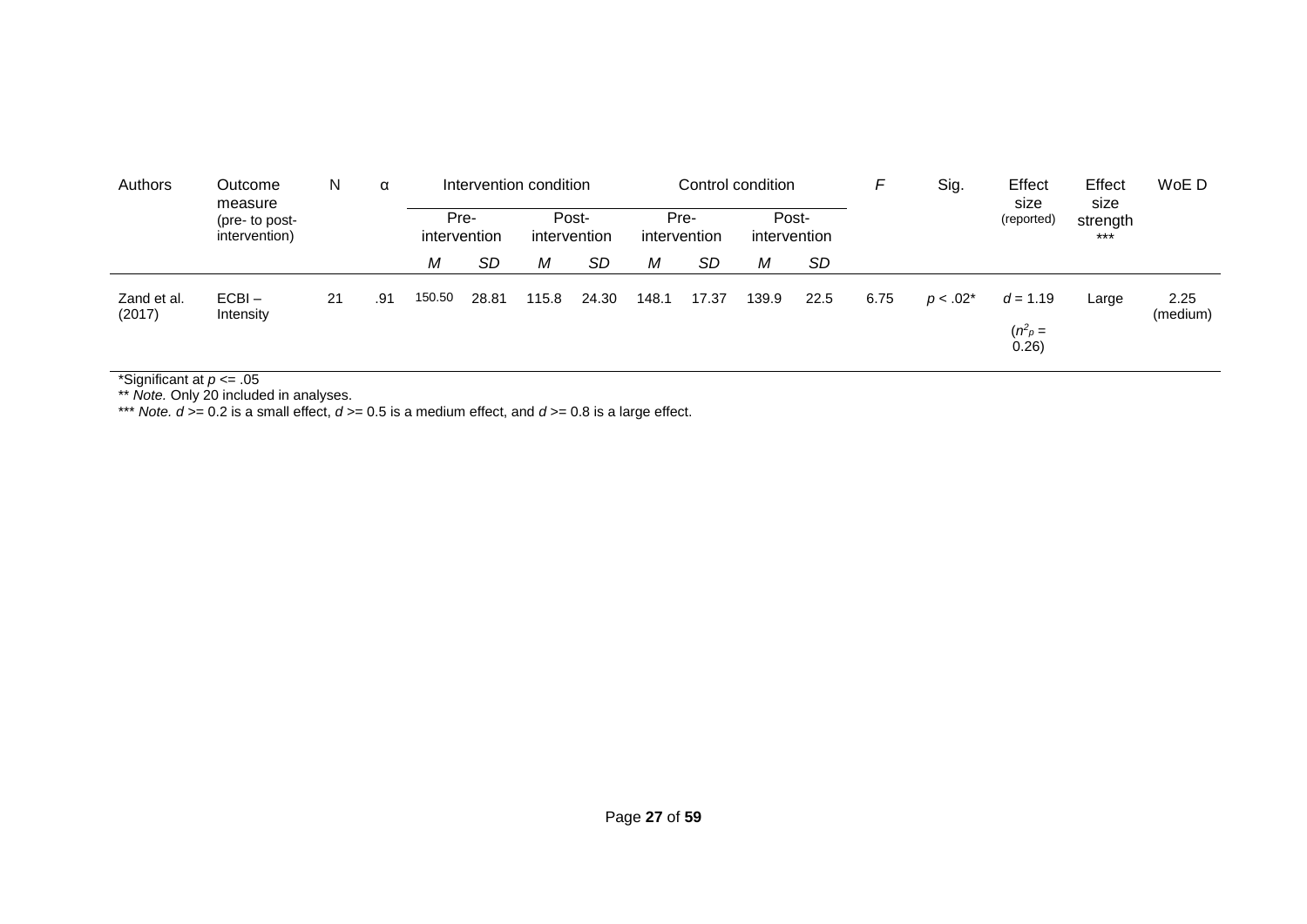#### **Conclusions and Recommendations**

All five studies in this review found that Triple P training for parents significantly reduced problem behaviours in children with ASD, pre- to post-intervention. Thus, Triple P appears to be a suitable intervention for parents of children with ASD who require support in managing their child's emotional and behavioural problems.

Follow-up data from Mazzucchelli, Jenkins and Sofronoff (2018) and Whittingham, Sofronoff, Sheffield and Sanders (2009) suggests that these changes were maintained at follow-up. However, follow-up data from Lake (2010) and Tellegen and Sanders (2014) suggests that these improvements were not maintained at follow-up. Therefore, whilst Triple P appears to improve child problem behaviours immediately postintervention, it is still unclear whether these improvements are maintained long-term and therefore this is an area for further research.

Overall, the evidence suggests that parents of children with ASD who display behavioural problems would benefit from enrolling in Triple P in order to develop their skills in managing these behaviours. One parent/caregiver attending the training is sufficient to see improvements in these behaviours; although, potentially it would be useful for all parents/caregivers to attend this training in order for behaviour management methods to be consistently used.

Whilst three of the studies used experimental and comparison groups, Lake (2010) and Mazzucchelli, Jenkins and Sofronoff (2018) used a single-group design. This means that it is not possible to say whether the behaviour improvements that were found in these studies were due to Triple P or whether there were extraneous variables which caused these changes. The studies which did use comparison groups all used wait-list/delayed intervention comparison groups. Kratochwill's (2003, p. 29) Coding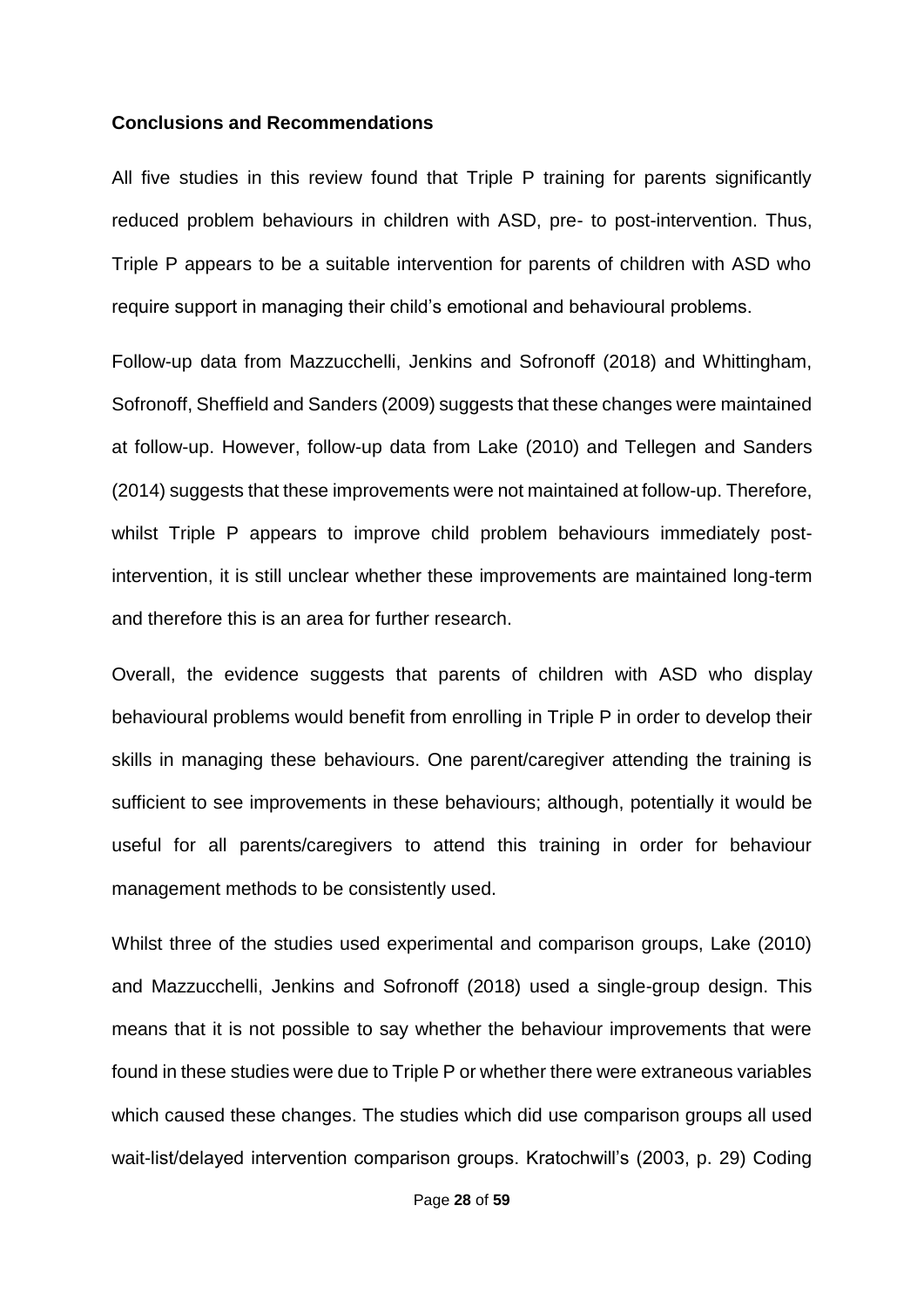Protocol suggests that "active" comparison groups are the best form of comparison group (e.g. "typical intervention, attention placebo, intervention element placebo, alternative intervention, pharmacotherapy"). Future research should therefore attempt to use "active" comparison groups where possible, to improve the conclusions that can be drawn from this research.

Apart from Tellegen and Sanders (2014), who used practitioner observations, a limitation of the other four studies is that their data was only collected using one source (parents) and one method (self-report questionnaires). It is important that data is triangulated, as this helps to ensure that the conclusions made from the findings are valid. Future research should consider the benefits of using other methods of data collection, alongside questionnaires. Considerations should also be made about other potential sources data could be collected from. For example, teachers could provide information about children's behaviour at school, in order to see whether any improvements made have been generalised outside of the home.

Finally, a limitation of Lake (2010); Mazzucchelli, Jenkins and Sofronoff (2018); and Zand et al. (2017) is that they were pilot studies and therefore had small sample sizes. It is important that this is kept in mind when drawing conclusions from their findings. Future research would have greater generalisability to the wider population if larger sample sizes were used.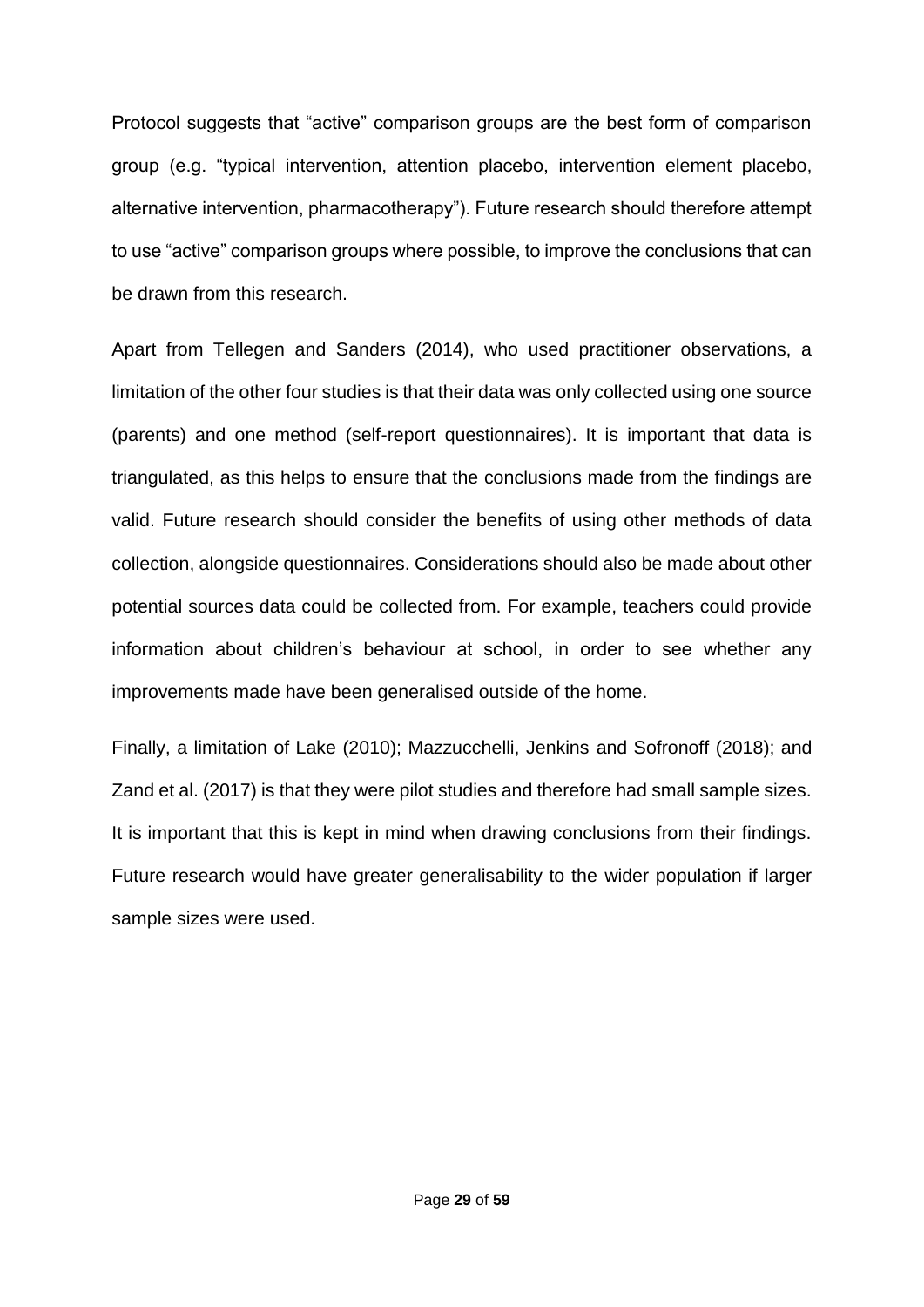## **References**

Bandura, A. (1977). *Social learning theory*. Englewood Cliffs, NJ: Prentice-Hall.

- Bandura, A. (1989). Regulation of cognitive processes through perceived selfefficacy. *Developmental Psychology*, 25, 729–735.
- Bandura, A. (1995*). Self-efficacy in changing societies*. New York: Cambridge University Press.
- Becker, D. M., Hill, D. R., Jackson, J. S., Levine, D. M., Stillman, F. A., & Weiss, S. M. (1992). *Health Behavior Research in minority populations: Access, design and implementation*. U.S. Department of Health and Human Services.
- Brugha, T. S., McManus, S., Smith, J., Scott, F. J., Meltzer, H., Purdon, S., & Bankart, J. (2012). Validating two survey methods for identifying cases of autism spectrum disorder among adults in the community. *Psychological Medicine*, 42(3), 647-656.
- Cohen, J. (1992). A power primer. *Psychological Bulletin*, 112(1), 155-159.
- Einfeld, S. L., & Tonge, B. J. (1992). *Manual for the Developmental Behaviour Checklist.* Clayton, Melbourne and Sydney: Monash University for Developmental Psychiatry and School of Psychiatry, University of New South Wales.
- Einfeld, S. L., & Tonge, B. J. (2002). *Manual for the Developmental Behaviour Checklist: Primary Carer Version (DBC-P) & Teacher Version (DBC-T) (2nd. ed.).* Clayton, Melbourne: Monash University Centre for Developmental Psychiatry and Psychology.
- Emery, R. E. (1982). Interparental conflict and the children of discord and divorce. *Psychological Bulletin*, 9, 310–330.
- Eyberg, S. M., & Pincus, D. (1999). *ECBI & SESBI-R: Eyberg child behavior inventory and Sutter-Eyberg student behavior inventory-revised: Professional manual.* Odessa, FL: Psychological Assessment Resources.
- Hamilton, A., Mazzucchelli, T., & Sanders, M. (2014). Parental and practitioner perspectives on raising an adolescent with a disability: A focus group study. *Disability & Rehabilitation*, 1–10.
- Harden, A., & Gough, D. (2012). Quality and Relevance Appraisal. In D. Gough, S. Oliver, & J. Thomas (Eds.). *An Introduction to Systematic Reviews,* 153–178, London: Sage.
- Hart, B. M., & Risley, T. R. (1995). *Meaningful differences in the everyday experience of young American children*. Sydney: Paul. H. Brooks.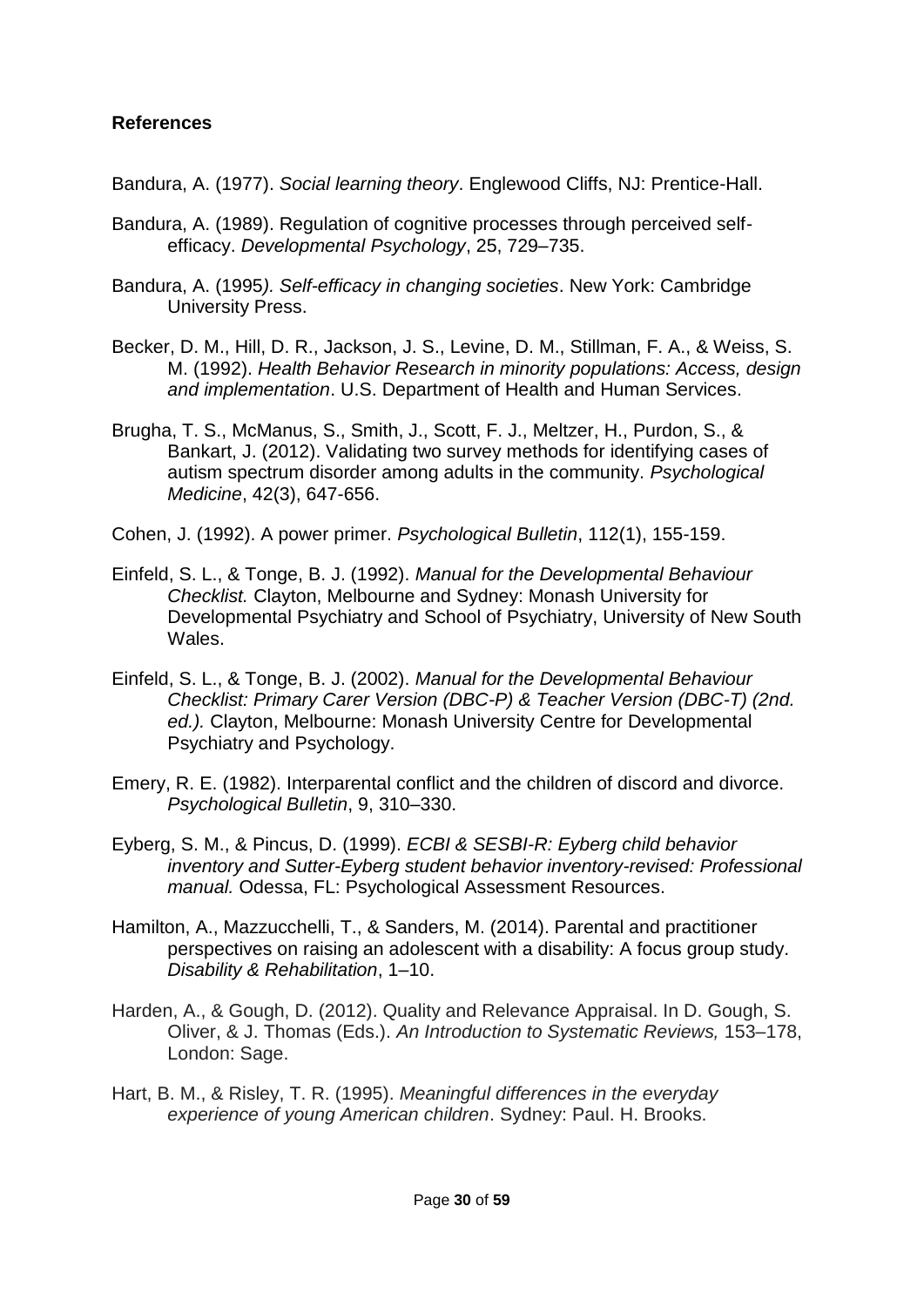- Hartley, S. L., Sikora, D. M., & McCoy, R. (2008). Prevalence and risk factors of maladaptive behaviour in young children with autistic disorder. *Journal of Intellectual Disability Research*, 52(10), 819-829.
- Kratochwill, T. R. (2003). *Task Force on Evidence Based Interventions in School Psychology.* USA: APA.
- Lake, J. (2010). An evaluation of the Stepping Stones Triple P Parenting Program and an investigation of parental perceptions of children recently diagnosed with autism: A focus group and pilot study. *Unpublished doctoral thesis*, The University of Queensland, Brisbane, Australia.
- Lenhard, A. & Lenhard, W. (2017). Transformation of the effect sizes d, r, f, Odds Ratio and η2. Retrieved from [https://www.psychometrica.de/effect\\_size.html](https://www.psychometrica.de/effect_size.html)
- Lindsay, G., & Strand, S. (2013). Evaluation of the national roll-out of parenting programmes across England: The parenting early intervention programme (PEIP). *BMC Public Health, 13*(1), 972.
- Mazzucchelli, T. G., Sanders, M. R., & Morawska, A. (2011). *Child Adjustment and Parent Efficacy Scale-Developmental Disability (CAPES-DD)*. Brisbane, Australia: Parenting and Family Support Centre, University of Queensland.
- Mazzucchelli, T. G., Jenkins, M., & Sofronoff, K. (2018). Building Bridges Triple P: Pilot study of a behavioural family intervention for adolescents with autism spectrum disorder. *Research in Developmental Disabilities*, 76, 46–55.
- Myers, B. J., Mackintosh, V. H., & Goin-Kochel, R. P. (2009). "My greatest joy and my greatest heart ache:" Parents' own words on how having a child in the autism spectrum has affected their lives and their families' lives. *Research in Autism Spectrum Disorders*, 3(3), 670-684.
- Patterson, G. R. (1982). *Coercive family process*. Eugene, OR: Castalia.
- Petticrew, M., & Roberts, H. (2003). Evidence, hierarchies, and typologies: horses for courses. *Journal of Epidemiology and Community Health*, *57*(7), 527–529.
- Rao, P. A., & Beidel, D. C. (2009). The impact of children with high-functioning autism on parental stress, sibling adjustment, and family functioning. *Behavior Modification*, 33(4), 437-451.
- Reid, B. (2011). Great Expectations Report. National Autistic Society, London.
- Rosenblatt, M. (2008). I Exist: The message from adults with autism in England. National Autistic Society.
- Rutter, M. (1985). Family and school influences on behavioural development. *Journal of Child Psychology and Psychiatry*, 26, 349–368.
- Sivberg, B. (2002). Coping strategies and parental attitudes, a comparison of parents with children with autistic spectrum disorders and parents with non-autistic children. *International Journal of Circumpolar Health*, 61(sup2), 36-50.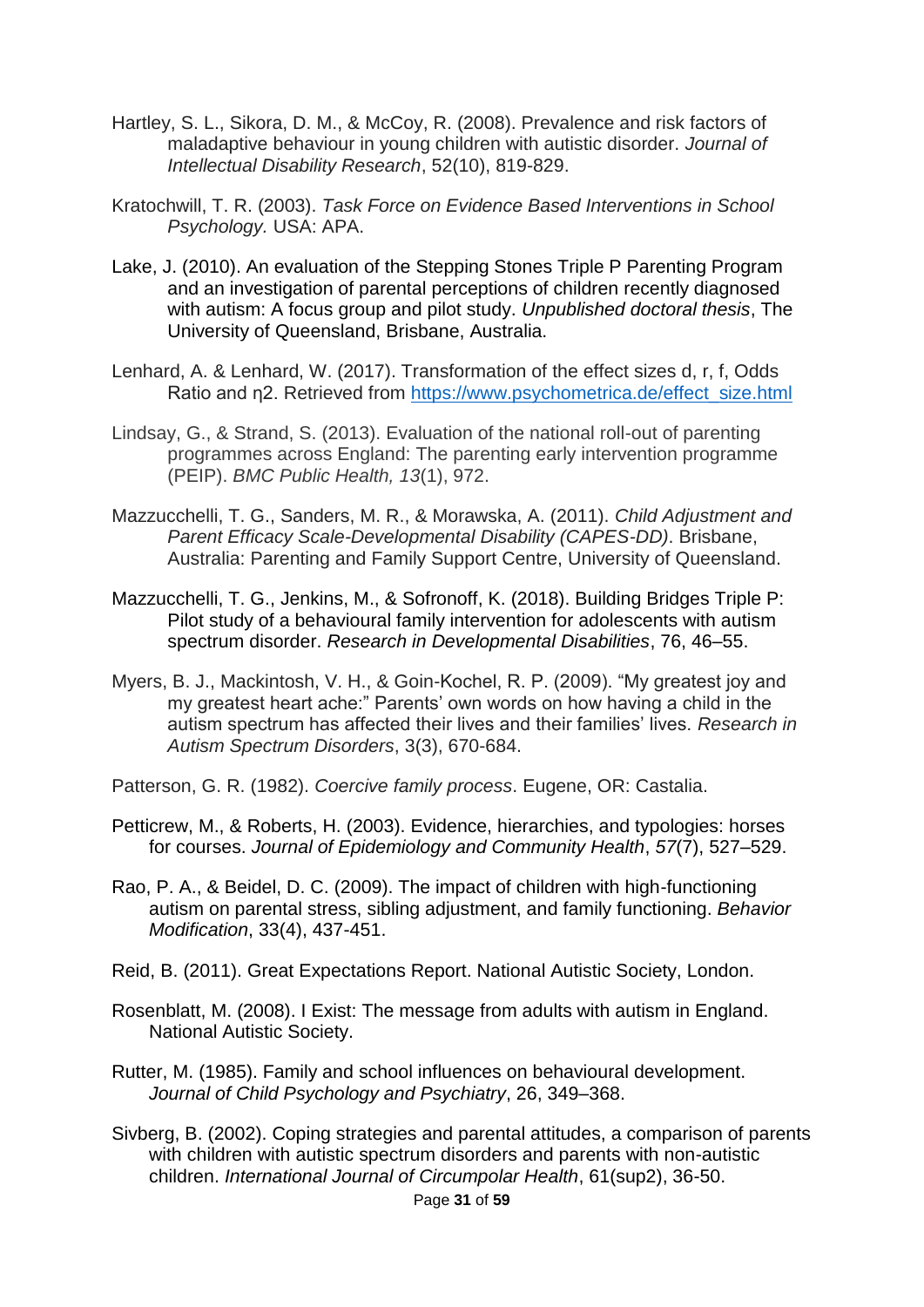- Sanders, M. R. (1996). New directions in behavioral family intervention with children. In T. H. Ollendick & R. J. Prinz (Eds.), Advances.
- Sanders, M. R., Turner, K. M. T., & Markie-Dadds, C. (2001). *Practitioners Kit for Standard Triple P: Practitioner's manual for standard triple P.* Families International Publishing.
- Sanders, M. R., Turner, K. M. T., & Markie-Dadds, C. (2002). The Development and Dissemination of the Triple P—Positive Parenting Program: A Multilevel, Evidence-Based System of Parenting and Family Support. *Prevention Science*, *3*(3), 173–189.
- Sanders, M. R., & Kirby, J. N. (2018). Quality assurance and program development. In M. R. Sanders, & T. G. Mazzucchelli (Eds.). T*he power of positive parenting: Transforming the lives of children, parents, and communities using the Triple P system,* 460–471. New York, NY: Oxford University Press.
- Sanders, M. R., Mazzucchelli, T. G., & Studman, L. J. (2004). Stepping Stones Triple P: The theoretical basis and development of an evidence-based positive parenting program for families with a child who has a disability. *Journal of Intellectual and Developmental Disability*, 29, 265–283.
- Sanders, M. R., Kirby, J. N., Tellegen, C. L., & Day, J. J. (2014). The Triple P-Positive Parenting Program: A systematic review and meta-analysis of a multilevel system of parenting support. *Clinical psychology review*, 34(4), 337-357.
- Skokauskas, N., & Gallagher, L. (2012). Mental health aspects of autistic spectrum disorders in children. *Journal of Intellectual Disability Research*, 56, 248–257.
- Slavin, R., & Smith, D. (2009). The relationship between sample sizes and effect sizes in systematic reviews in education. *Educational Evaluation and Policy Analysis*, 31(4), 500-506.
- Tellegen, C. L., & Sanders, M. R. (2014). A randomized controlled trial evaluating a brief parenting program with children with autism spectrum disorders. *Journal of Consulting and Clinical Psychology,* 82(6), 1193-1200.
- Tellegen, C. L., & Sanders, M. R. (2013). Stepping stones triple P-positive parenting program for children with disability: A systematic review and metaanalysis. *Research in Developmental Disabilities, 34*(5), 1556-1571.
- Triple P takes the guesswork out of parenting. (n.d.). Retrieved fromhttps://www.triplep.net/glo-en/home/
- Whittingham, K., Sofronoff, K., Sheffield, J., & Sanders, M. R. (2009). Stepping stones triple P: An RCT of a parenting program with parents of a child diagnosed with an autism spectrum disorder. *Journal of Abnormal Child Psychology*, 37(4), 469-480.
- Zand, D. H., Bultas, M. W., McMillin, S. E., Halloran, D., White, T., McNamara, D., & Pierce, K. J. (2017). A Pilot of a Brief Positive Parenting Program on Children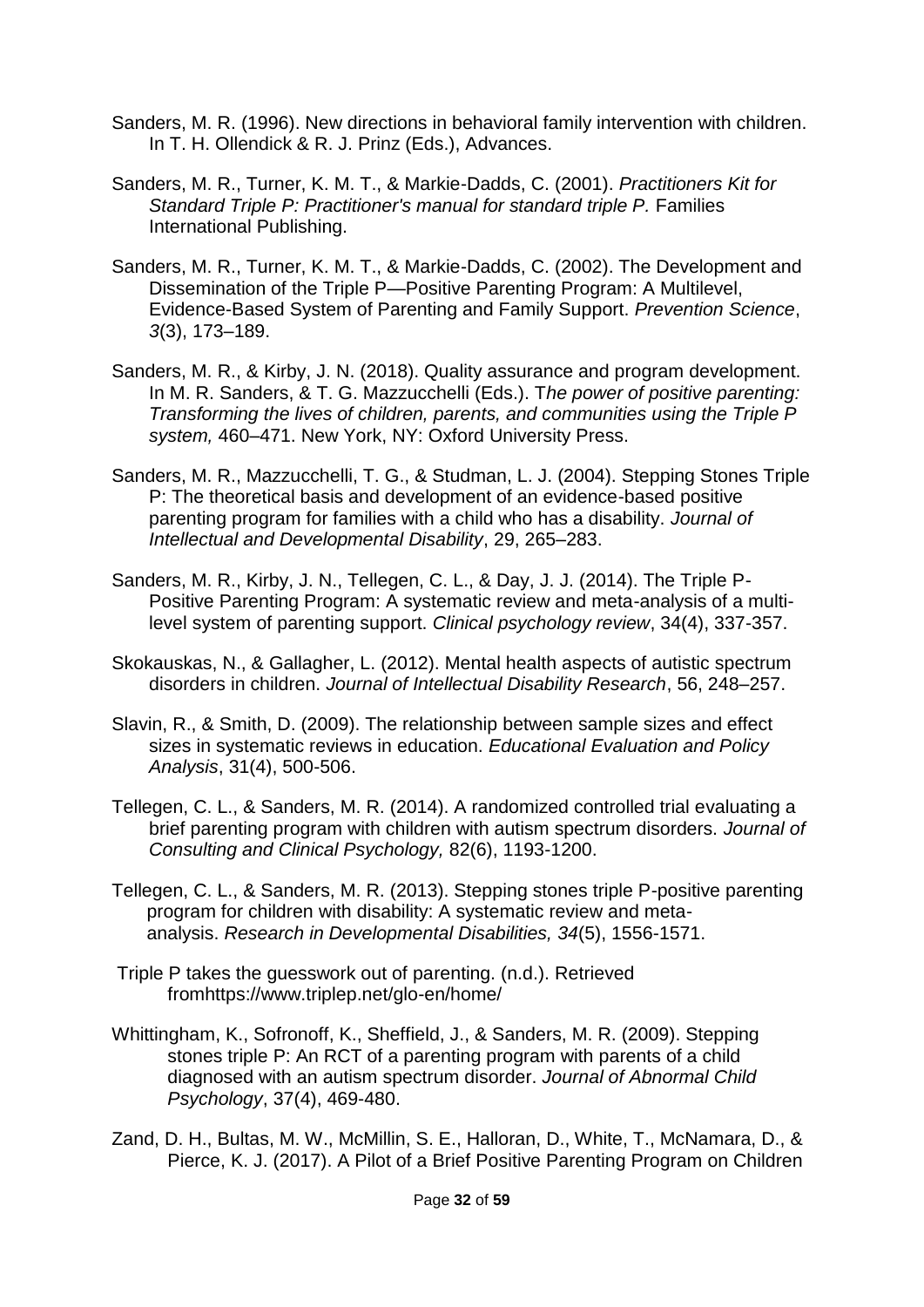Newly Diagnosed with Autism Spectrum Disorder. *Family process*, 57(4), 901- 914.

# **Appendices**

# **Appendix A:** *References and Rationale for Excluded Studies*

# Table 7

*References and Rationale for Excluded Studies*

|                | <b>Excluded studies</b>                                                                                                                                                                                                                                                                                                                           | Exclusion<br>Criteria | Rationale                                 |
|----------------|---------------------------------------------------------------------------------------------------------------------------------------------------------------------------------------------------------------------------------------------------------------------------------------------------------------------------------------------------|-----------------------|-------------------------------------------|
| 1              | Sanders, M. R., & Mazzucchelli, T. G. (Eds.).<br>(2017). The Power of Positive Parenting:<br>Transforming the Lives of Children, Parents,<br>and Communities Using the Triple P System.<br><b>Oxford University Press.</b>                                                                                                                        |                       | <b>Book</b><br>chapter not<br>a study.    |
| $\overline{2}$ | Roux, G., Sofronoff, K., & Sanders, M.<br>(2013). A randomized controlled trial of group<br>stepping stones triple P: A mixed-disability<br>trial. Family Process, 52(3), 411-424.                                                                                                                                                                | $\overline{2}$        | Not just<br><b>ASD</b><br>children.       |
| 3              | Hodgetts, S., Savage, A., & McConnell, D.<br>(2013). Experience and outcomes of stepping<br>stones triple P for families of children with<br>autism. Research in Developmental<br>Disabilities, 34(9), 2572-2585.                                                                                                                                 | 8                     | Only reports<br>parent<br>outcomes.       |
| 4              | Hastings, R. P., Robertson, J., & Yasamy, M.<br>T. (2012). Interventions for children with<br>pervasive developmental disorders in low and<br>middle income countries. Journal of Applied<br>Research in Intellectual Disabilities, 25(2),<br>119-134.                                                                                            | $\overline{2}$        | Not a focus<br>on ASD<br>children         |
| 5              | Whittingham, K., Sofronoff, K., Sheffield, J., &<br>Sanders, M. R. (2009). Do parental<br>attributions affect treatment outcome in a<br>parenting program? An exploration of the<br>effects of parental attributions in an RCT of<br>stepping stones triple P for the ASD<br>population. Research in Autism Spectrum<br>Disorders, 3(1), 129-144. | 4                     | Exploratory<br>study linked<br>to an RCT. |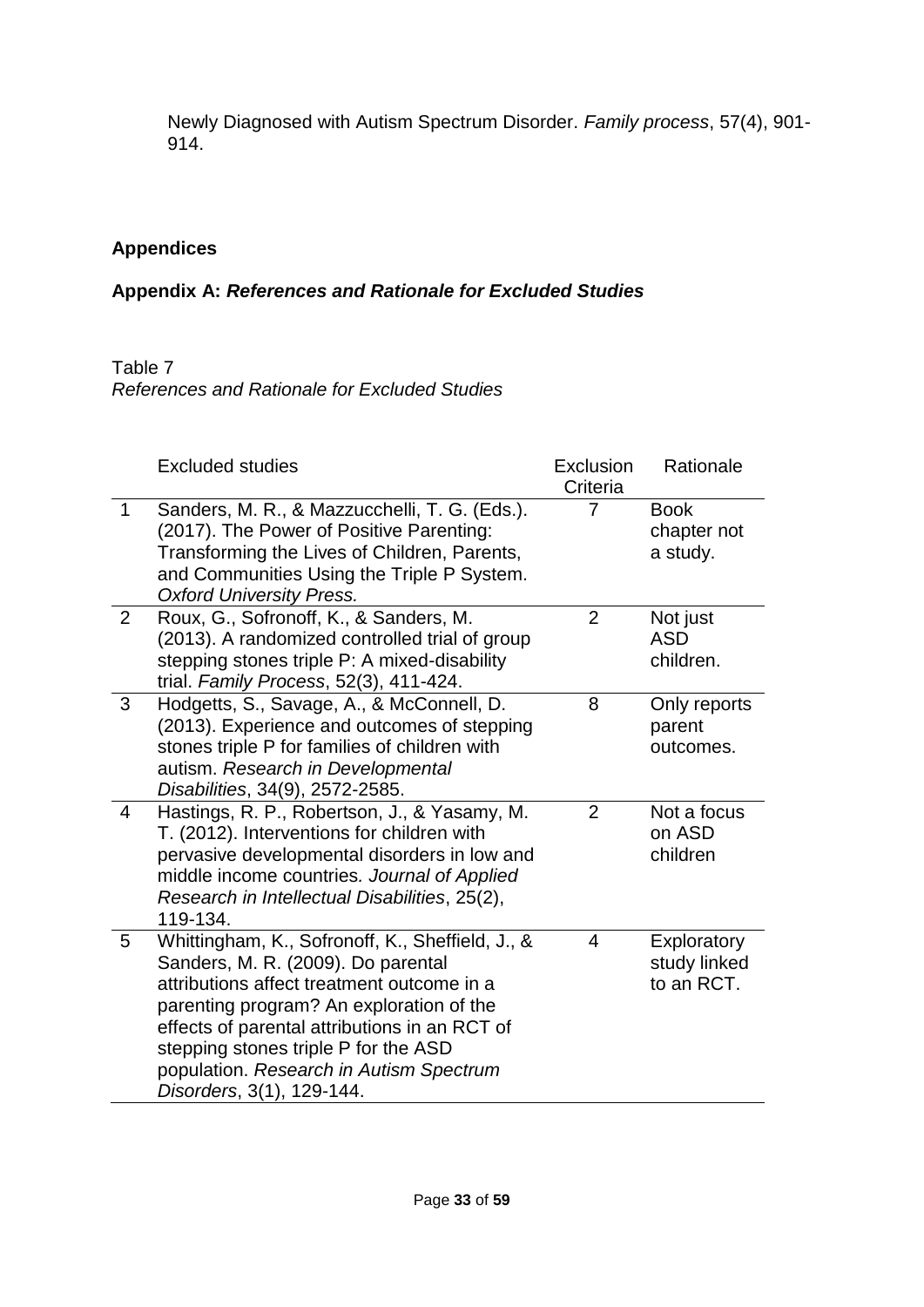|    | <b>Excluded studies</b>                                                                                                                                                                                                                                                                                              | Exclusion<br>Criteria | Rationale                                                     |
|----|----------------------------------------------------------------------------------------------------------------------------------------------------------------------------------------------------------------------------------------------------------------------------------------------------------------------|-----------------------|---------------------------------------------------------------|
| 6  | Whittingham, K., Sofronoff, K., & Sheffield, J.<br>K. (2006). Stepping stones triple P: A pilot<br>study to evaluate acceptability of the program<br>by parents of a child diagnosed with an<br>autism spectrum disorder. Research in<br>Developmental Disabilities: A Multidisciplinary<br>Journal, 27(4), 364-380. | 8                     | Gathering<br>parents'<br>views of<br><b>Triple P</b><br>only. |
| 7  | VanVoorhis, R. W., Miller, K. L., Miller, S. M.,<br>& Stull, J. C. (2015). Impact of stepping<br>stones triple P on parents with a child<br>diagnosed with autism spectrum disorder:<br>Implications for school psychologists. School<br>Psychology Forum, 9(2), 121-142.                                            | 8                     | Focuses on<br>parent<br>outcomes,<br>not child<br>behaviour.  |
| 8  | Whittingham, K., Sofronoff, K., Sheffield, J., &<br>Sanders, M. R. (2009). Behavioural family<br>intervention with parents of children with<br>ASD: What do they find useful in the<br>parenting program stepping stones triple P?<br>Research in Autism Spectrum Disorders,<br>$3(3)$ , $702 - 713$ .               | 4/8                   | Qual. data -<br>parents'<br>views of<br>Triple P.             |
| 9  | Nowak, C., & Heinrichs, N. (2008). A<br>comprehensive meta-analysis of Triple P-<br>Positive Parenting Program using hierarchical<br>linear modeling: Effectiveness and<br>moderating variables. Clinical child and family<br>psychology review, 11(3), 114.                                                         | 7                     | Meta-<br>analysis not<br>a study.                             |
| 10 | Sanders, M. R. (2012). Development,<br>evaluation, and multinational dissemination of<br>the Triple P-Positive Parenting Program.<br>Annual review of clinical psychology, 8, 345-<br>379.                                                                                                                           | 7                     | Review, not<br>a study.                                       |
| 11 | Kaslow, N. J., Broth, M. R., Smith, C. O., &<br>Collins, M. H. (2012). Family-based<br>interventions for child and adolescent<br>disorders. Journal of Marital and Family<br><i>Therapy</i> , 38(1), 82-100.                                                                                                         | 3                     | Not Triple P<br>explicitly.                                   |
| 12 | Oono, I. P., Honey, E. J., & McConachie, H.<br>(2013). Parent-mediated early intervention for<br>young children with autism spectrum<br>disorders (ASD). Evidence-Based Child<br>Health: A Cochrane Review Journal, 8(6),<br>2380-2479.                                                                              | 7                     | Review, not<br>a study.                                       |
| 13 | Sofronoff, K., Jahnel, D., & Sanders, M.<br>(2011). Stepping stones triple P seminars for<br>parents of a child with a disability: A<br>randomized controlled trial. Research in<br>Developmental Disabilities, 32(6), 2253-2262.                                                                                    | $\overline{2}$        | No specific<br>results for<br><b>ASD</b><br>children.         |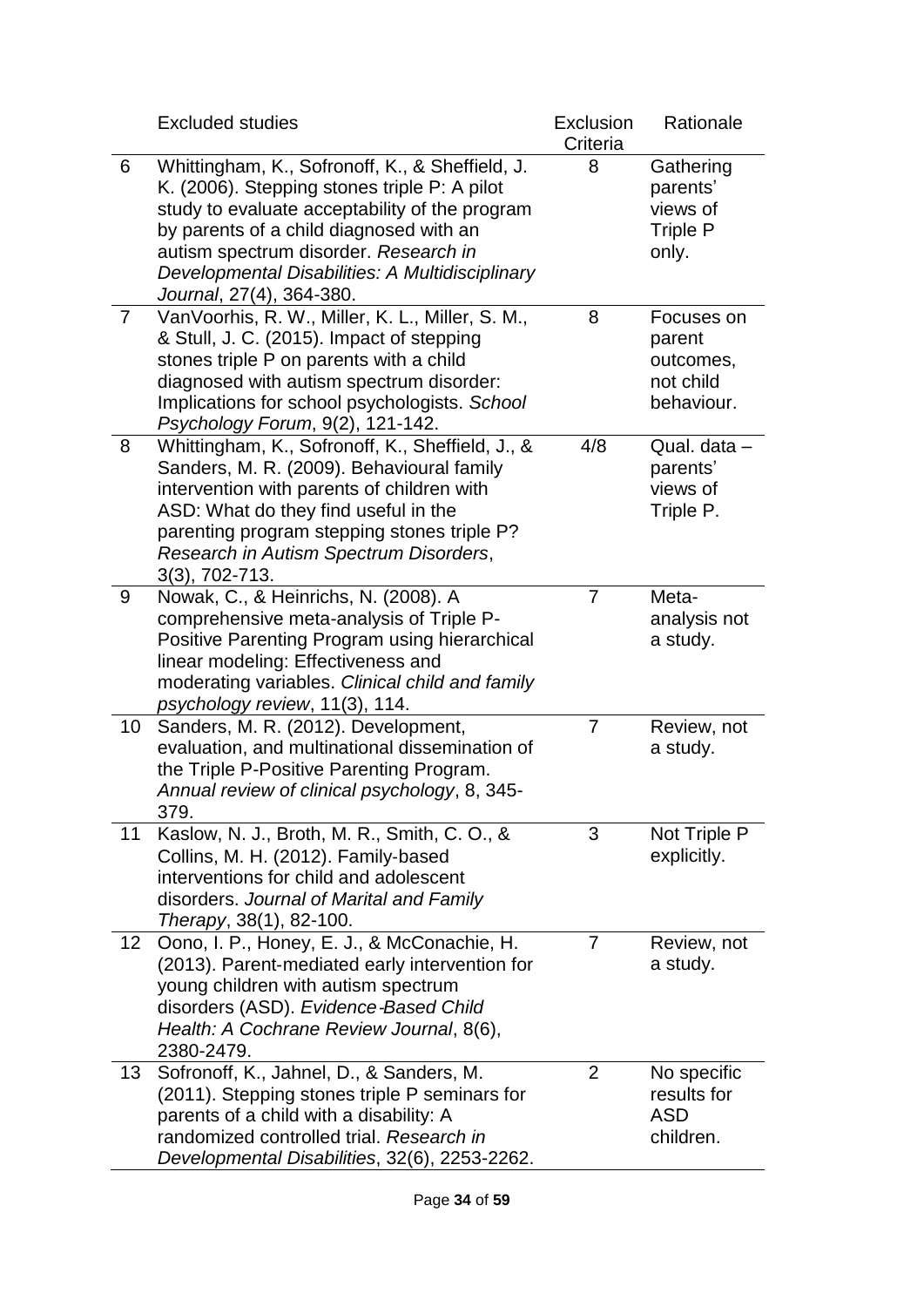|    | <b>Excluded studies</b>                                                                                                                                                                                                                                                                                                                        | Exclusion<br>Criteria | Rationale                                                         |
|----|------------------------------------------------------------------------------------------------------------------------------------------------------------------------------------------------------------------------------------------------------------------------------------------------------------------------------------------------|-----------------------|-------------------------------------------------------------------|
| 14 | Zaidman-Zait, A., Mirenda, P., Duku, E.,<br>Szatmari, P., Georgiades, S., Volden, J.,  &<br>Fombonne, E. (2014). Examination of<br>bidirectional relationships between parent<br>stress and two types of problem behavior in<br>children with autism spectrum disorder.<br>Journal of Autism and Developmental<br>Disorders, 44(8), 1908-1917. | 3                     | Not about<br><b>Triple P</b><br>specifically.                     |
| 15 | Mytton, J., Ingram, J., Manns, S., & Thomas,<br>J. (2014). Facilitators and barriers to<br>engagement in parenting programs: a<br>qualitative systematic review. Health<br>Education & Behavior, 41(2), 127-137.                                                                                                                               | 4/7                   | Qualitative<br>and a<br>systematic<br>review.                     |
| 16 | Mazzucchelli, T. (2011). Preventing<br>behavioural and emotional problems in<br>children who have a developmental disability:<br>A public health approach. Research in<br>Developmental Disabilities. 32(6), 2148-2156.                                                                                                                        | $\overline{7}$        | <b>Discussion</b><br>of research,<br>not a study.                 |
| 17 | Whittingham, K., Wee, D., Sanders, M., &<br>Boyd, R. (2011). Responding to the<br>challenges of parenting a child with cerebral<br>palsy: a focus group. Disability and<br>rehabilitation, 33(17-18), 1557-1567.                                                                                                                               | $\overline{2}$        | Children<br>with cerebral<br>palsy not<br>ASD.                    |
| 18 | Dykens, E. M. (2015). Family adjustment and<br>interventions in neurodevelopmental<br>disorders. Current opinion in psychiatry,<br>28(2), 121.                                                                                                                                                                                                 | 7                     | Review, not<br>a study.                                           |
| 19 | Totsika, V., Hastings, R. P., Vagenas, D., &<br>Emerson, E. (2014). Parenting and the<br>behavior problems of young children with an<br>intellectual disability: Concurrent and<br>longitudinal relationships in a population-<br>based study. American journal on intellectual<br>and developmental disabilities, 119(5), 422-<br>435.        | 3                     | Not about<br>Triple P<br>explicitly                               |
| 20 | Poustka, L., Rothermel, B., Banaschewski, T.,<br>& Kamp-Becker, I. (2012). Intensive<br>verhaltenstherapeutische<br>Interventionsprogramme bei Autismus-<br>Spektrum-Störungen. Kindheit und<br>Entwicklung.                                                                                                                                   | 3/6                   | Not in<br>English and<br>not about<br>Triple P.                   |
| 21 | Nankervis, K. L., Rosewarne, A. C., &<br>Vassos, M. V. (2011). Respite and parental<br>relinquishment of care: A comprehensive<br>review of the available literature. Journal of<br>Policy and Practice in Intellectual Disabilities,<br>$8(3)$ , 150-162.                                                                                     | 7/2/3                 | Review of<br>care, not<br>about ASD<br>or Triple P<br>explicitly. |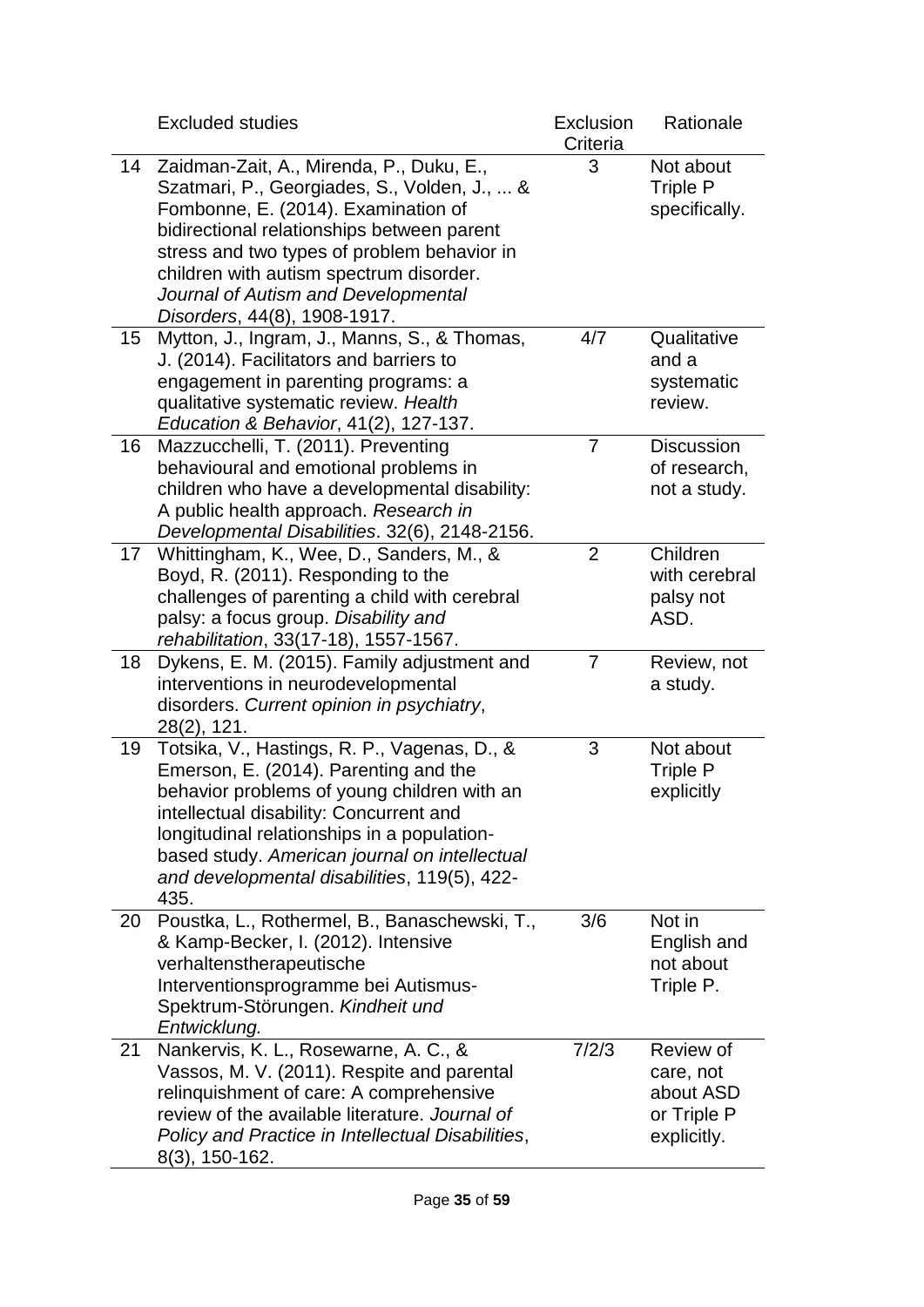|    | <b>Excluded studies</b>                                                                                                                                                                                                                                                                                                            | Exclusion<br>Criteria | Rationale                                                           |
|----|------------------------------------------------------------------------------------------------------------------------------------------------------------------------------------------------------------------------------------------------------------------------------------------------------------------------------------|-----------------------|---------------------------------------------------------------------|
| 22 | Kuhaneck, H. M., Madonna, S., Novak, A., &<br>Pearson, E. (2015). Effectiveness of<br>interventions for children with autism<br>spectrum disorder and their parents: A<br>systematic review of family outcomes.<br>American Journal of Occupational Therapy,<br>$69(5)$ .                                                          | 7                     | Systematic<br>review, not a<br>study.                               |
| 23 | Skotarczak, L., & Lee, G. K. (2015). Effects of<br>parent management training programs on<br>disruptive behavior for children with a<br>developmental disability: A meta-analysis.<br>Research in developmental disabilities, 38,<br>272-287.                                                                                      | $\overline{7}$        | Meta-<br>analysis, not<br>a study.                                  |
| 24 | Shapiro, C. J., Kilburn, J., & Hardin, J. W.<br>(2014). Prevention of behavior problems in a<br>selected population: Stepping Stones Triple P<br>for parents of young children with disabilities.<br>Research in developmental disabilities,<br>35(11), 2958-2975.                                                                 | $\overline{2}$        | Not about<br><b>ASD</b><br>specifically.                            |
| 25 | Stuttard, L., Beresford, B., Clarke, S.,<br>Beecham, J., Todd, S., & Bromley, J. (2014).<br>Riding the Rapids: Living with autism or<br>disability-An evaluation of a parenting<br>support intervention for parents of disabled<br>children. Research in Developmental<br>Disabilities, 35(10), 2371-2383.                         | 3                     | Not focused<br>on Triple P.                                         |
| 26 | Choi, K. Y., & Kovshoff, H. (2013). Do<br>maternal attributions play a role in the<br>acceptability of behavioural interventions for<br>problem behaviour in children with autism<br>spectrum disorders? Research in Autism<br>Spectrum Disorders, 7(8), 984-996.                                                                  | 3                     | <b>Behavioural</b><br>interventions<br>in general,<br>not Triple P. |
| 27 | McIntyre, L. L. (2013). Parent training<br>interventions to reduce challenging behavior<br>in children with intellectual and developmental<br>disabilities. In International Review of<br>Research in Developmental Disabilities, 44,<br>245-279. Academic Press.                                                                  | 7/2                   | Review not<br>a study, and<br>not focused<br>on ASD.                |
| 28 | Sprenger, L., Becker, K., Heinzel-<br>Gutenbrunner, M., Mingebach, T., Otterbach,<br>S., Peters, M., & Kamp-Becker, I. (2014). Ist<br>das "Stepping-Stones/Triple P"-Elterntraining<br>eine sinnvolle, ergänzende Intervention in der<br>Behandlung von Kindern mit Autismus-<br>Spektrum-Störungen?. Kindheit und<br>Entwicklung. | 6                     | Not in<br>English.                                                  |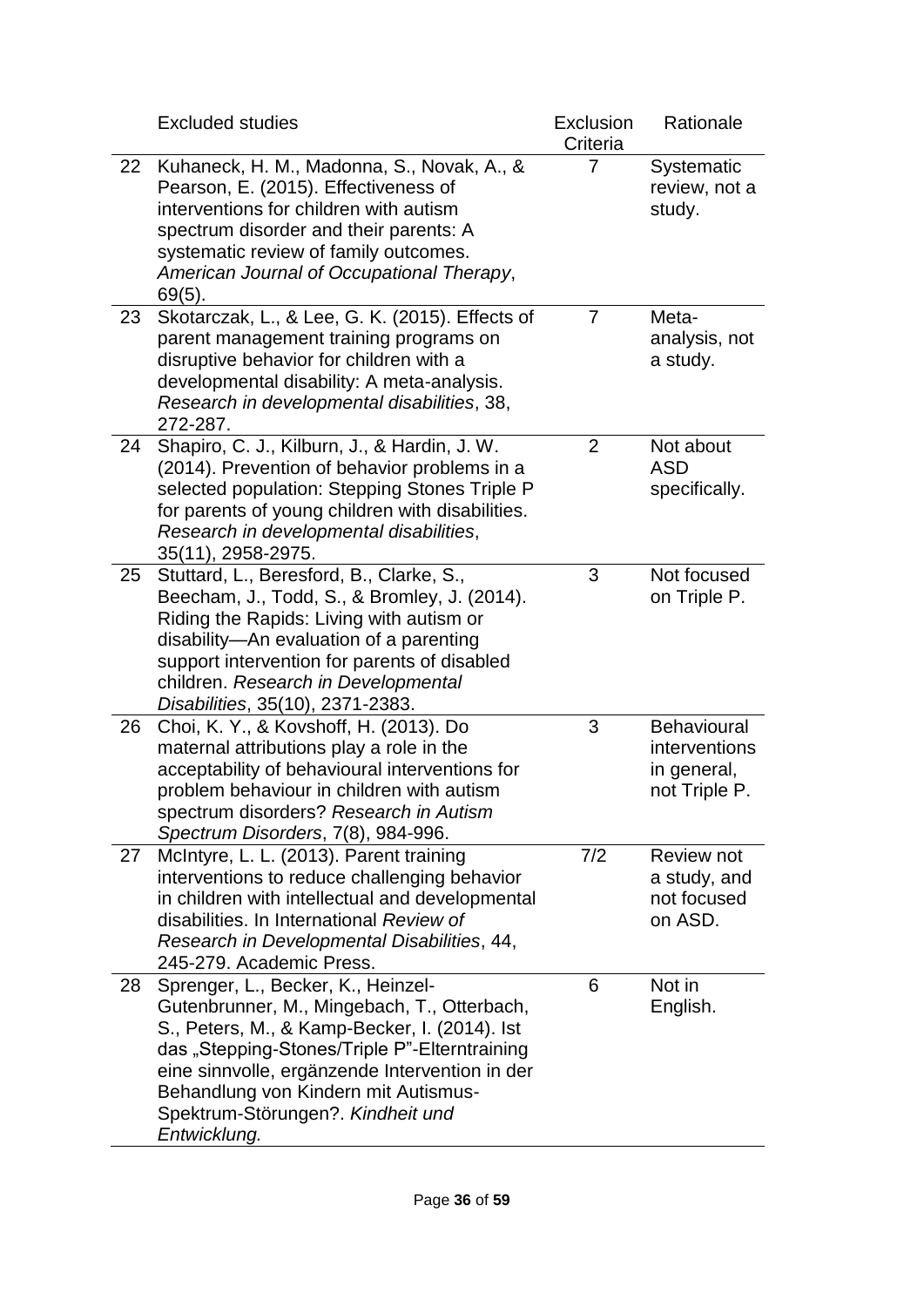|    | <b>Excluded studies</b>                                                                                                                                                                                                                                                                                                               | Exclusion<br>Criteria | Rationale                                          |
|----|---------------------------------------------------------------------------------------------------------------------------------------------------------------------------------------------------------------------------------------------------------------------------------------------------------------------------------------|-----------------------|----------------------------------------------------|
| 29 | Lancaster, R. L., Balling, K., Hastings, R., &<br>Lloyd, T. J. (2014). Attributions, criticism and<br>warmth in mothers of children with intellectual<br>disability and challenging behaviour: a pilot<br>study. Journal of Intellectual Disability<br>Research, 58(11), 1060-1071.                                                   | 2                     | No focus on<br>ASD.                                |
| 30 | Maughan, A. L., & Weiss, J. A. (2017).<br>Parental outcomes following participation in<br>cognitive behavior therapy for children with<br>autism spectrum disorder. Journal of autism<br>and developmental disorders, 47(10), 3166-<br>3179.                                                                                          | 3                     | About CBT,<br>not Triple P.                        |
| 31 | Magaña, S., Lopez, K., de Sayu, R. P., &<br>Miranda, E. (2014). Use of promotoras de<br>salud in interventions with Latino families of<br>children with IDD. International Review of<br>Research in Developmental Disabilities, 47,<br>39-75. Academic Press.                                                                         | $\overline{2}$        | About<br>intellectual<br>disabilities,<br>not ASD. |
| 32 | Bezzina, L. A., Rice, L. J., Howlin, P., Tonge,<br>B. J., & Einfeld, S. L. (2017). Syndrome<br>specific modules to enhance the stepping<br>stones triple P public health intervention.<br>Journal of Intellectual Disability Research,<br>61(9), 836-842.                                                                             | 2                     | No focus on<br>ASD.                                |
| 33 | Frantzen, K. K., Lauritsen, M. B., Jørgensen,<br>M., Tanggaard, L., Fetters, M. D., Aikens, J.<br>E., & Bjerrum, M. (2016). Parental self-<br>perception in the autism spectrum disorder<br>literature: a systematic mixed studies review.<br><b>Review Journal of Autism and Developmental</b><br><i>Disorders</i> , 3(1), 18-36.    | $\overline{7}$        | Review, not<br>a study.                            |
| 34 | Hasmann, R., Hasmann, S. E., Holl, R. W., &<br>Karpinski, N. (2015). Psychological care of<br>families with developmentally retarded or<br>disabled children. Comparison between<br>routine treatment with or without Stepping<br>Stones Triple P parenting group training.<br>Monatsschrift Kinderheilkunde., 163(11),<br>1160-1166. | 6                     | <b>Not</b><br>available in<br>English.             |
| 35 | Hohlfeld, A. S., Harty, M., & Engel, M. E.<br>(2018). Parents of children with disabilities: A<br>systematic review of parenting interventions<br>and self-efficacy. African journal of disability,<br>7.                                                                                                                             | 7/2                   | Systematic<br>review and<br>no focus on<br>ASD.    |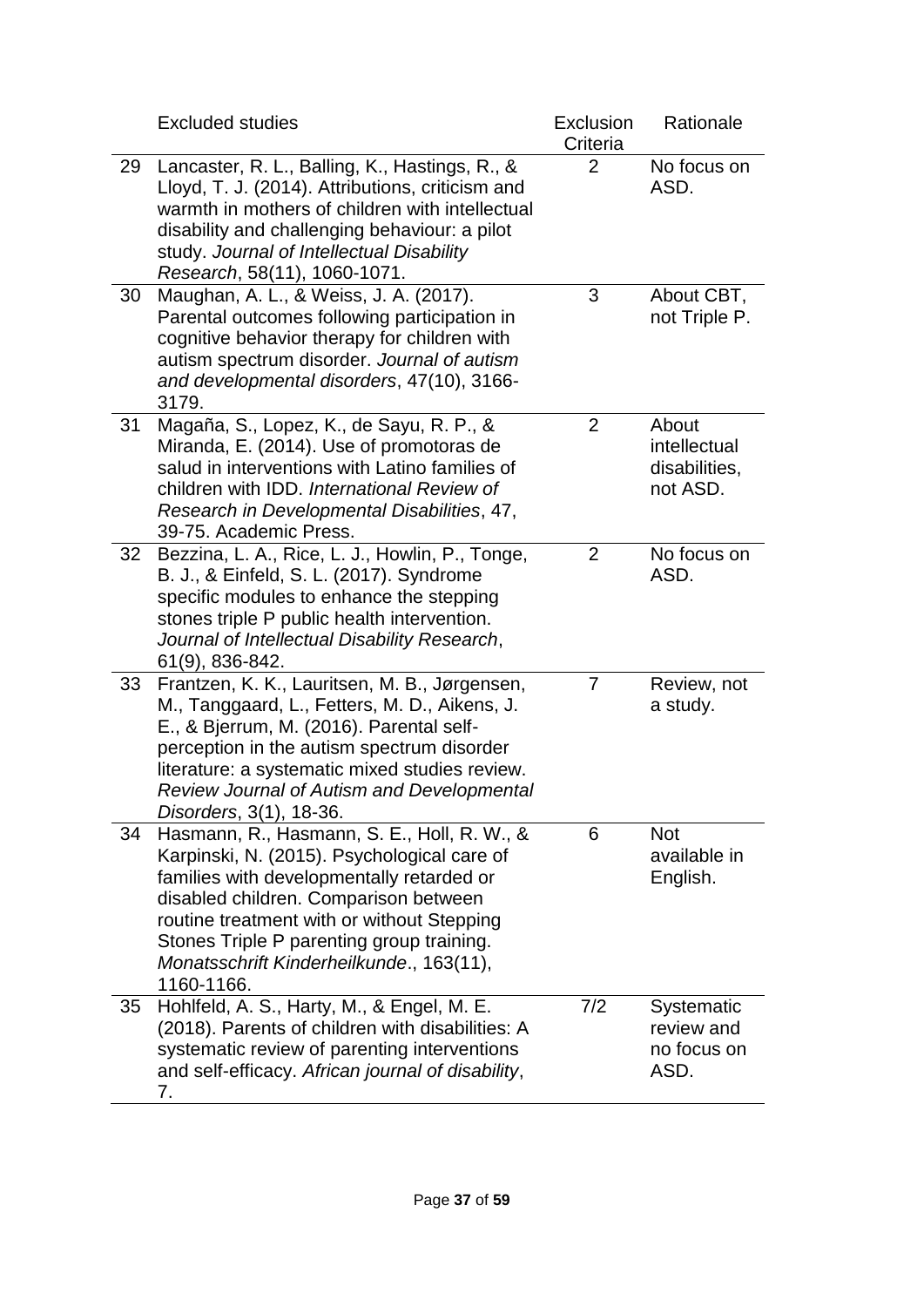|    | <b>Excluded studies</b>                                                                                                                                                                                                                                                                   | Exclusion<br>Criteria | Rationale                                                               |
|----|-------------------------------------------------------------------------------------------------------------------------------------------------------------------------------------------------------------------------------------------------------------------------------------------|-----------------------|-------------------------------------------------------------------------|
| 36 | Yoo, A., Kim, M., Ross, M. M., Vaughn-Lee,<br>A., & Butler, B. (2018). Engaging Caregivers<br>in the Treatment of Youth with Complex<br>Developmental and Mental Health Needs.<br>The journal of behavioral health services &<br>research, 45(3), 440-453.                                | 2                     | <b>About MH</b><br>needs, not<br>ASD.                                   |
| 37 | Burton, R. S., Zwahr-Castro, J., Magrane, C.<br>L., Hernandez, H., Farley, L. G., & Amodei, N.<br>(2018). The Nurturing Program: An<br>Intervention for Parents of Children with<br>Special Needs. Journal of Child and Family<br>Studies, 27(4), 1137-1149.                              | 3                     | <b>The</b><br>Nurturing<br>Programme,<br>not Triple P.                  |
| 38 | Frantz, R., Hansen, S. G., & Machalicek, W.<br>(2018). Interventions to promote well-being in<br>parents of children with autism: a systematic<br>review. Review Journal of Autism and<br>Developmental Disorders, 5(1), 58-77.                                                           | 7/3                   | Systematic<br>review and<br>not just<br>Triple P.                       |
| 39 | Kong, M. M. Y., & Au, T. K. F. (2018). The<br>Incredible Years Parent Program for Chinese<br><b>Preschoolers With Developmental</b><br>Disabilities. Early Education and<br>Development, 29(4), 494-514.                                                                                  | 3                     | Incredible<br>Years<br>intervention,<br>not Triple P.                   |
| 40 | Hieneman, M., & Fefer, S. A. (2017).<br>Employing the principles of positive behavior<br>support to enhance family education and<br>intervention. Journal of Child and Family<br>Studies, 26(10), 2655-2668.                                                                              | 3                     | 'Positive<br><b>Behaviour</b><br>Support'<br>approach,<br>not Triple P. |
| 41 | Klein-Tasman, B. P., & Lee, K. (2017).<br>Problem behaviour and psychosocial<br>functioning in young children with Williams<br>syndrome: parent and teacher perspectives.<br>Journal of intellectual disability research,<br>61(9), 853-865.                                              | $\overline{2}$        | <b>Williams</b><br>Syndrome,<br>not ASD.                                |
| 42 | Sofronoff, K., Silva, J., & Beaumont, R.<br>(2017). The Secret Agent Society social-<br>emotional skills program for children with a<br>high-functioning autism Spectrum disorder: A<br>parent-directed trial. Focus on Autism and<br>Other Developmental Disabilities, 32(1), 55-<br>70. | 3                     | Social-<br>emotional<br>skills<br>programme,<br>not Triple P.           |
| 43 | Stern, K., & González, M. L. (2017). Brief<br><b>Behavioral Knowledge Questionnaire:</b><br>Measuring Change in Caregiver's Knowledge<br>Following Participation in a Brief Behavioral<br>Training. Behavioral Interventions, 32(1), 35-<br>53.                                           | 2/3                   | Not about<br>Triple P<br>explicitly, or<br>ASD.                         |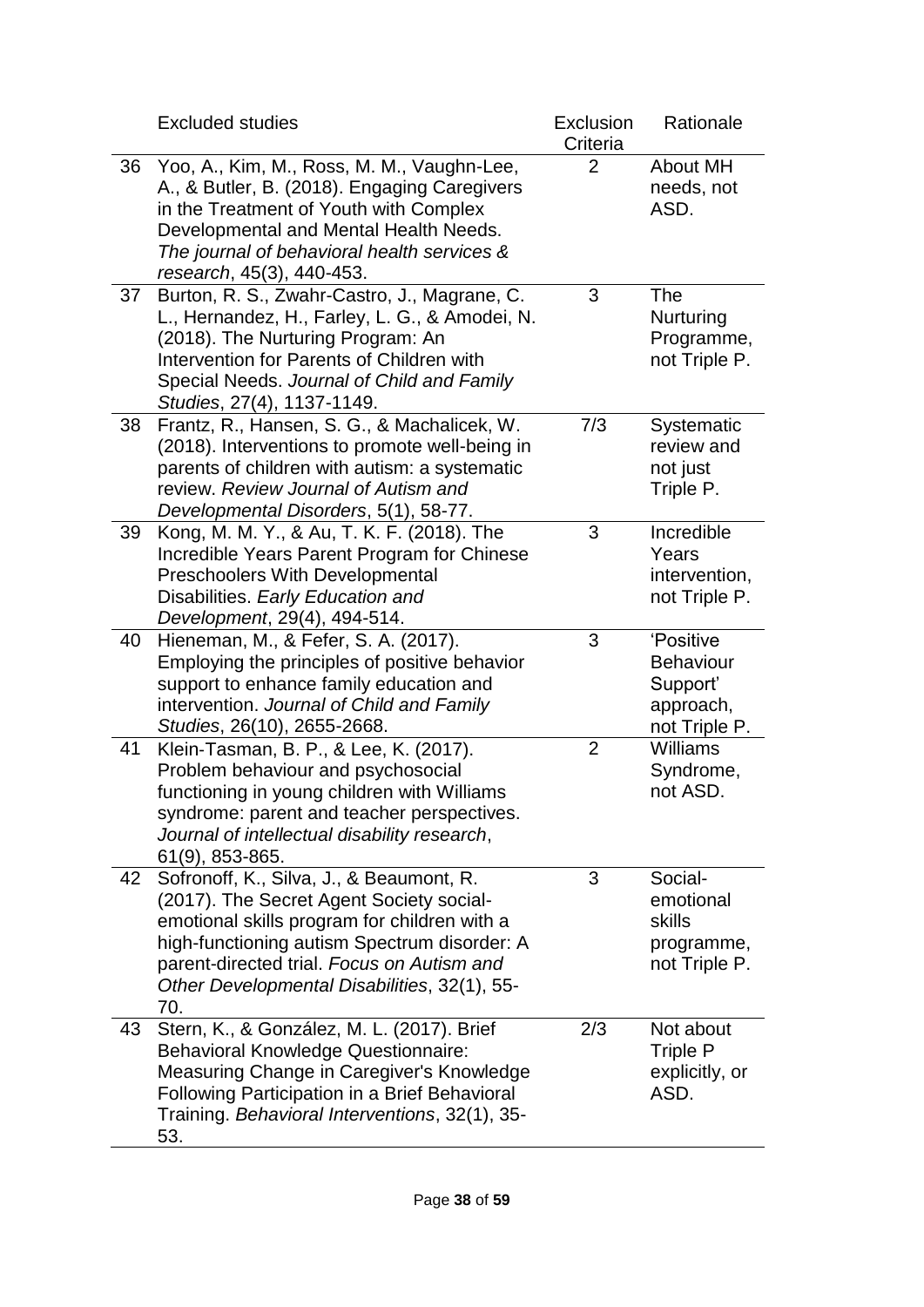|    | <b>Excluded studies</b>                                                                                                                                                                                                                                                                                                                             | Exclusion<br>Criteria | Rationale                                                                                     |
|----|-----------------------------------------------------------------------------------------------------------------------------------------------------------------------------------------------------------------------------------------------------------------------------------------------------------------------------------------------------|-----------------------|-----------------------------------------------------------------------------------------------|
| 44 | Agazzi, H., Tan, S. Y., Ogg, J., Armstrong, K.,<br>& Kirby, R. S. (2017). Does Parent-Child<br>Interaction Therapy Reduce Maternal Stress,<br>Anxiety, and Depression Among Mothers of<br>Children with Autism Spectrum Disorder?.<br>Child & Family Behavior Therapy, 39(4), 283-<br>303.                                                          | 3                     | Parent-child<br>interaction<br>therapy, not<br>Triple P.                                      |
| 45 | PAGANO, F. (2017). Guidelines. Un portale<br>per la raccolta di linee guida per lo sviluppo di<br>software per bambini con disabilità.                                                                                                                                                                                                              | 3/6                   | ABA, not<br>Triple P.<br>Plus, not in<br>English.                                             |
| 46 | Schrott, B., Kasperzack, D., Weber, L.,<br>Becker, K., Burghardt, R., & Kamp-Becker, I.<br>(2018). Effectiveness of the stepping stones<br>triple P group parenting program as an<br>additional intervention in the treatment of<br>autism spectrum disorders: Effects on<br>parenting variables. Journal of Autism and<br>Developmental Disorders. | 8                     | Focus on<br>parent<br>outcomes,<br>not child<br>outcomes.                                     |
| 47 | Whittingham, K; Sheffield, J; Sanders, M. R.<br>(2009). Stepping Stones Triple P Shows<br>Promise for Families and Children with<br>Autism Spectrum Disorders. Clinician's<br>Research Digest, 27(6), 5.                                                                                                                                            | $\overline{7}$        | Study<br>discussed<br>was later<br>published<br>and has<br>been<br>included in<br>the review. |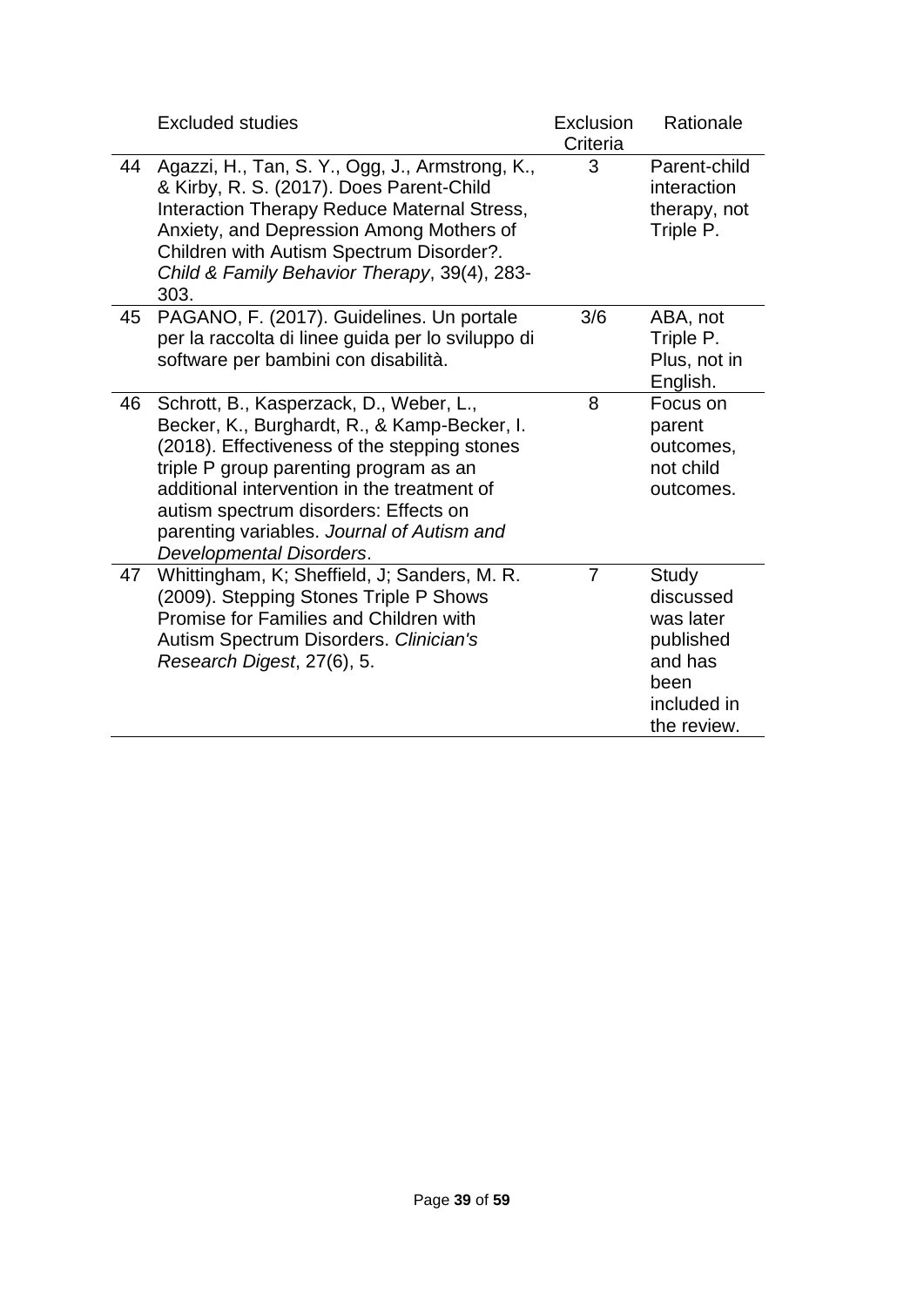### **Appendix B:** *Mapping the Field*

Table 8

### *Mapping the Field*

| Author      | Sample                                                                                                                                                                                                                      | Study design                                                                                                                | Sample<br>characteristics                                                                                                          | Country | Intervention<br>method                                                                                                                                                         | <b>Deliverers</b>                                                                                                | Measures and<br>Outcome                                                                                                                                                                                                                                                                                    | Follow-up                                                              |
|-------------|-----------------------------------------------------------------------------------------------------------------------------------------------------------------------------------------------------------------------------|-----------------------------------------------------------------------------------------------------------------------------|------------------------------------------------------------------------------------------------------------------------------------|---------|--------------------------------------------------------------------------------------------------------------------------------------------------------------------------------|------------------------------------------------------------------------------------------------------------------|------------------------------------------------------------------------------------------------------------------------------------------------------------------------------------------------------------------------------------------------------------------------------------------------------------|------------------------------------------------------------------------|
| Lake (2010) | 24 parents of<br>children<br>aged 2-8<br>years old,<br>with a<br>diagnosis of<br>ASD.<br>However, as<br>4 parents<br>would be<br>reporting on<br>the same<br>child, only 20<br>parents were<br>included in<br>the analyses. | 4 groups of<br>parents<br>received the<br>intervention.<br>Single-group<br>design.<br>Pre-test,<br>post-test,<br>follow-up. | Mean age:<br>5.65 years<br>17 Males<br>3 Females<br>5 – Autism<br>$5 - High$<br>Functioning<br>Autism<br>10 - Asperger<br>syndrome | Canada  | Stepping<br><b>Stones Triple</b><br>P.<br>One hour a<br>week for 8<br>weeks (6<br>group<br>sessions, 2<br>individual).<br>Social<br>Stories were<br>added to the<br>programme. | Probationary<br>Psychologist<br>enrolled in a<br>Clinical<br>Psychology<br>programme<br>(accredited in<br>SSTP). | Developmental<br><b>Behaviour Checklist</b><br>$(DBC-P)$ .<br>"Statistical analysis<br>revealed that although<br>there was a reduction<br>in emotional and<br>behavioural mean<br>scores from pre to<br>post-intervention, and<br>again at follow-up, it<br>was not statistically<br>significant" (p. 92). | 3-month follow-up<br>(results were not<br>maintained at<br>follow-up). |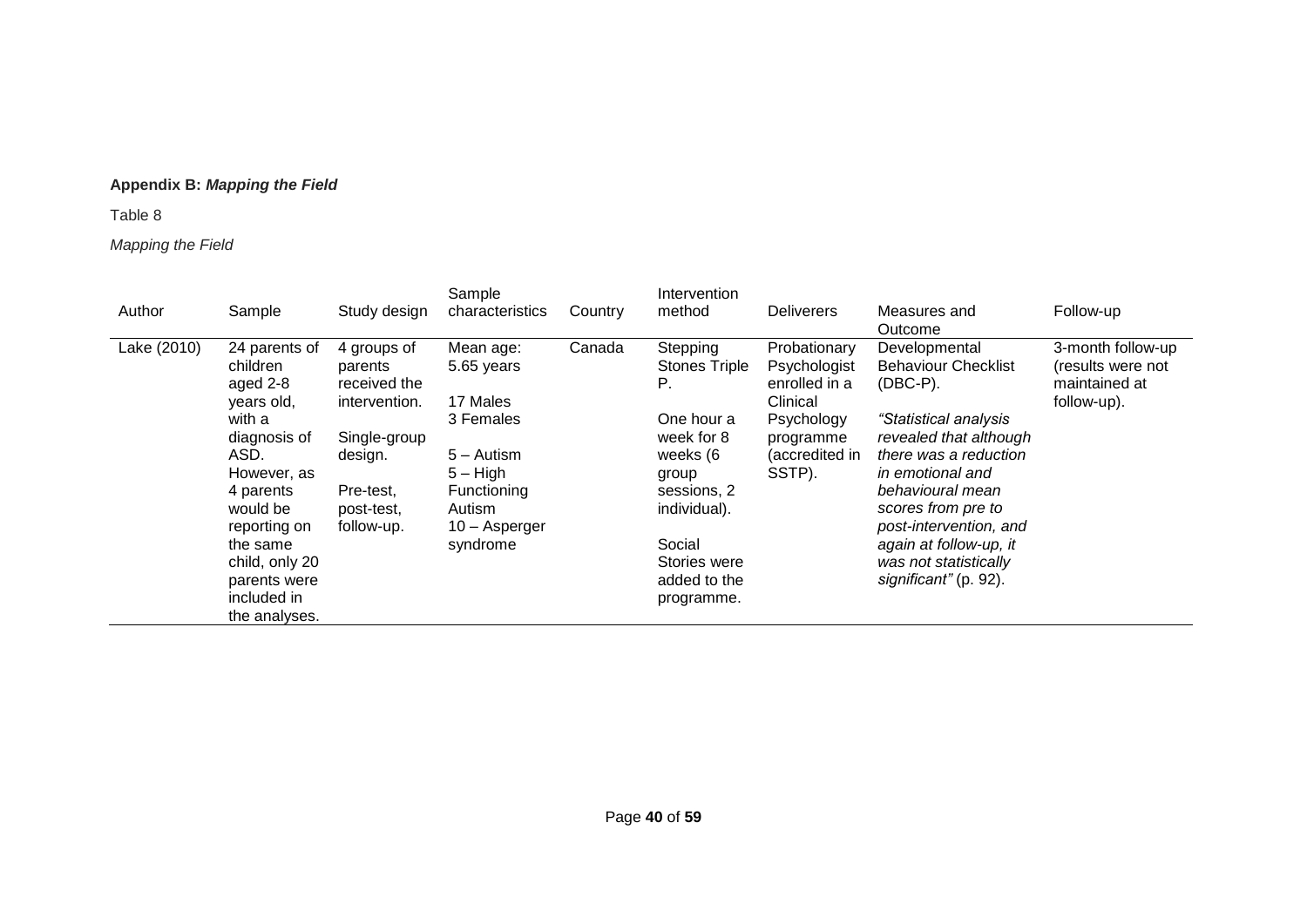| Author                                            | Sample                                                                                                         | Study design                                                                                                                                        | Sample<br>characteristics                                                                                                                                                                       | Country   | Intervention<br>method                                                                                                                                                                                                                 | <b>Deliverers</b>                                                                                                     | Measures and<br>Outcome                                                                                                                                                                                                                                                                     | Follow-up                                                                                                                                                                                                                                                                                                                   |
|---------------------------------------------------|----------------------------------------------------------------------------------------------------------------|-----------------------------------------------------------------------------------------------------------------------------------------------------|-------------------------------------------------------------------------------------------------------------------------------------------------------------------------------------------------|-----------|----------------------------------------------------------------------------------------------------------------------------------------------------------------------------------------------------------------------------------------|-----------------------------------------------------------------------------------------------------------------------|---------------------------------------------------------------------------------------------------------------------------------------------------------------------------------------------------------------------------------------------------------------------------------------------|-----------------------------------------------------------------------------------------------------------------------------------------------------------------------------------------------------------------------------------------------------------------------------------------------------------------------------|
| Mazzucchelli,<br>Jenkins &<br>Sofronoff<br>(2018) | 9 parents of<br>adolescents,<br>aged<br>between 12<br>and 16 years<br>old, with an<br><b>ASD</b><br>diagnosis. | Single-group<br>design.<br>Pre-test,<br>post-test,<br>follow-up.                                                                                    | Mean age:<br>$15.14$ years<br>5 Males<br>4 Females                                                                                                                                              | Australia | <b>Building</b><br><b>Bridges</b><br>Triple P.<br>8 week (11.5<br>hour)<br>programme:<br>5 120-min<br>group<br>sessions and<br>3 30-min<br>telephone<br>sessions.                                                                      | Two<br>postgraduate<br>Clinical<br>Psychology<br>students,<br>(one was an<br>accredited<br>Triple P<br>practitioner). | Child Adjustment and<br>Parent Efficacy Scale -<br>Developmental<br>Disability (CAPES-DD).<br>"Results indicated that<br>parents' reports of<br>their adolescent's<br>behavioural problems<br>on the CAPES-DD<br>reduced significantly<br>from before to after the<br>intervention" (p.51). | <i>"Behaviour</i><br>problems further<br>decreased through<br>to 3-month follow-<br>up" (p. 51).                                                                                                                                                                                                                            |
| Tellegen &<br>Sanders<br>(2014)                   | 64 parents /<br>caregivers of<br>children<br>aged 2-9<br>years old,<br>with an ASD<br>diagnosis.               | Randomised<br>Controlled<br>Trial.<br><b>Between</b><br>groups<br>design<br>(Intervention<br>vs. Care-As-<br>Usual).<br>Pre, post and<br>follow-up. | Mean age:<br>5.67 years.<br>55 Males.<br>9 Females<br>$16 - ASD$<br>$20 -$ Autism<br>$12 -$<br>Aspergers<br>Syndrome<br>$16 - PDD$ -<br><b>NOS</b><br>(Pervasive<br>Developmental<br>Disorder). | Australia | <b>Primary Care</b><br>Stepping<br><b>Stones Triple</b><br>Ρ.<br>4 short<br>sessions,<br>between 15-<br>105 minutes<br>each<br>(average)<br>mins per<br>session:<br>$1 - 66$ mins<br>$2 - 73$ mins<br>$3 - 52$ mins<br>$4 - 42$ mins). | Practitioners<br>held degrees<br>in<br>Psychology<br>and were<br>accredited in<br>PCSSTP.                             | <b>Eyberg Child Behavior</b><br>Inventory (ECBI).<br>"Relative to the care-<br>as-usual group,<br>significant short-term<br><i>improvements</i> were<br>found in the<br>intervention group on<br>parent-reported child<br>behavior problems"<br>(p. 1193).                                  | 6-month follow-up.<br>"Follow-up<br>univariate<br>analyses found no<br>significant<br>interaction effects<br>indicating<br>maintenance of<br><i>improvements.</i><br>There was no<br>main effect of<br>time, indicating<br>that child<br>behaviour<br>problems did not<br>change over the<br>follow-up period"<br>(p.1197). |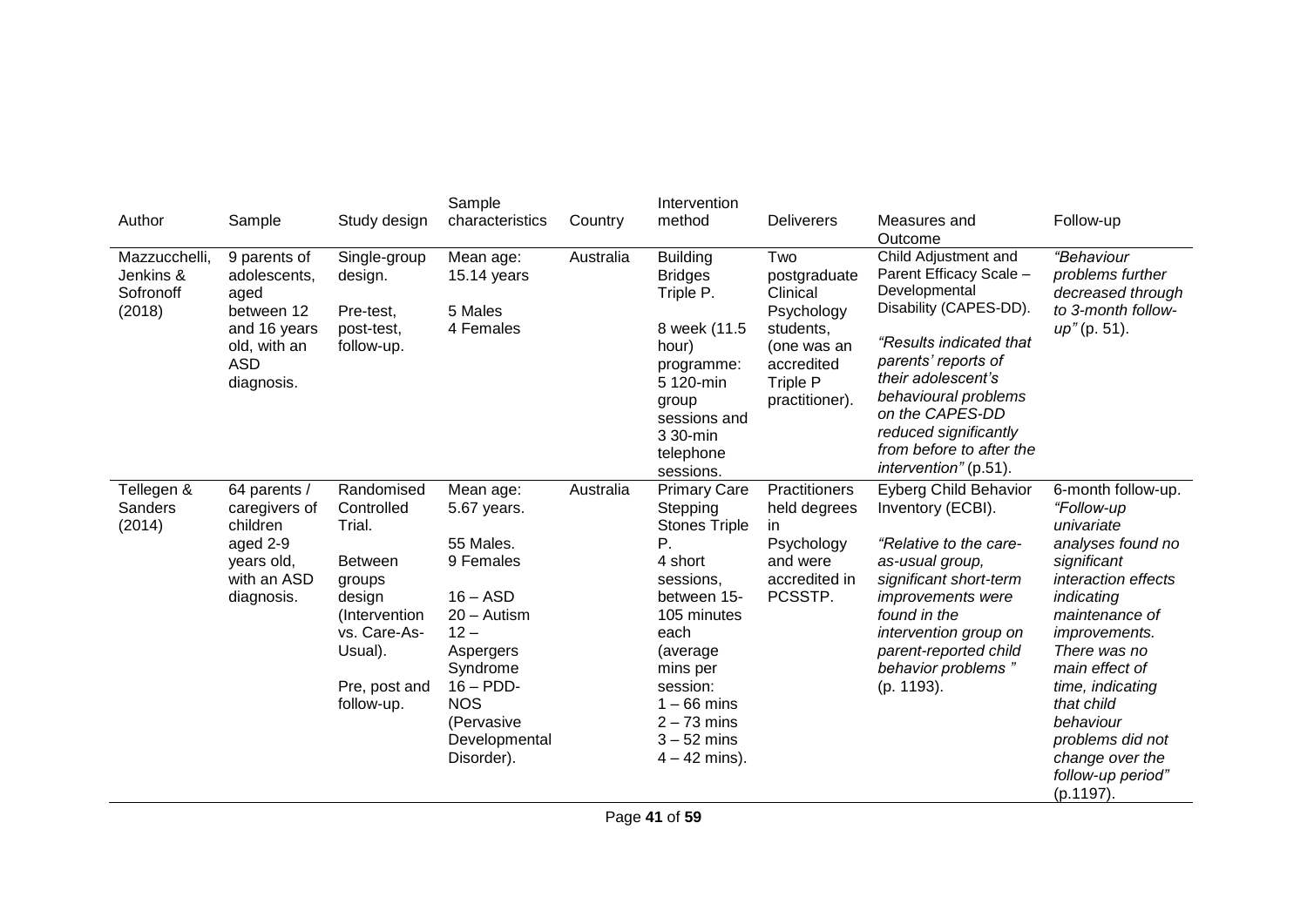| Author                                                         | Sample                                                                                                   | Study design                                                                                                                                                                               | Sample<br>characteristics                                                                                                                                     | Country                 | Intervention<br>method                                                                                                                                           | <b>Deliverers</b>                                                                                                                                                             | Measures and<br>Outcome                                                                                                                                                                                                                                                                                                    | Follow-up                                                                                                                           |
|----------------------------------------------------------------|----------------------------------------------------------------------------------------------------------|--------------------------------------------------------------------------------------------------------------------------------------------------------------------------------------------|---------------------------------------------------------------------------------------------------------------------------------------------------------------|-------------------------|------------------------------------------------------------------------------------------------------------------------------------------------------------------|-------------------------------------------------------------------------------------------------------------------------------------------------------------------------------|----------------------------------------------------------------------------------------------------------------------------------------------------------------------------------------------------------------------------------------------------------------------------------------------------------------------------|-------------------------------------------------------------------------------------------------------------------------------------|
| Whittingham,<br>Sofronoff,<br>Sheffield &<br>Sanders<br>(2009) | 59 families:<br>Parents /<br>caregivers of<br>children<br>aged<br>between 2-9<br>years old,<br>with ASD. | Randomised<br>Controlled<br>Trial.<br>Mixed within-<br>between-<br>subjects<br>design and<br>wait-list<br>control<br>group.<br>Pre, post and<br>follow-up.                                 | Mean age:<br>5.91 years.<br>47 Males<br>12 Females<br>$22 - ASD$<br>8 – Autism<br>27 - Asperger<br>Syndrome<br>$2 - ASD-NOS$<br>(Not Otherwise<br>Specified). | Australia               | Stepping<br><b>Stones Triple</b><br>Р.<br>9 weeks of<br>group and<br>individual<br>sessions.                                                                     | Probationary<br>Psychologist<br>s enrolled in<br>Clinical<br>Psychology<br>programme<br>(accredited in<br>Stepping<br><b>Stones Triple</b><br>P).                             | <b>Eyberg Child Behavior</b><br>Inventory (ECBI).<br>"The results<br>demonstrate<br>significant<br><i>improvements in</i><br>parental reports of<br>child behaviour" (p.<br>469).                                                                                                                                          | " $$ with the<br>treatment effects<br>for child<br>behaviourbeing<br>maintained at<br>follow-up 6 months<br><i>later"</i> (p. 469). |
| Zand et al.<br>(2017)                                          | 21 parents of<br>children<br>aged 2-12<br>years old,<br>newly<br>diagnosed<br>with ASD.                  | Mixed<br>methods.<br>Two-group,<br>pre-test/post-<br>test (wait-list<br>control).<br>Semi-<br>structured<br>telephone<br>interviews<br>with program<br>completers<br>and<br>practitioners. | Mean age:<br>5.84 years<br>18 Males<br>3 Females                                                                                                              | United<br><b>States</b> | <b>Primary Care</b><br>Stepping<br><b>Stones Triple</b><br>Ρ.<br>4 sessions,<br>1:1, targets<br>1-2 parent-<br>identified<br>child<br>maladaptive<br>behaviours. | <b>Three</b><br>doctoral level<br>practitioners<br>(Social<br>Worker,<br><b>Nurse</b><br>Practitioner,<br>and<br>Psychologist)<br>were<br>accredited in<br>PC SS Triple<br>Ρ. | <b>Eyberg Child Behavior</b><br>Inventory (ECBI).<br>"Compared to the Wait<br>List Control group,<br>parents who received<br>the intervention<br>reported statistically<br>and clinically<br>significant positive<br>changes four to six<br>weeks post-baseline in<br>child externalizing<br>behavior-intensity"<br>(p.9). | No follow-up.                                                                                                                       |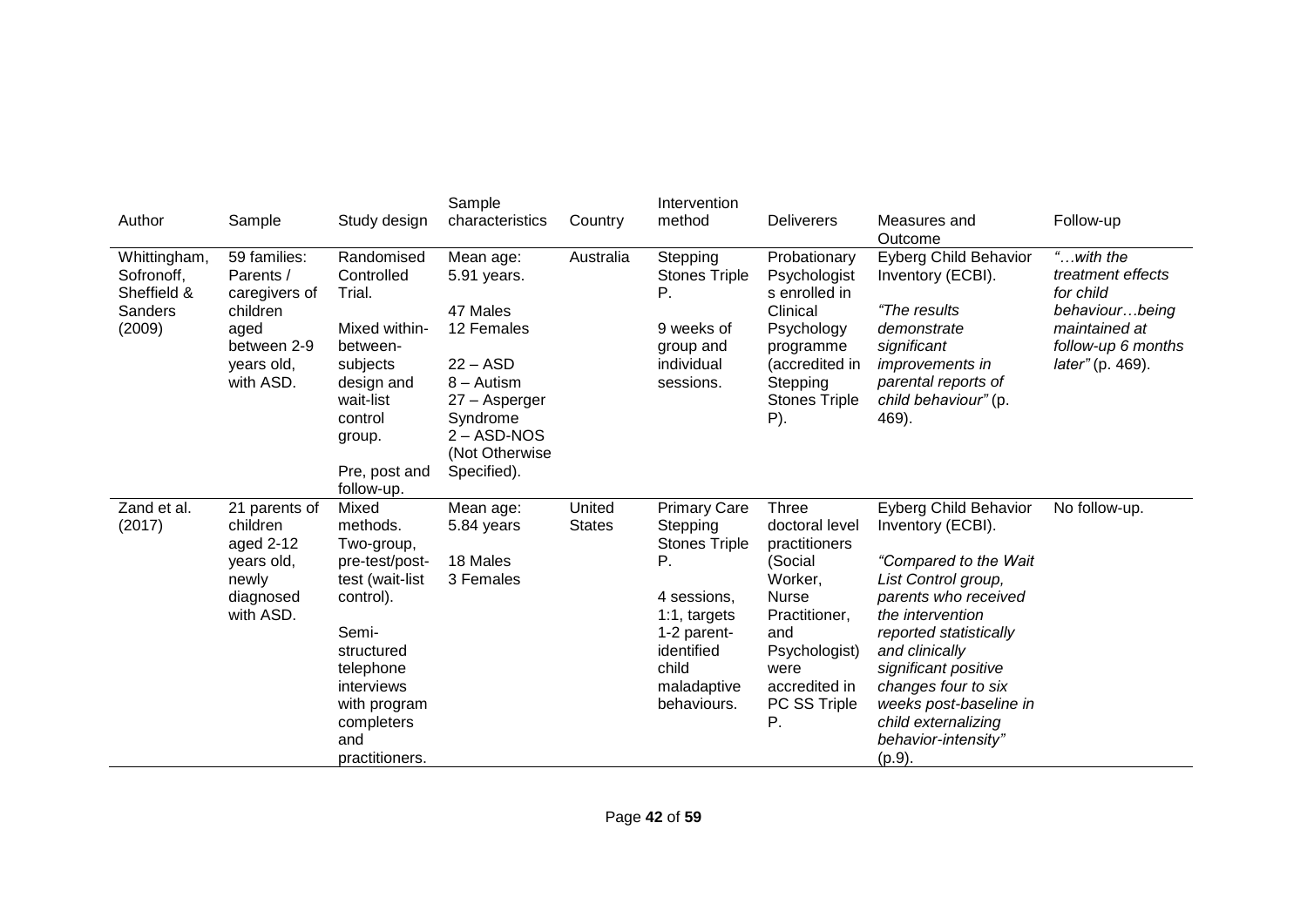# **Appendix C:** *WoE A Criteria and Ratings*

# Table 9 *Weight of Evidence A (WoE A) Ratings*

|                                                          | $10.000$ go aborget on the set of $\sim$ |                                     |                                                   |                                         |                          |
|----------------------------------------------------------|------------------------------------------|-------------------------------------|---------------------------------------------------|-----------------------------------------|--------------------------|
| Study                                                    | Measure-<br>ment<br>$(0-3)$              | Comparis<br>-on<br>Group<br>$(0-3)$ | Implementa<br>-tion<br><b>Fidelity</b><br>$(0-3)$ | Follow-up<br>Assessme<br>-nt<br>$(0-3)$ | Over<br>-all<br>WoE<br>A |
| Lake (2010)                                              | 1                                        | N/A                                 | 3                                                 | $\overline{2}$                          | $\overline{2}$           |
| Mazzucchelli,<br>Jenkins & Sofronoff<br>(2018)           | 1                                        | N/A                                 | 3                                                 | $\overline{2}$                          | $\overline{2}$           |
| Tellegen &<br>Sanders (2014)                             | 3                                        | $\overline{2}$                      | 3                                                 | 2                                       | 2.5                      |
| Whittingham,<br>Sofronoff, Sheffield<br>& Sanders (2009) | 1                                        | 2                                   | 3                                                 | 2                                       | $\overline{2}$           |
| Zand et al. (2017)                                       | 1                                        | 2                                   | 3                                                 | 0                                       | 1.5                      |

Quality ratings assigned for the four dimensions

### Table 10

# *WoE A Criteria from Kratochwill's (2003) Coding Protocol*

| <b>Dimension</b> | Rating                                             | Criteria                                                                                                                                                                                                                                                                                                                                                |
|------------------|----------------------------------------------------|---------------------------------------------------------------------------------------------------------------------------------------------------------------------------------------------------------------------------------------------------------------------------------------------------------------------------------------------------------|
| 1: Measures      | For a rating<br>of 3, studies<br>should<br>include | Measures with a reliability coefficient<br>$\bullet$<br>of 0.85 or higher.<br>Data should be collected using<br>$\bullet$<br>multiple methods AND from multiple<br>sources.<br>Reasons must be presented for the<br>$\bullet$<br>measures used to assess primary<br>outcomes.<br>Criteria must be met for all primary<br>$\bullet$<br>outcome measures. |
| 1: Measures      | For a rating<br>of 2, studies<br>should<br>include | Measures with a reliability coefficient<br>$\bullet$<br>of at least 0.7 or higher.<br>Data should be collected using<br>$\bullet$<br>multiple methods AND/OR from<br>multiple sources.<br>Criteria must be met for at least 75%<br>$\bullet$<br>of the primary outcome measures.                                                                        |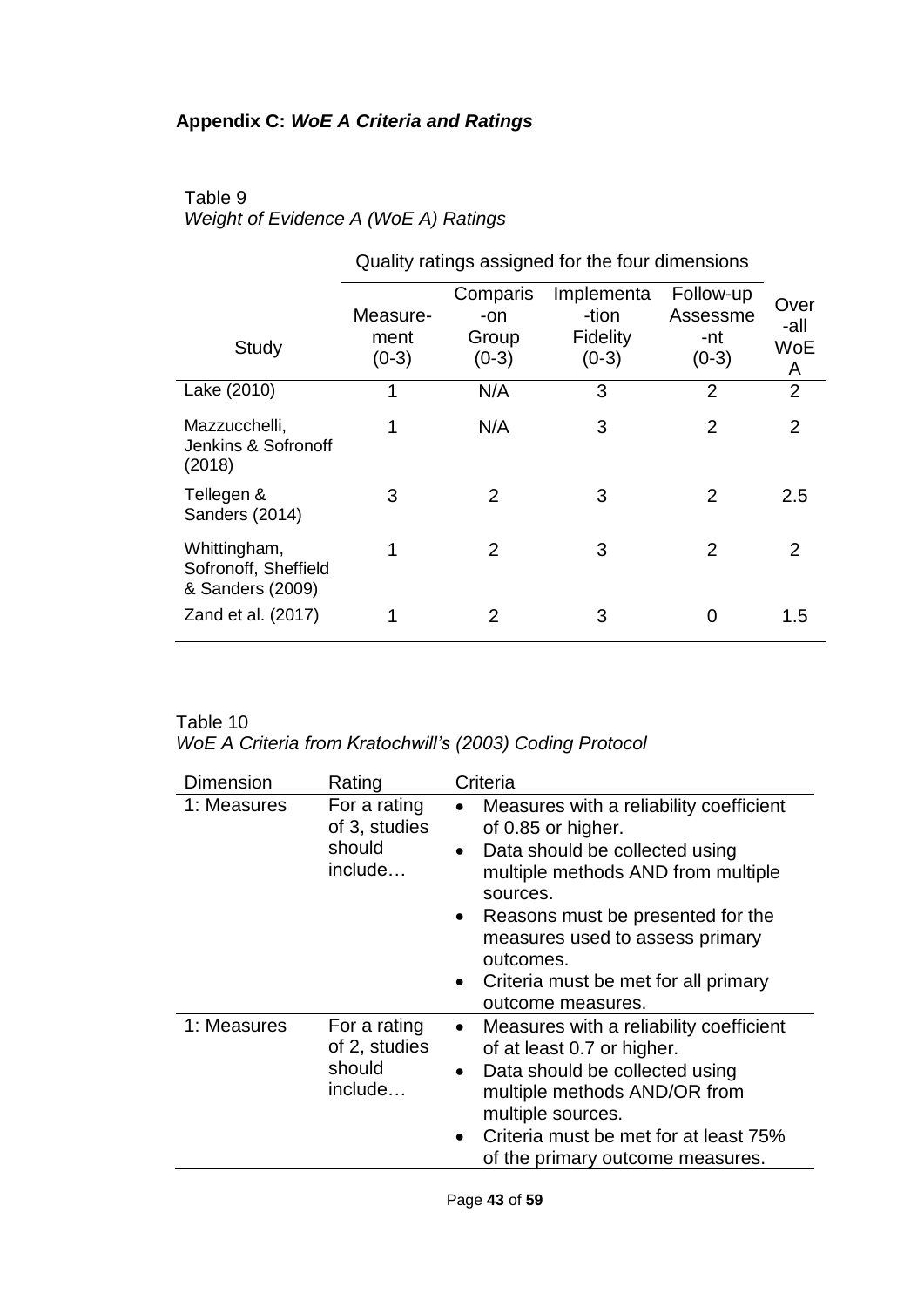| <b>Dimension</b>       | Rating                                             | Criteria                                                                                                                                                                                                                                                                                                                                                                                                                                                                                                     |
|------------------------|----------------------------------------------------|--------------------------------------------------------------------------------------------------------------------------------------------------------------------------------------------------------------------------------------------------------------------------------------------------------------------------------------------------------------------------------------------------------------------------------------------------------------------------------------------------------------|
| 1: Measures            | For a rating<br>of 1, studies<br>should<br>include | Measures with a reliability coefficient<br>$\bullet$<br>of at least 0.5 or higher.<br>Data may be collected using multiple<br>$\bullet$<br>methods AND/OR from multiple<br>sources, however this is not required.<br>Criteria must be met for at least 50%<br>$\bullet$<br>of the primary outcome measures.                                                                                                                                                                                                  |
| 1: Measures            | For a rating<br>of 0, studies<br>should<br>include | Measures with a reliability coefficient<br>of $< 0.5$ .<br>Data not collected using multiple<br>methods AND/OR from multiple<br>sources.                                                                                                                                                                                                                                                                                                                                                                     |
| 2: Comparison<br>Group | For a rating<br>of 3, studies<br>should<br>include | At least one type of "active"<br>$\bullet$<br>comparison group (e.g. typical<br>intervention, attention placebo,<br>intervention element placebo,<br>alternative intervention,<br>pharmacotherapy).<br>Initial group equivalency established<br>(preferably through random<br>assignment to conditions).<br>Change agents counterbalanced.<br>٠<br>Must meet criteria for equivalent<br>$\bullet$<br>mortality and low attrition at post (and<br>follow-up, if applicable).                                  |
| 2: Comparison<br>Group | For a rating<br>of 2, studies<br>should<br>include | At least a "no intervention" type of<br>comparison group (e.g. no<br>intervention, wait list/delayed<br>intervention, minimal contact).<br>At least two of the following:<br>counterbalancing of change agents,<br>group equivalence established, or<br>equivalent mortality with low attrition.<br>If equivalent mortality is not<br>demonstrated, an intent-to-intervene<br>analysis must have been conducted<br>(with a finding of no significant group<br>differences between treatment and<br>control). |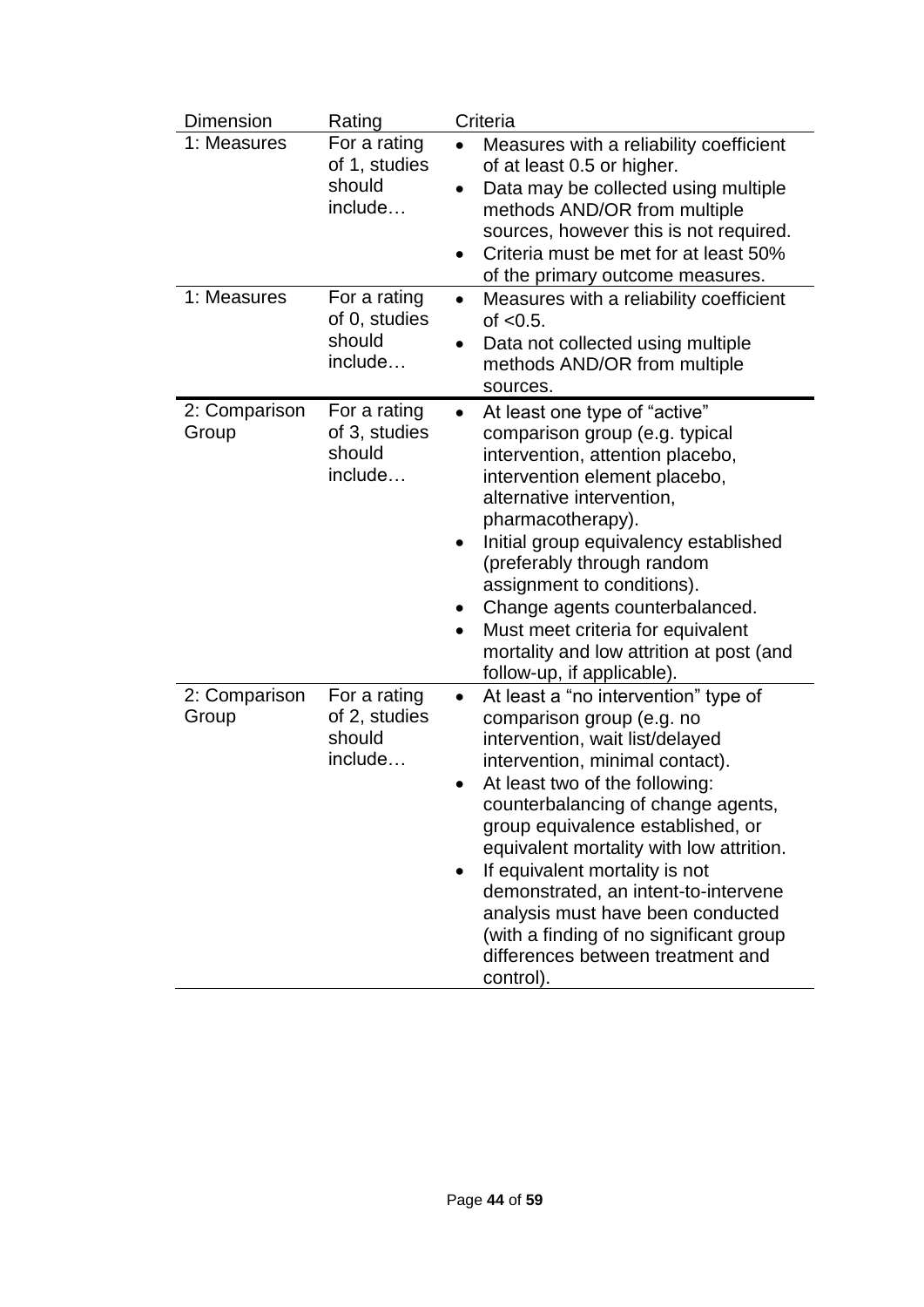| Dimension                               | Rating                                             | Criteria                                                                                                                                                                                                                                                                                                                                                                                                                                                                                                                                                                                                                                                                                                              |
|-----------------------------------------|----------------------------------------------------|-----------------------------------------------------------------------------------------------------------------------------------------------------------------------------------------------------------------------------------------------------------------------------------------------------------------------------------------------------------------------------------------------------------------------------------------------------------------------------------------------------------------------------------------------------------------------------------------------------------------------------------------------------------------------------------------------------------------------|
| 2: Comparison<br>Group                  | For a rating<br>of 1, studies<br>should<br>include | A comparison group.<br>At least one of the following:<br>counterbalancing of change agents,<br>group equivalence established, or<br>equivalent mortality with low attrition.<br>If equivalent mortality is not<br>$\bullet$<br>demonstrated, an intent-to-intervene<br>analysis must have been conducted<br>(with a finding of no significant group<br>differences between treatment and<br>control).                                                                                                                                                                                                                                                                                                                 |
| 2: Comparison<br>Group                  | For a rating<br>of 0, studies<br>should<br>include | No efforts to ensure group<br>$\bullet$<br>equivalence.                                                                                                                                                                                                                                                                                                                                                                                                                                                                                                                                                                                                                                                               |
| 3:<br>Implementation<br><b>Fidelity</b> | For a rating<br>of 3, studies<br>should<br>include | Strong evidence of acceptable<br>$\bullet$<br>adherence.<br>Evidence measured through at least<br>$\bullet$<br>two of the following: ongoing<br>supervision/consultation, coding<br>sessions, OR audio/video tapes; AND<br>use of a manual.<br>To be considered a "manual" for a<br>rating of 3, information must have<br>been provided to the implementers<br>using either: written materials involving<br>a detailed account of the exact<br>procedures and the sequence in which<br>they are to be used OR a formal<br>training session that includes a<br>detailed account of the exact<br>procedures and the sequence in which<br>they are to be used.<br>Description of procedures for potential<br>adaptation. |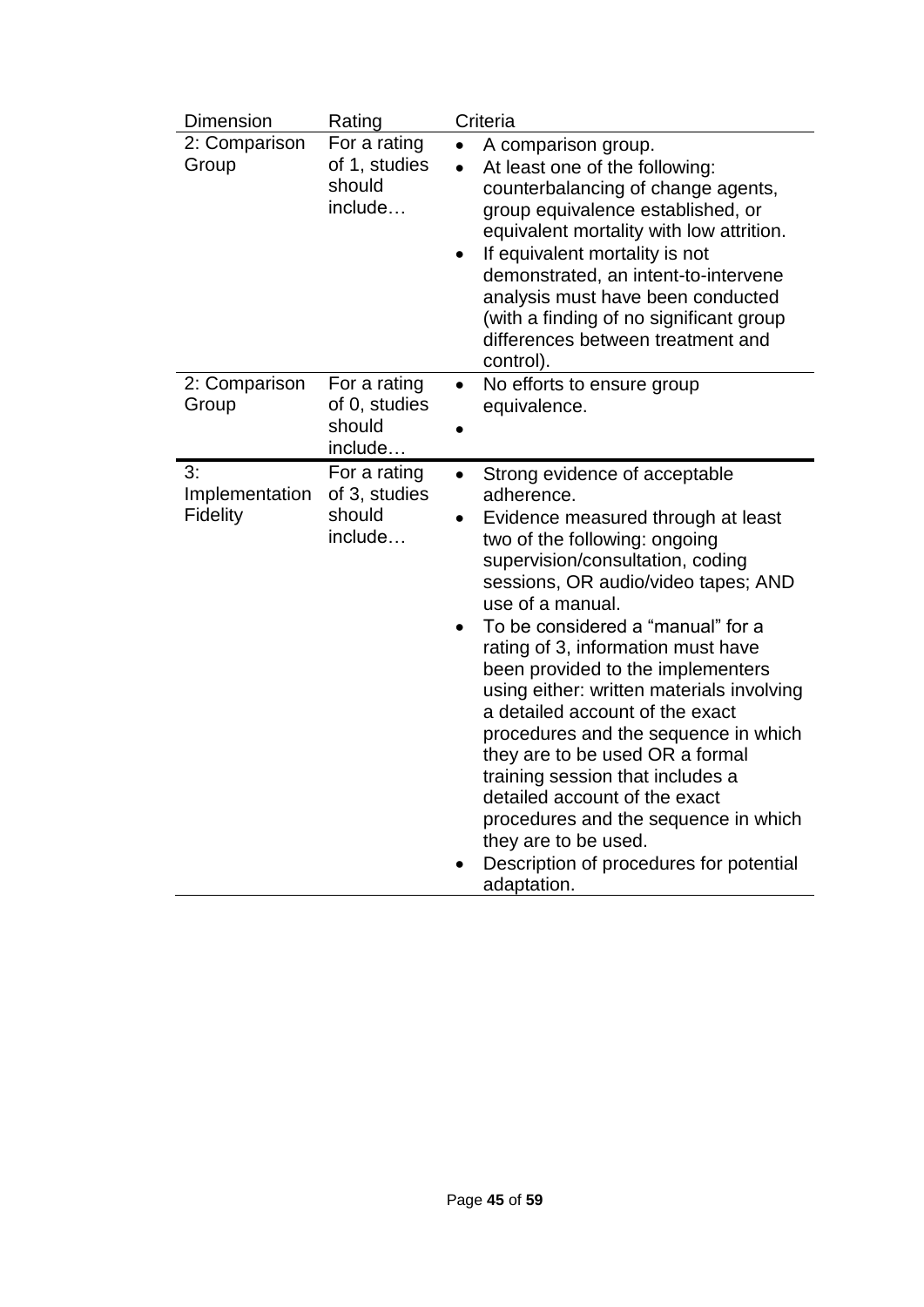| Dimension                               | Rating                                             |           | Criteria                                                                                                                                                                                                                                                                                                                                                                                                                                                                                                                             |
|-----------------------------------------|----------------------------------------------------|-----------|--------------------------------------------------------------------------------------------------------------------------------------------------------------------------------------------------------------------------------------------------------------------------------------------------------------------------------------------------------------------------------------------------------------------------------------------------------------------------------------------------------------------------------------|
| 3:<br>Implementation<br><b>Fidelity</b> | For a rating<br>of 2, studies<br>should<br>include |           | Evidence of acceptable adherence.<br>Evidence should be measured through<br>at least one of the above criteria AND<br>use of a manual.<br>To be considered a "manual" for a<br>rating of 2, information must have<br>been provided to the implementers<br>using either: written materials involving<br>an overview of broad principles and a<br>description of the intervention phases,<br>or a formal or informal training session<br>involving an overview of broad<br>principles and a description of the<br>intervention phases. |
| 3:<br>Implementation<br><b>Fidelity</b> | For a rating<br>of 1, studies<br>should<br>include |           | Demonstrates evidence of acceptable<br>adherence, measured through at least<br>one of the above criteria or use of a<br>manual.                                                                                                                                                                                                                                                                                                                                                                                                      |
| 3:<br>Implementation<br><b>Fidelity</b> | For a rating<br>of 0, studies<br>should<br>include | $\bullet$ | Nothing was done to ensure<br>implementation fidelity or evidence<br>indicates unacceptable adherence.                                                                                                                                                                                                                                                                                                                                                                                                                               |
| 4: Follow-up<br>Assessment              | For a rating<br>of 3, studies<br>should<br>include |           | Must have conducted follow-up<br>assessments over multiple intervals<br>(e.g., 6 months, 1 year), with all<br>participants that were included in the<br>original sample, using similar<br>measures used to analyse data from<br>primary or secondary outcomes.                                                                                                                                                                                                                                                                       |
| 4: Follow-up<br>Assessment              | For a rating<br>of 2, studies<br>should<br>include |           | Must have conducted follow-up<br>assessments at least once (e.g., 6<br>months), with the majority of<br>participants that were included in the<br>original sample, using similar<br>measures used to analyse data from<br>primary or secondary outcomes.                                                                                                                                                                                                                                                                             |
| 4: Follow-up<br>Assessment              | For a rating<br>of 1, studies<br>should<br>include |           | Must have conducted follow-up<br>assessments at least once (e.g., 6<br>months), with some participants from<br>the original sample.                                                                                                                                                                                                                                                                                                                                                                                                  |
| 4: Follow-up<br>Assessment              | For a rating<br>of 0, studies<br>should<br>include |           | No follow-up assessments.                                                                                                                                                                                                                                                                                                                                                                                                                                                                                                            |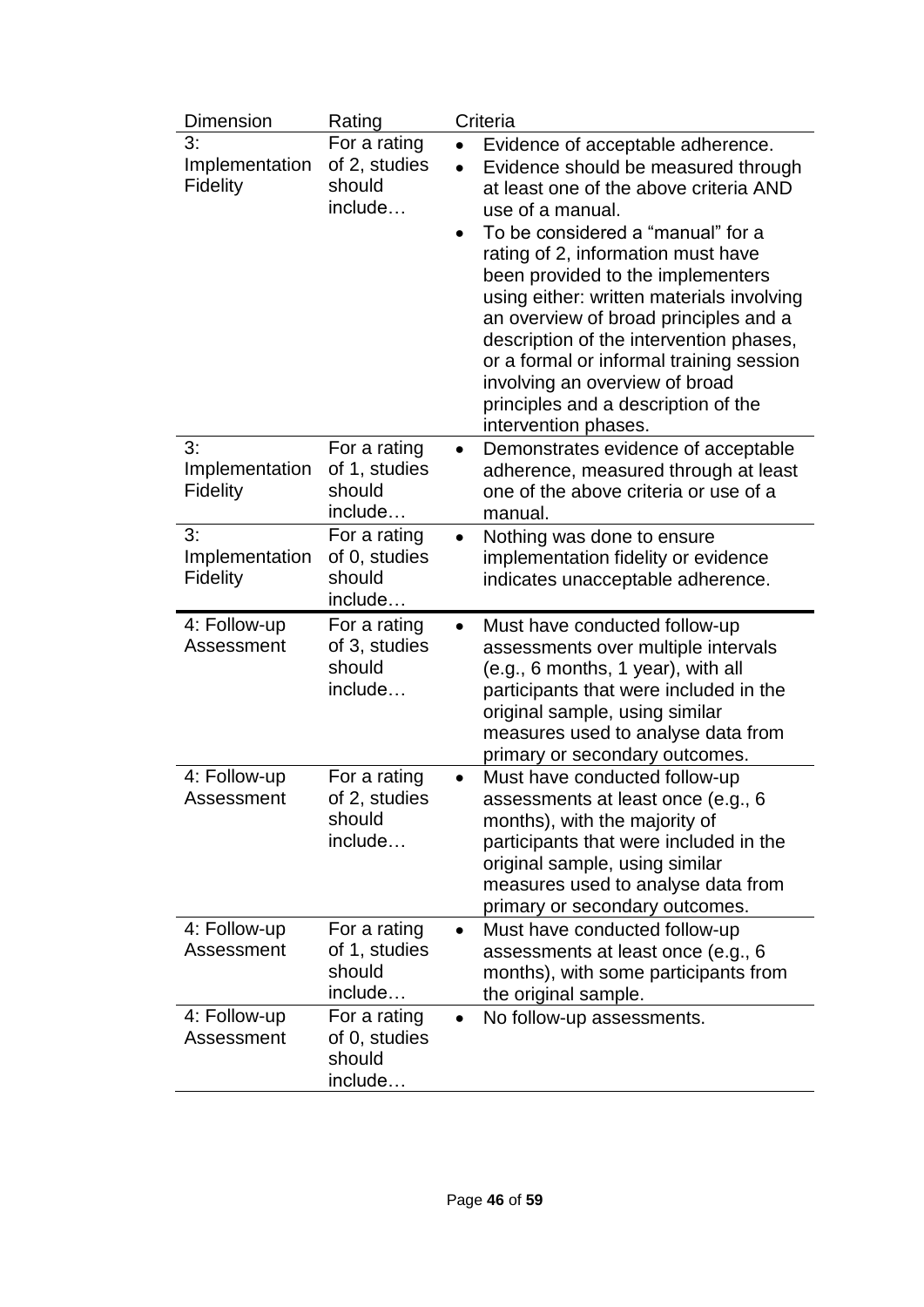# **Appendix D:** *WoE B Criteria and Ratings*

## Table 11 *Weight of Evidence B (WoE B) Ratings*

| Study                                              | WoE B |
|----------------------------------------------------|-------|
| Lake (2010)                                        |       |
| Mazzucchelli, Jenkins & Sofronoff (2018)           | 2     |
| Tellegen & Sanders (2014)                          | З     |
| Whittingham, Sofronoff, Sheffield & Sanders (2009) | 3     |
| Zand et al. (2017)                                 | З     |

## Table 12 *WoE B Criteria and Rationale*

| Weighting | Study design                   | Rationale                 |
|-----------|--------------------------------|---------------------------|
| 3         | Randomised controlled trial    | According to Pettricrew & |
|           | studies                        | Roberts (2003), the       |
| 2         | Cohort studies, Quasi-         | evidence from these study |
|           | experimental designs           | designs (apart from       |
|           | Qualitative research, Surveys, | systematic reviews) are   |
|           | Case-control studies, Non-     | best suited to research   |
|           | experimental evaluations       | questions about           |
|           |                                | "effectiveness".          |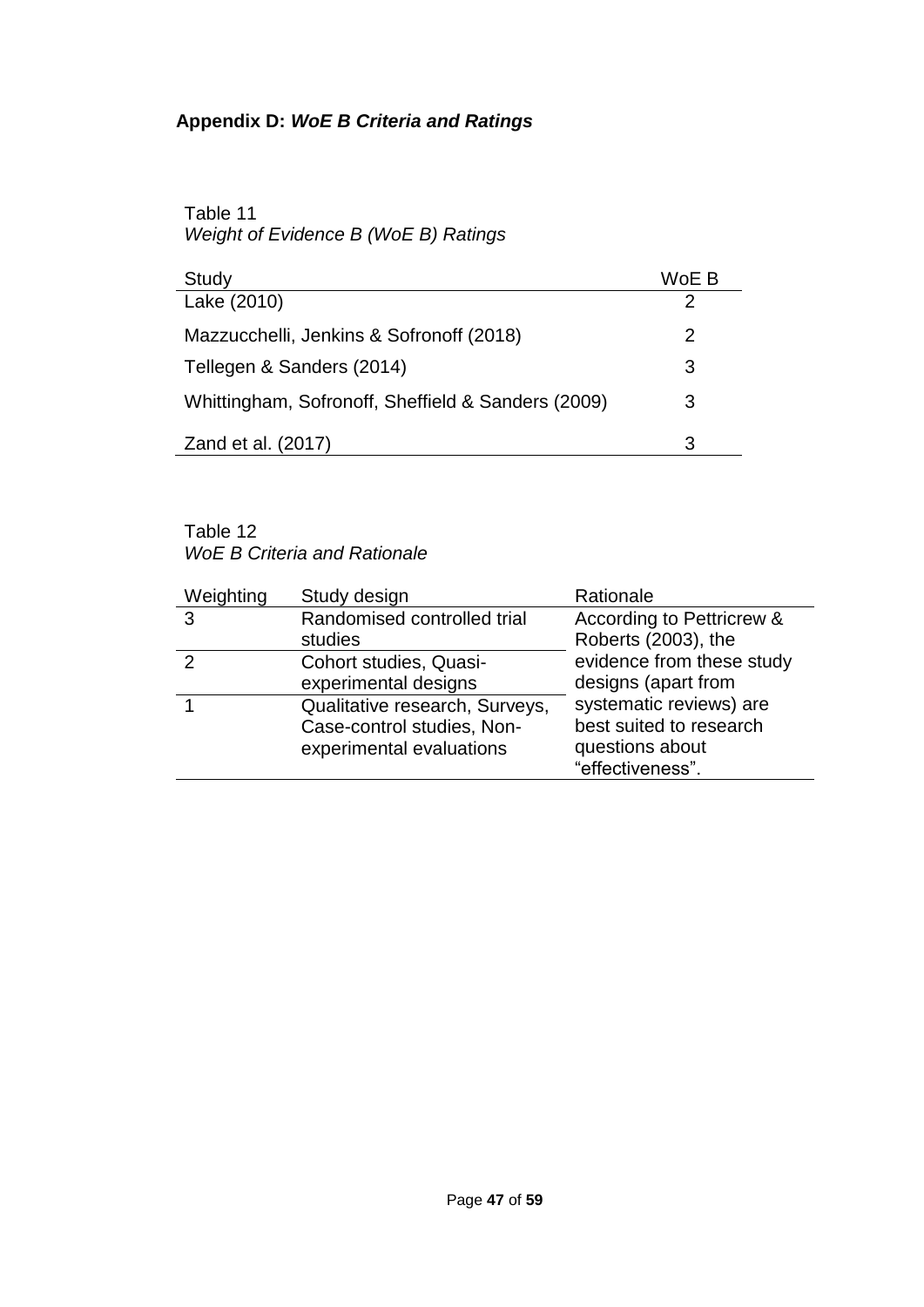# **Appendix E:** *WoE C Criteria and Ratings*

# Table 13 *Weight of Evidence C (WoE C) Ratings*

|                                                       |   |                |                | Criteria score |                  |  |  |
|-------------------------------------------------------|---|----------------|----------------|----------------|------------------|--|--|
| Study                                                 | А | B              | C              | D              | Overall<br>WoE C |  |  |
| Lake (2010)                                           | 3 | 3              | $\mathcal{P}$  | $\mathcal{P}$  | 2.5              |  |  |
| Mazzucchelli, Jenkins & Sofronoff<br>(2018)           | 3 | 1              | 2              | $\mathcal{P}$  | 2                |  |  |
| Tellegen & Sanders (2014)                             | 3 | 3 <sup>7</sup> | 3 <sup>3</sup> | -1             | 2.5              |  |  |
| Whittingham, Sofronoff, Sheffield &<br>Sanders (2009) | 3 | 3              | 2              | $\mathcal{P}$  | 2.5              |  |  |
| Zand et al. (2017)                                    |   | 2              | 3              |                | 2.25             |  |  |

### Table 14

*WoE C Criteria and Rationale*

| Criteria |                        | Weighting                                                                                                                                                           | Rationale                                                                                                                                                                          |  |  |  |  |
|----------|------------------------|---------------------------------------------------------------------------------------------------------------------------------------------------------------------|------------------------------------------------------------------------------------------------------------------------------------------------------------------------------------|--|--|--|--|
| A        | Country                | 3 - OECD countries<br>with similar education<br>system to UK<br>2 - OECD with different<br>education system to UK<br>1 - Non-OECD<br>countries                      | The author of this review<br>is interested in the<br>generalisability of the<br>results to the UK<br>population.                                                                   |  |  |  |  |
| B        | Age of participants    | 3 – Participants who are<br>up to 9-years-old only.<br>2 - Participants who are<br>up to 12-years-old only.<br>1 - Participants who are<br>up to 16-years-old only. | In the UK, there is a<br>movement towards early<br>intervention (Lindsay &<br>Strand, 2013); therefore,<br>studies working with<br>parents of younger child<br>are more desirable. |  |  |  |  |
| C        | Length of<br>programme | 3 – Programmes up to 4<br>sessions long.<br>$2 -$ Programmes up to 9<br>sessions long.<br>1 - Programmes with<br>10 or more sessions.                               | Programmes which are<br>shorter require less<br>practitioner time; as a<br>result, more parents<br>should have the<br>opportunity to access<br>the training (wider<br>impact).     |  |  |  |  |
| D        | Programme format       | 3 - Group format only.<br>2 - Individual and group<br>format.                                                                                                       | Programmes which<br>make greater use of a<br>group format will reach a                                                                                                             |  |  |  |  |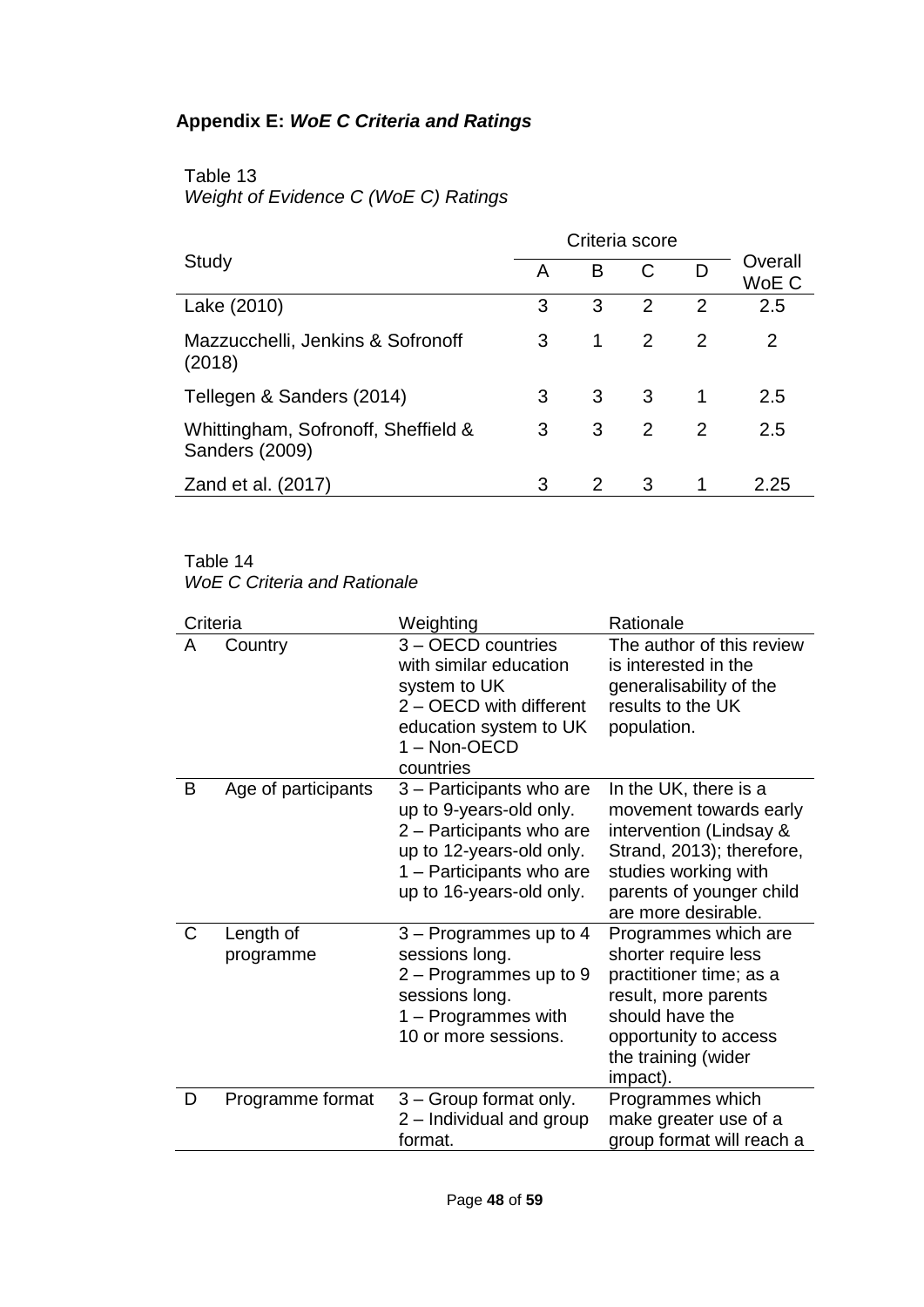| 1 - Individual format | wider number of parents |
|-----------------------|-------------------------|
| only.                 | (wider impact).         |

#### **Appendix F:** *Kratochwill (2003) Coding Protocols*

[Adapted from the Procedural Manual of the Task Force on Evidence-Based Interventions in School

Psychology, American Psychology Association, Kratochwill, T.R. (2003)]

# **Coding Protocol**

#### **Domain:**

| School- and community-based intervention programs for social and behavioral problems |
|--------------------------------------------------------------------------------------|
| Academic intervention programs                                                       |
| <b>Example 3</b> Family and parent intervention programs                             |
| School-wide and classroom-based programs                                             |
| Comprehensive and coordinated school health services                                 |

#### **Name of Coder: Date:** 15.01.19

#### **Full Study Reference in proper format:**

Tellegen, C. L., & Sanders, M. R. (2014). A randomized controlled trial evaluating a brief parenting program with children with autism spectrum disorders. Journal of Consulting and Clinical Psychology, 82(6), 1193-1200.

**Intervention name:** (description of study): Primary Care Stepping Stones Triple P

**Study ID number:** 3

Type of Publication:

 Book/Monograph **Journal Article** Book Chapter Other (specify):

#### **I. General Characteristics**

#### **A. General Design Characteristics**

A1. Random assignment designs (if random assignment design, select one of the following)

- Completely randomized design
- Randomized block design (between participants, e.g., matched classrooms)
- randomized block design (within participants)
- Randomized hierarchical design (nested treatments

A2. Nonrandomized designs (if non-random assignment design, select one of the following)

- Nonrandomized design
- Nonrandomized block design (between participants)
- Nonrandomized block design (within participants)

Page **49** of **59**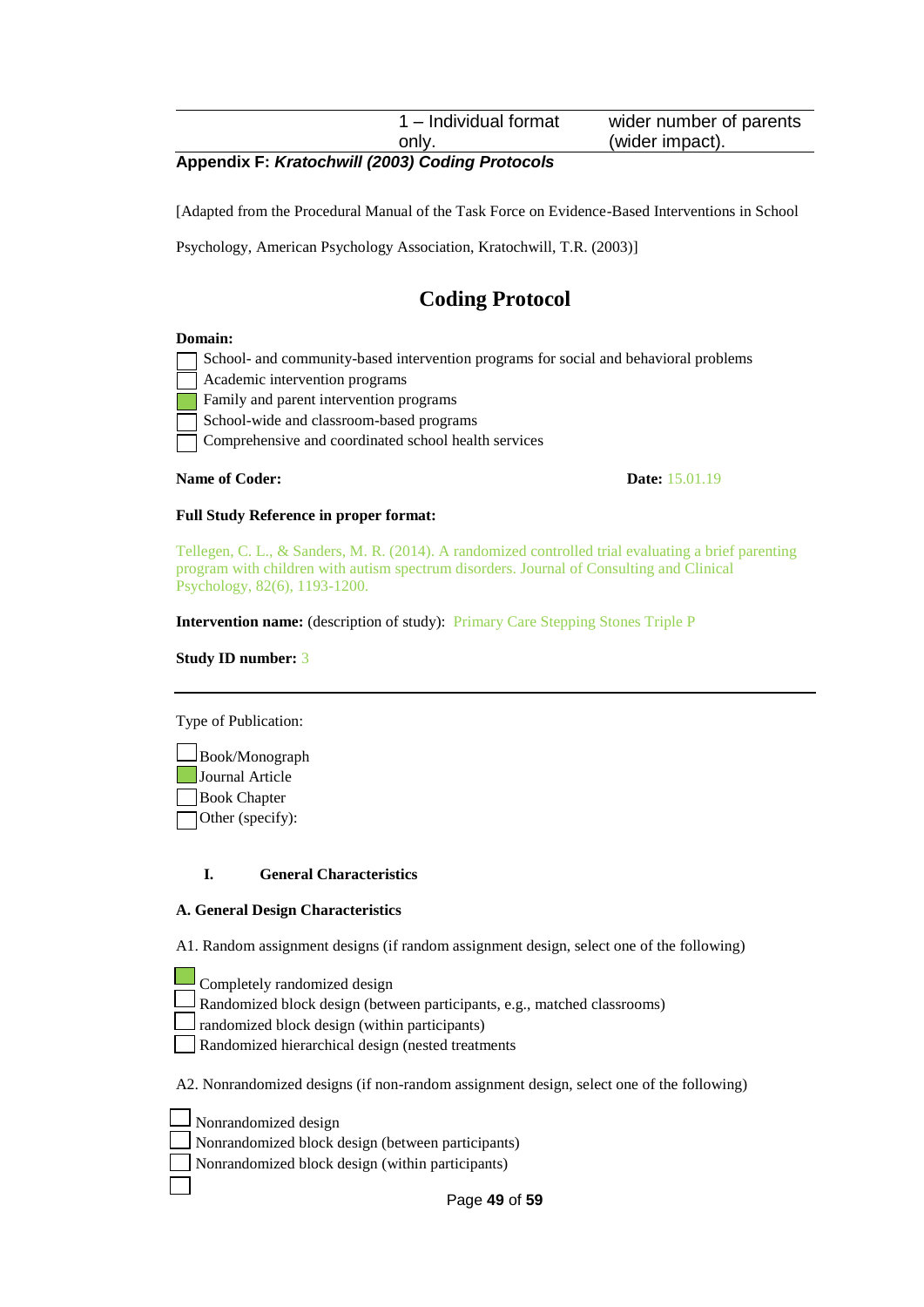Nonrandomized hierarchical design

Optional coding for Quasi-experimental designs

A3. Overall confidence of judgment on how participants were assigned (select one of the following)

Yes No



#### **B. Statistical Treatment/Data Analysis (answer B1 through B6)**

- B1. Appropriate unit of analysis
- B2. Familywise error rate controlled
- B3. Sufficiently large N

Statistical Test: ANOVA level: 0.05 ES: large N required: 26

Total size of sample (start of study): 64 N Intervention group sample size: 35 N Control group sample size: 29 N

#### **C. Type of Program**

- Universal prevention program
- Selective prevention program
- Targeted prevention program
- Intervention/Treatment
- Unknown

#### **D. Stage of Program** (select one)

- Model/demonstration programs
- $\Box$  Early stage programs
- Established/institutionalized programs
- Unknown

#### **E. Concurrent or Historical Intervention Exposure** (select one)

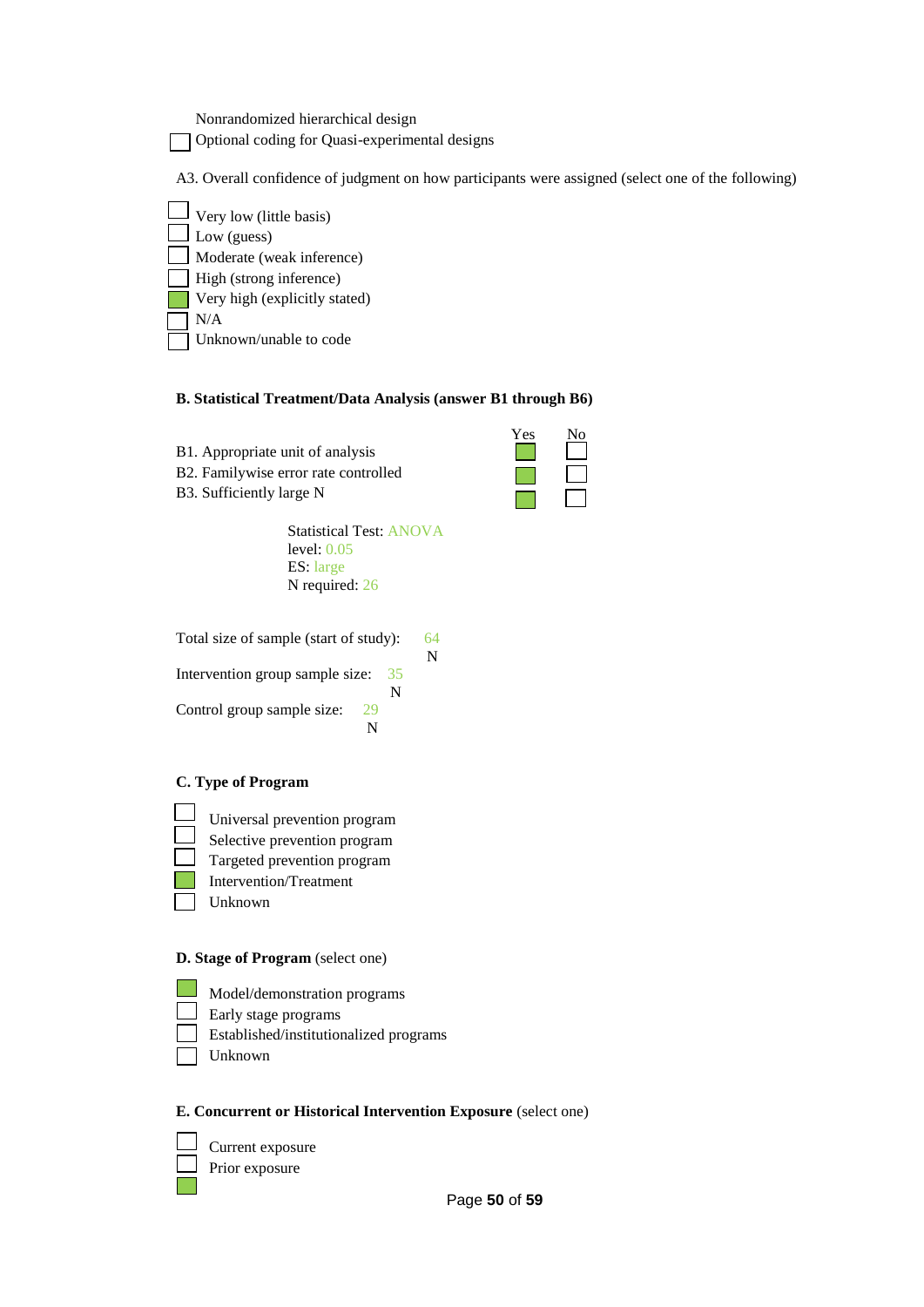Unknown - Just under 50% of both the treatment and control groups were accessing services for child problems, but unclear if this continued during the current study.

#### **II. Key Features for Coding Studies and Rating Level of Evidence/Support**

#### **(Rating Scale**: **3= Strong Evidence, 2=Promising Evidence, 1=Weak Evidence, 0=No Evidence)**

#### **A. Measurement (answer A1 through A4)**

A1. Use of outcome measures that produce reliable scores for the majority of primary outcomes. The table for Primary/Secondary Outcomes Statistically Significant allows for listing separate outcomes and will facilitate decision making regarding measurement (select one of the following)



A2 Multi-method (select one of the following)



A3 Multi-source (select one of the following.)

| Yes                    |
|------------------------|
| No                     |
| N/A                    |
| Unknown/unable to code |

A4 Validity of measures reported (select one of the following)

|                    | $\Box$ Yes validated with specific target group |
|--------------------|-------------------------------------------------|
|                    | In part, validated for general population only  |
| $\vert$ $\vert$ No |                                                 |
|                    | Unknown/unable to code                          |
|                    |                                                 |

| <b>Rating for measurement</b> (select $0, 1, 2$ or $3$ ) |  |  |  |  |  | $\Box$ 0 |  |  |
|----------------------------------------------------------|--|--|--|--|--|----------|--|--|
|----------------------------------------------------------|--|--|--|--|--|----------|--|--|

#### **B. Comparison Group**

B1 Type of Comparison Group (Select one of the following)



Page **51** of **59**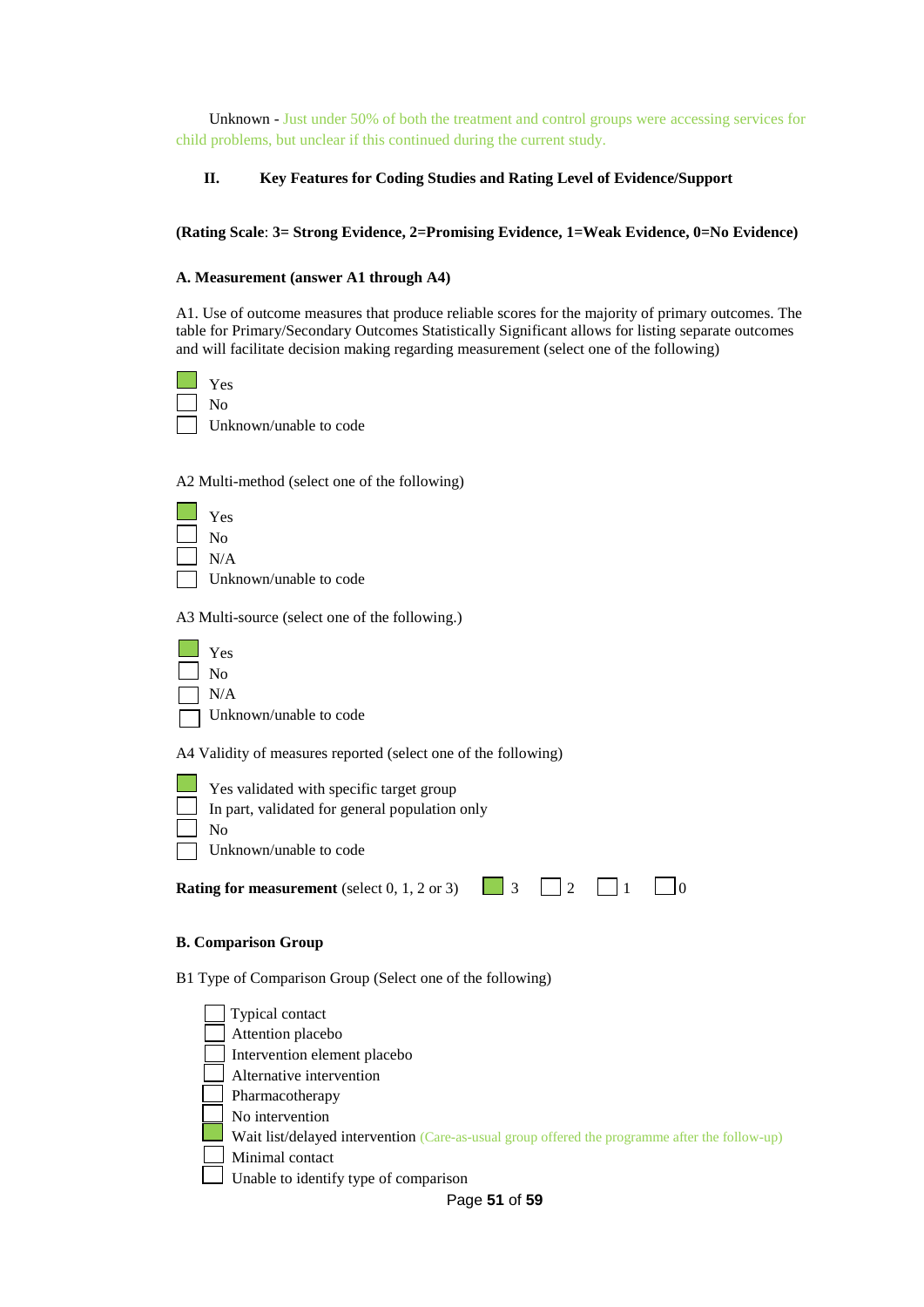B2 Overall confidence of judgment on type of comparison group



B3 Counterbalancing of change agent



B4 Group equivalence established (select one of the following)



B5 Equivalent mortality



**Overall rating for Comparison group** (select  $0, 1, 2$  or 3)  $\Box$  3  $\Box$  2  $\Box$  1  $\Box$  0

#### **F. Implementation Fidelity**

F1. Evidence of Acceptable Adherence

**Ongoing supervision/consultation** 

Coding intervention sessions/lessons or procedures

Audio/video tape implementation

Entire intervention

**Part of intervention** 

F2. Manualization (select all that apply) (Manual and PCSSTP-accredited)

Written material involving a detailed account of the exact procedure and the sequence they are to be used.

- Formal training session that includes a detailed account of the exact procedures and the sequence in which they are to be used.
- Written material involving an overview of broad principles and a description of the intervention phases.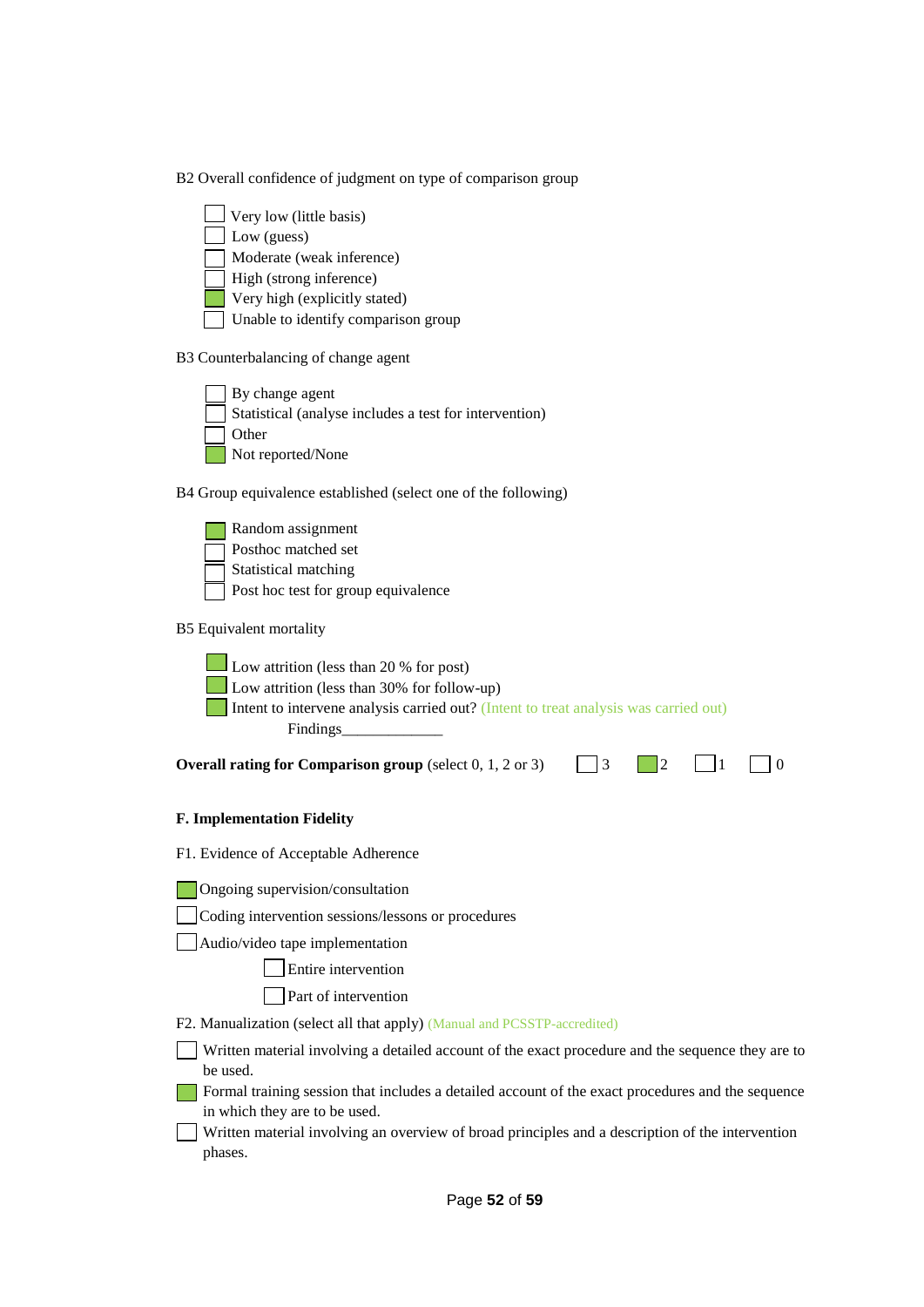| Formal or informal training session involving an overview of broad principles and a description<br>of the intervention phases. |
|--------------------------------------------------------------------------------------------------------------------------------|
| <b>Rating for Implementation Fidelity</b> (select $0, 1, 2$ or $3$ ):<br>3<br>12<br>Ю<br><b>I. Follow Up Assessment</b>        |
| Timing of follow up assessment: 6 months                                                                                       |
| Number of participants included in the follow up assessment: 54 participants<br>(28 treatment, 26 control)                     |
| Consistency of assessment method used: Same methods used at pre, post $\&$<br>follow-up.                                       |
| Rating for Follow Up Assessment (select 0, 1, 2, or 3):<br>3<br>$\bf{0}$                                                       |
|                                                                                                                                |
| <b>III.Other Descriptive or Supplemental Criteria to Consider</b>                                                              |
| <b>A. External Validity Indicators</b>                                                                                         |
| A1. Sampling procedures described in detail<br>Yes<br>N <sub>o</sub>                                                           |

Specify rationale for selection: Parents/caregivers of a 2- to 9-year-old child with an ASD diagnosis.

Specify rationale for sample size: Power analysis indicated that for a large effect size (0.8), 52 pts were necessary. Estimating 20% attrition, 64 families were recruited.

| A1.1 Inclusion/exclusion criteria specified                  | $Yes \mid No \mid$ |
|--------------------------------------------------------------|--------------------|
| A1.2 Inclusion/exclusion criteria similar to school practice | $Yes$ No           |
| A1.3 Specified criteria related to concern                   | $Yes \t No$        |

#### A2. Participant Characteristics Specified for Treatment and Control Group

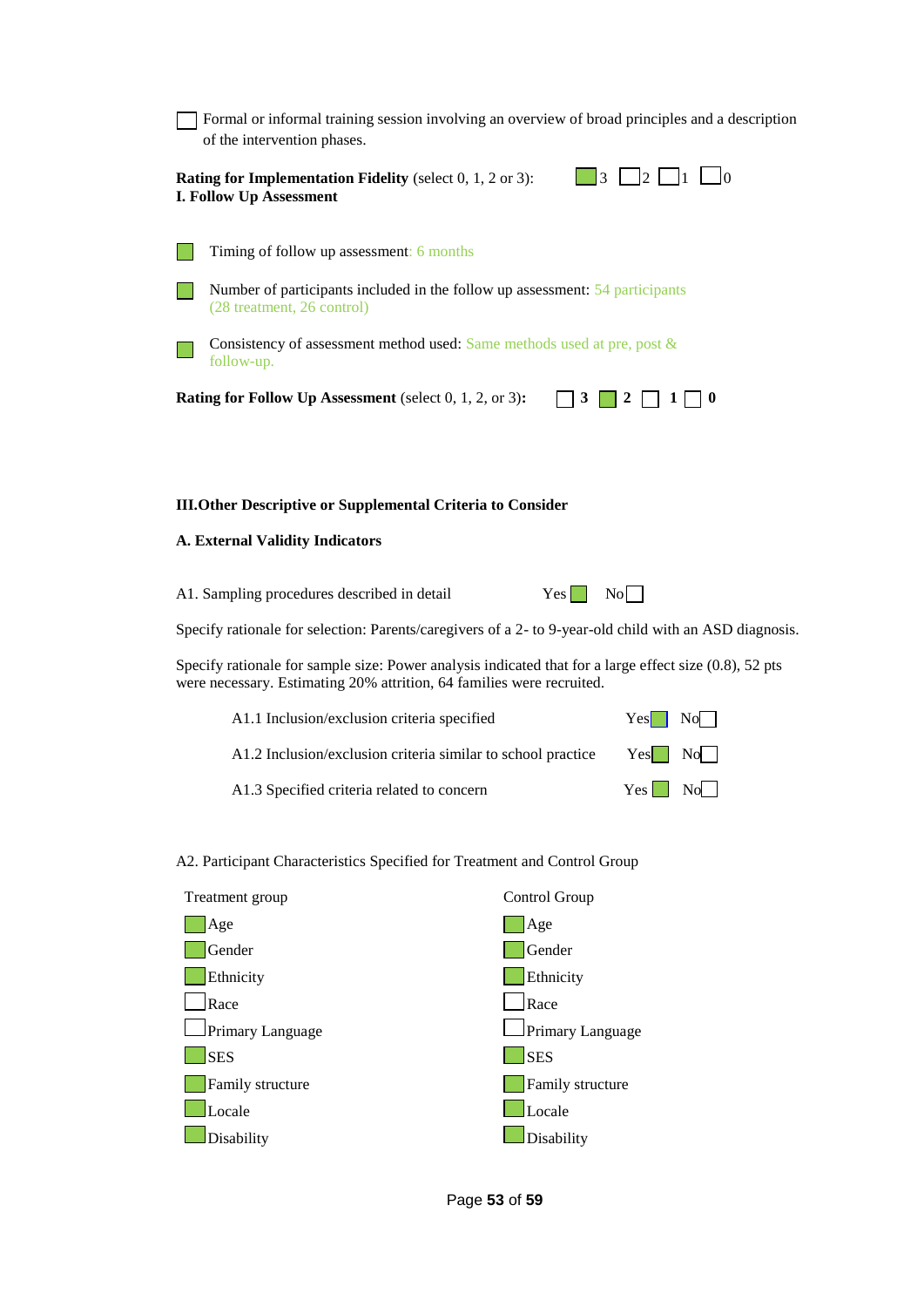| A3. Details are provided regarding variables that:                                                                                                |
|---------------------------------------------------------------------------------------------------------------------------------------------------|
| A3.1 Have differential relevance for intended outcomes<br>$Yes$  <br>$\overline{N_0}$                                                             |
| Specify: Group assignment was stratified for income and child ASD diagnosis.                                                                      |
| A3.2 Have relevance to inclusion criteria $\qquad$ Yes $\qquad$ No $\qquad$                                                                       |
| Specify: Details of child ASD diagnosis.                                                                                                          |
|                                                                                                                                                   |
| A5. Generalization of Effects:                                                                                                                    |
| A5.1 Generalization over time                                                                                                                     |
| A5.1.1 Evidence is provided regarding the sustainability of outcomes after<br>intervention is terminated<br>Yes <sub>1</sub><br>No                |
| Specify: Short-term effects were predominantly maintained at 6 month<br>follow-up.                                                                |
| $Yes \Box No \Box$<br>A5.1.2 Procedures for maintaining outcomes are specified                                                                    |
|                                                                                                                                                   |
|                                                                                                                                                   |
| A5.2 Generalization across settings                                                                                                               |
| A5.2.1 Evidence is provided regarding the extent to which outcomes are<br>manifested in contexts that are different from the intervention context |
| $Yes \Box No \Box$                                                                                                                                |
|                                                                                                                                                   |
| A5.2.2 Documentation of efforts to ensure application of<br>$Yes \mid No \mid$<br>intervention to other settings                                  |
| $\text{Specify:}\n\begin{array}{ccc}\n\ldots & \ldots & \ldots & \ldots\n\end{array}$                                                             |
| A5.2.3 Impact on implementers or context is sustained<br>$Yes$  <br>N <sub>o</sub>                                                                |
| Specify: The majority of parent effects were maintained at follow-up.                                                                             |

A5.3 Generalization across persons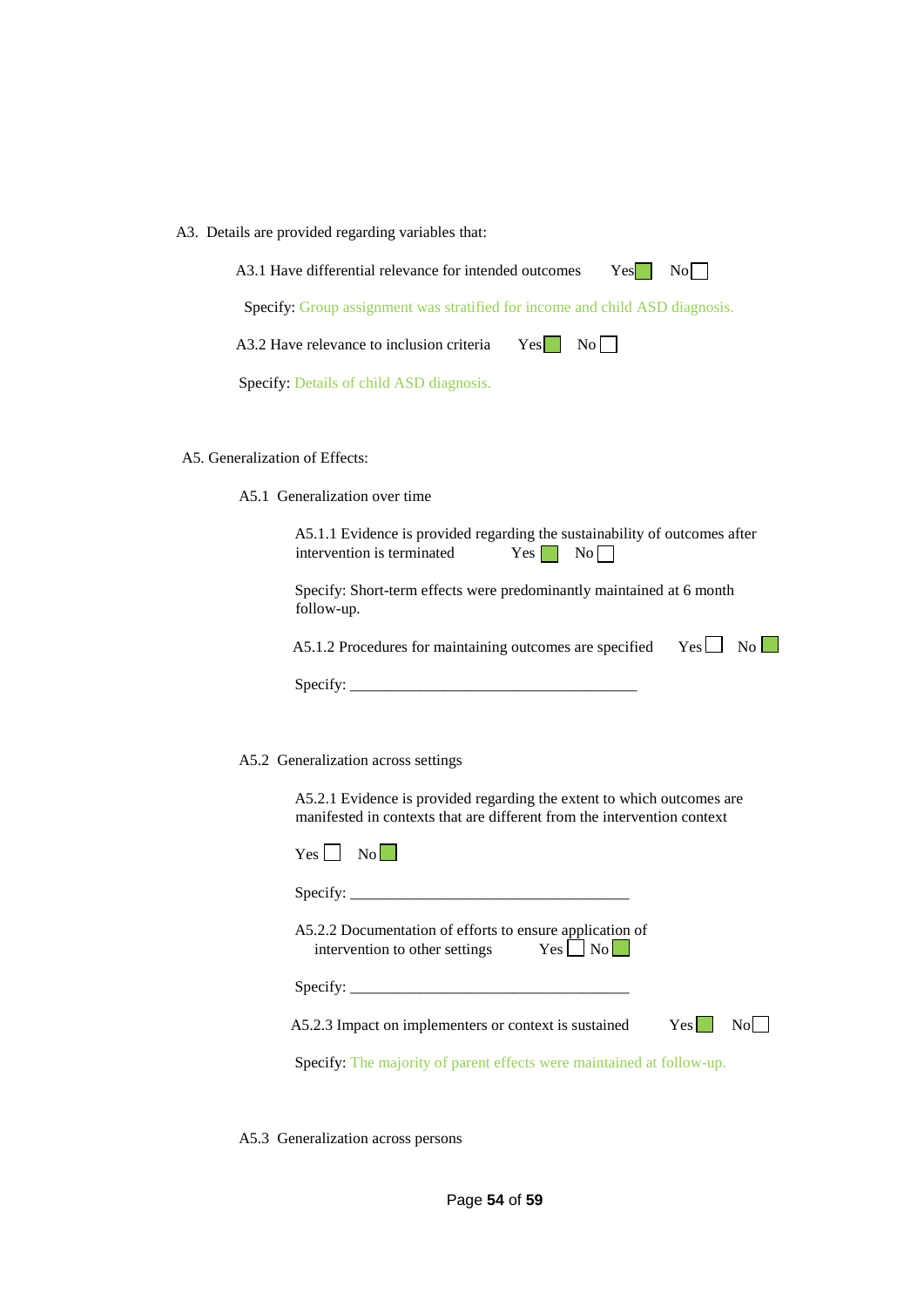Evidence is provided regarding the degree to which outcomes are manifested with participants who are different than the original group of participants for with the intervention was evaluated  $Yes \Box$  No

| Specify: |  |
|----------|--|
|----------|--|

#### **B. Length of Intervention** (select B1 or B2)

| B1. Unknown/insufficient information provided                                                                                               |
|---------------------------------------------------------------------------------------------------------------------------------------------|
| B2. Information provided (if information is provided, specify one of the<br>following:)                                                     |
| Weeks 8 weeks                                                                                                                               |
| Months $\frac{1}{\sqrt{1-\frac{1}{2}}\cdot\frac{1}{\sqrt{1-\frac{1}{2}}}}$                                                                  |
| Years                                                                                                                                       |
| C. Intensity/dosage of Intervention (select C1 or C2)                                                                                       |
| C1. Unknown/insufficient information provided                                                                                               |
| C2. Information provided (if information is provided, specify both of the following:)                                                       |
| C2.1 length of intervention session Average length of each intervention session:<br>1-66 mins, $2 - 73$ mins, $3 - 52$ mins, $4 - 42$ mins. |
| C2.2 frequency of intervention session: 4 sessions (once every fortnight roughly)                                                           |
| D. Dosage Response (Select D1 or D2)                                                                                                        |
| D1. Unknown/insufficient information provided                                                                                               |
| D2. Information provided (if information is provided, answer D2.1)                                                                          |
| D2.1 Describe positive outcomes associated with higher dosage:                                                                              |
| E. Program Implementer (select all that apply)                                                                                              |
| E1. Research Staff                                                                                                                          |
| E2. School Specialty Staff                                                                                                                  |
| E3. Teachers                                                                                                                                |

E9. Unknown/insufficient information provided

E8. Other - Practitioners with degrees in psychology, who were accredited in

E4. Educational Assistants

E6. College Students

E5. Parents

E7. Peers

PCSSTP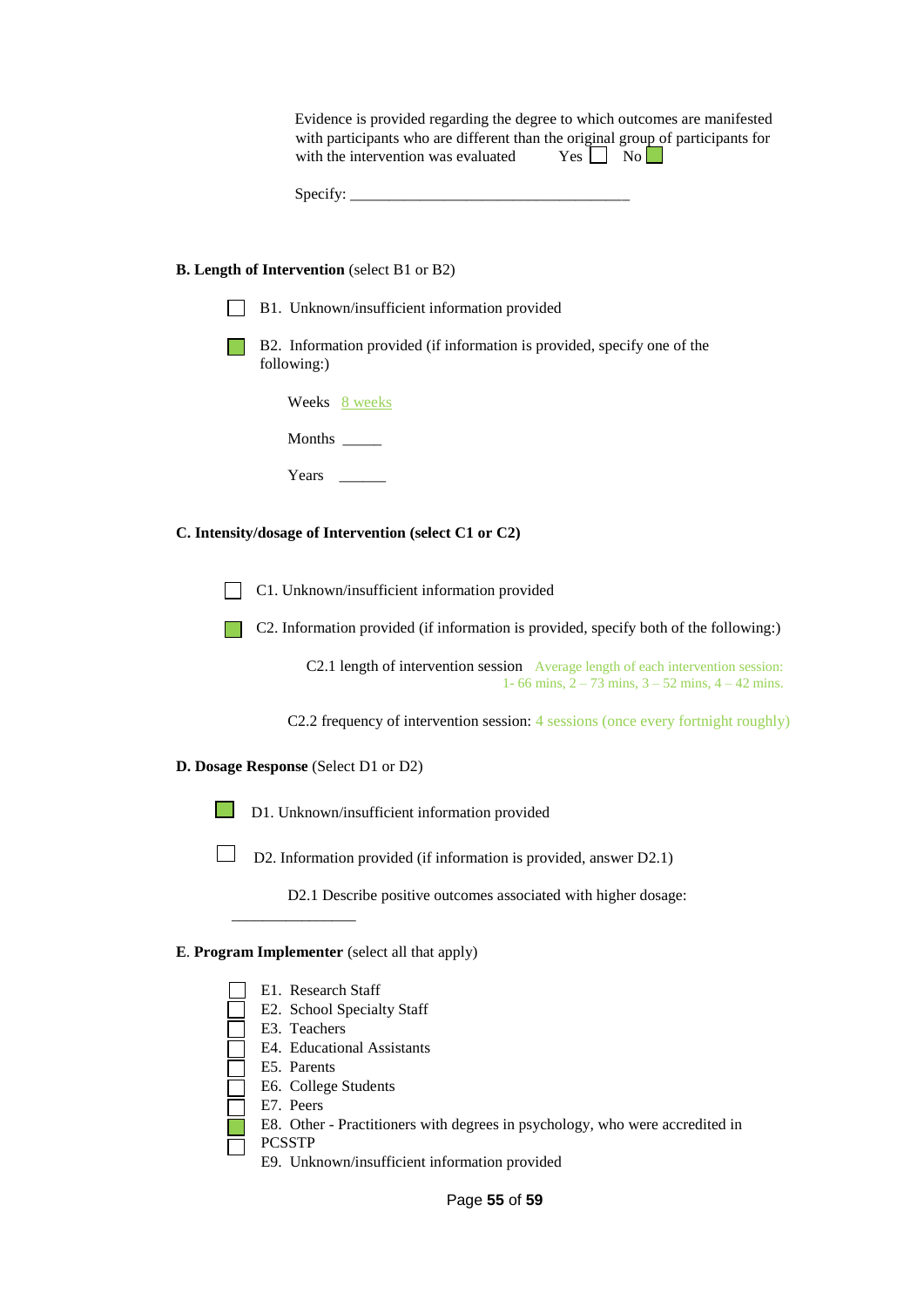#### **F. Characteristics of the Intervener** – (Unknown/Insufficient information provided)

F1.Highly similar to target participants on key variables (e.g., race, gender, SES) F2. Somewhat similar to target participants on key variable

F3. Different from target participants on key variables

#### **G. Intervention Style or Orientation** (select all that apply)

| G1. Behavioral                                |
|-----------------------------------------------|
| G2. Cognitive-behavioral                      |
| G3. Experiential                              |
| G4. Humanistic/interpersonal                  |
| G5. Psychodynamic/insight oriented            |
| G6. other (specify): $\qquad \qquad$          |
| G7. Unknown/insufficient information provided |

#### **H. Cost Analysis Data** (select H1 or H2)

 H1. Unknown/insufficient information provided H2. Information provided (if information is provided, answer H2.1)

H2.1 Estimated Cost of Implementation:

**I. Training and Support Resources** (select all that apply)

I1. Simple orientation given to change agent I2. Training workshops conducted

# of Workshops provided - Does not specify

Average length of training - Does not specify

Who conducted training (select all that apply)

| I2.1 Project Director<br>I2.2 Graduate/project assistants<br>I2.30ther (please specify):<br>I2.4Unknown           |
|-------------------------------------------------------------------------------------------------------------------|
| 13. Ongoing technical support<br>I4. Program materials obtained<br>15. Special Facilities<br>I6. Other (specify): |

#### **J. Feasibility**

J1. Level of difficulty in training intervention agents (select one of the following)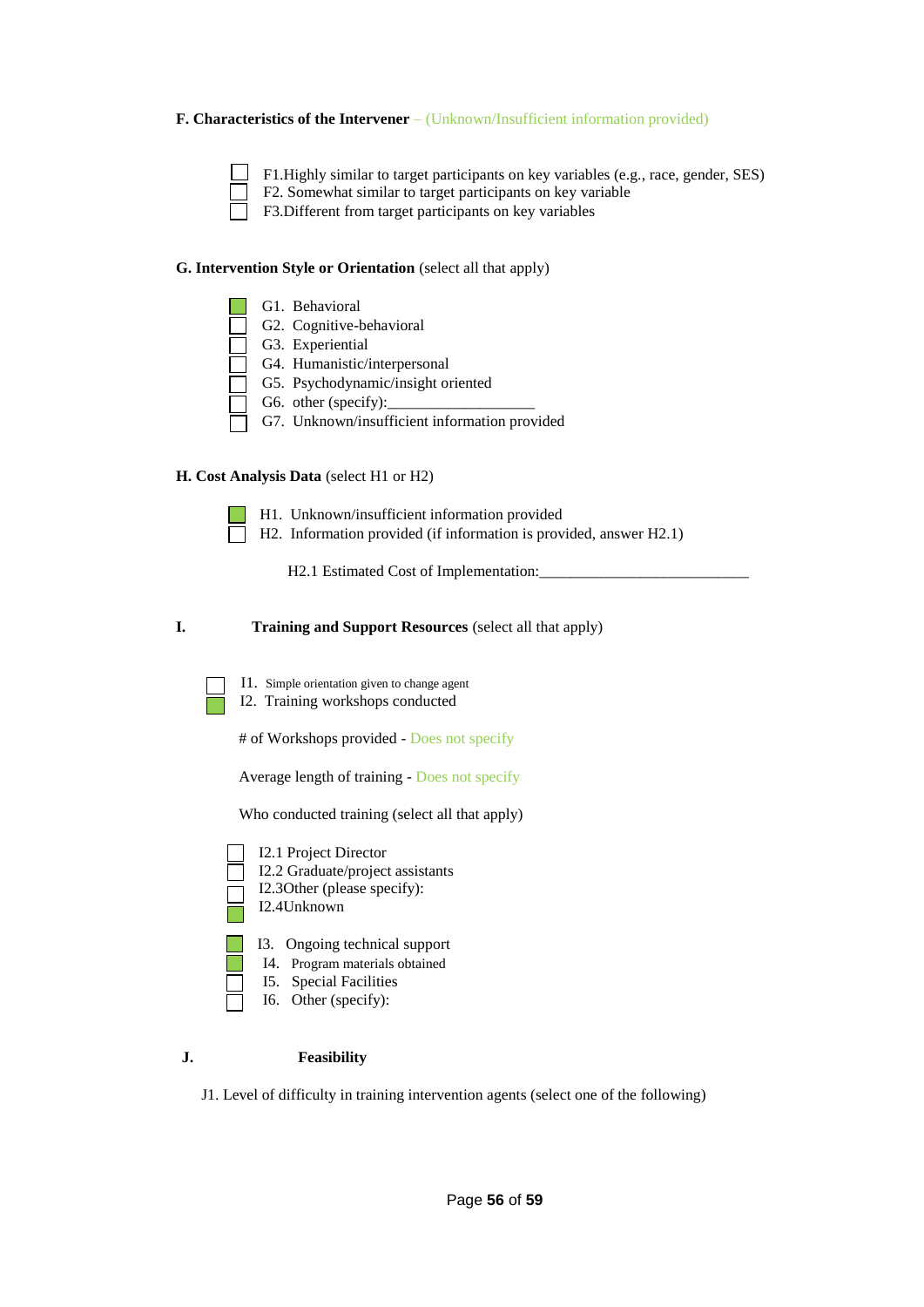

- J2. Cost to train intervention agents (specify if known): \_\_\_\_\_\_\_\_\_\_\_\_\_\_\_\_\_\_\_\_\_\_
- J3. Rating of cost to train intervention agents (select one of the following)

| J3.1 High    |
|--------------|
| J3.2 Mod     |
| J3.3 low     |
| J3.4 Unknown |

#### **Summary of Evidence**

| <b>Indicator</b>                                                       | <b>Overall evidence</b><br>rating<br>$0 - 3$<br>$NNR = No$<br><b>Numerical Rating</b> | <b>Description of evidence:</b><br><b>Strong, Promising, Weak,</b><br>No/limited evidence,<br>or descriptive ratings |
|------------------------------------------------------------------------|---------------------------------------------------------------------------------------|----------------------------------------------------------------------------------------------------------------------|
| <b>General Characteristics</b>                                         |                                                                                       |                                                                                                                      |
| General Design Characteristics                                         | <b>NNR</b>                                                                            |                                                                                                                      |
| Statistical Treatment/Data Analysis                                    | <b>NNR</b>                                                                            |                                                                                                                      |
| Type of Program                                                        | <b>NNR</b>                                                                            |                                                                                                                      |
| Stage of the Program                                                   | <b>NNR</b>                                                                            |                                                                                                                      |
| Concurrent or Historical Intervention<br>Exposure                      | <b>NNR</b>                                                                            |                                                                                                                      |
| Key Features for Coding Studies and Rating Level of Evidence / Support |                                                                                       |                                                                                                                      |
| Measurement                                                            | $\mathfrak{Z}$                                                                        | <b>Strong</b>                                                                                                        |
| Comparison Group                                                       | $\overline{2}$                                                                        | Promising                                                                                                            |
| <b>Implementation Fidelity</b>                                         | 3                                                                                     | <b>Strong</b>                                                                                                        |
| Follow-up Assessment                                                   | $\overline{2}$                                                                        | Promising                                                                                                            |
| <b>Other Descriptive or Supplemental Criteria to Consider</b>          |                                                                                       |                                                                                                                      |
| <b>External Validity Indicators</b>                                    | <b>NNR</b>                                                                            |                                                                                                                      |
| Length of Intervention                                                 | <b>NNR</b>                                                                            |                                                                                                                      |
| Intensity/Dosage of Intervention                                       | <b>NNR</b>                                                                            |                                                                                                                      |
| Program Implementer                                                    | <b>NNR</b>                                                                            |                                                                                                                      |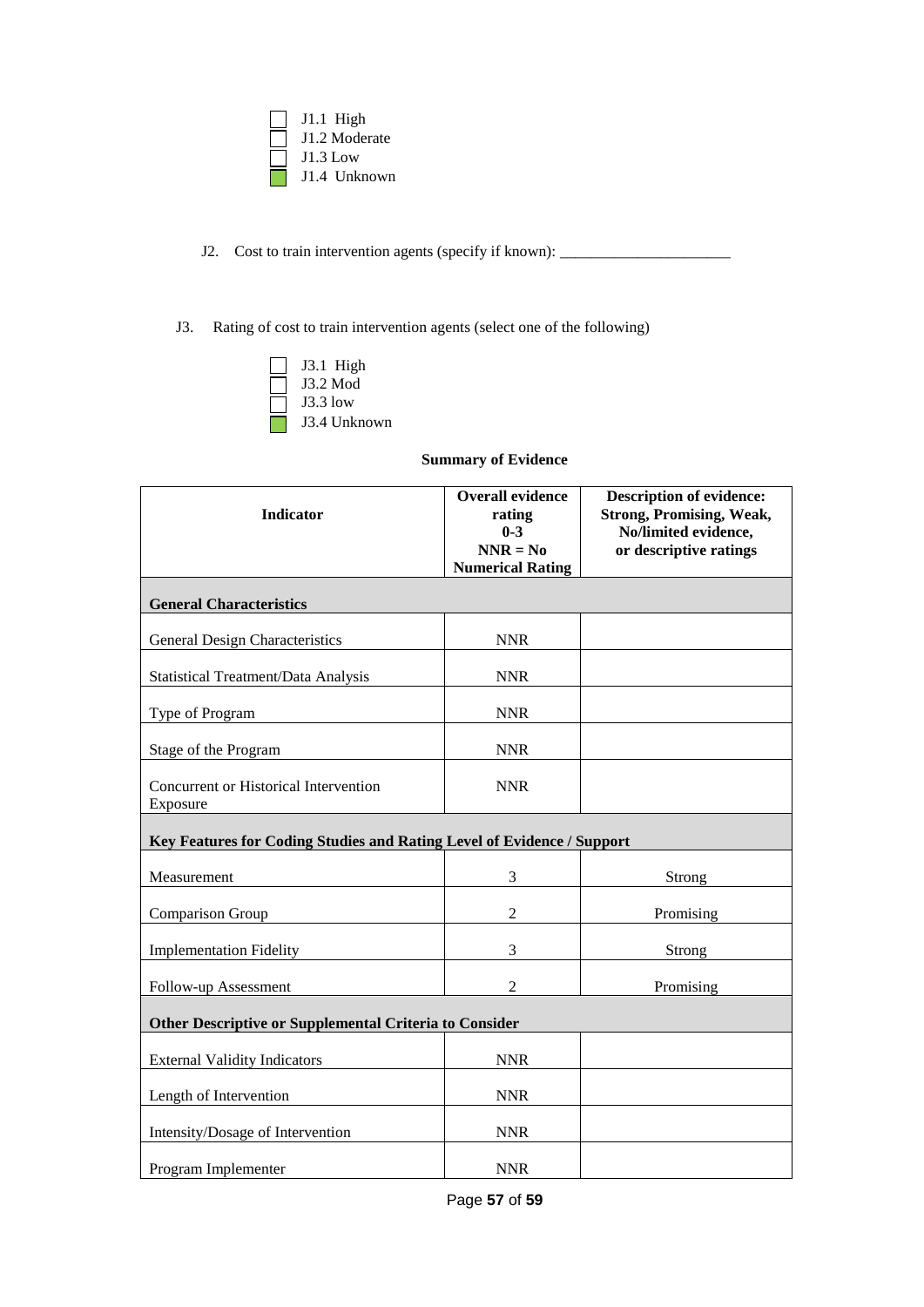| Characteristics of the Intervener | <b>NNR</b> |  |
|-----------------------------------|------------|--|
|                                   |            |  |
| Intervention Style or Orientation | <b>NNR</b> |  |
|                                   |            |  |
| Cost Analysis Data                | <b>NNR</b> |  |
|                                   |            |  |
| Training and Support Resources    | <b>NNR</b> |  |
|                                   |            |  |
| Feasibility                       | <b>NNR</b> |  |

## **Appendix G:** *Rationale for Adaptation of Kratochwill's (2003) Coding Protocol*

Table 15 *Rationale for Adaptation of Kratochwill's (2003) Coding Protocol*

| Items removed                                                                                                                                        | Rationale                                                                                                                                                                                                                                                             |
|------------------------------------------------------------------------------------------------------------------------------------------------------|-----------------------------------------------------------------------------------------------------------------------------------------------------------------------------------------------------------------------------------------------------------------------|
| I. General Characteristics<br>B. Statistical Treatment/Data Analysis<br>B7 - B8                                                                      | The review question was looking at the<br>effectiveness of Triple P; therefore, only<br>quantitative data was required.                                                                                                                                               |
| II. Key Features for Coding Studies and<br>Rating Level of Evidence/Support<br>C. Primary/Secondary Outcomes Are<br><b>Statistically Significant</b> | The outcomes of these studies are<br>considered separately within this review.                                                                                                                                                                                        |
| II. Key Features for Coding Studies and<br>Rating Level of Evidence/Support<br>D. Educational/Clinical Significance                                  | The participant population of the<br>included studies were parents of children<br>with an ASD diagnosis. It was not the<br>purpose of these studies to change or<br>impact these diagnoses in anyway and<br>therefore this section is not relevant in<br>this review. |
| II. Key Features for Coding Studies and<br>Rating Level of Evidence/Support<br>E. Identifiable Components                                            | The outcomes of these studies are<br>considered separately within this review.                                                                                                                                                                                        |
| II. Key Features for Coding Studies and<br>Rating Level of Evidence/Support<br>H. Site of Implementation                                             | This protocol gives preference to school<br>settings; however, as this is an<br>intervention for parents, this is not<br>appropriate.                                                                                                                                 |